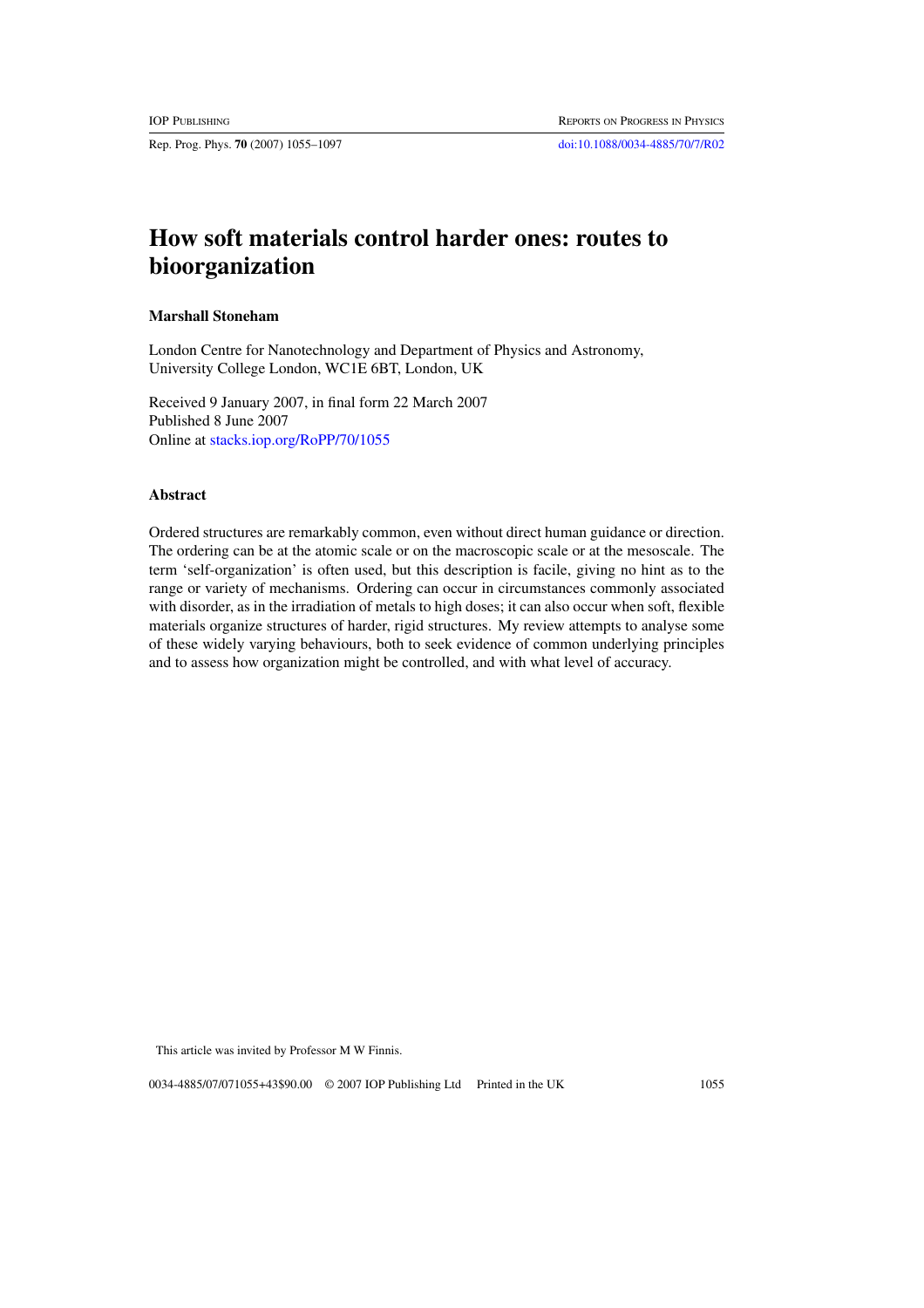## **Contents**

|    |                                                                        | Page |
|----|------------------------------------------------------------------------|------|
| 1. | Making sense of organization                                           | 1057 |
| 2. | Organization at the molecular or the crystal structural level          | 1059 |
|    | 2.1. Nucleation                                                        | 1059 |
|    | 2.2. Multilayer growth                                                 | 1060 |
|    | Graphoepitaxy and structured substrates<br>2.3.                        | 1062 |
|    | 2.4. Vernier and moiré structures                                      | 1063 |
|    | 2.5. Biomineral selectivity on soft organic substrates                 | 1064 |
|    | 3. Organization at the mesoscopic scale                                | 1065 |
|    | 3.1. Qualitative aspects of organized structures                       | 1065 |
|    | Bringing order to organization<br>3.2.                                 | 1068 |
|    | Organization mechanisms<br>3.3.                                        | 1069 |
|    | 3.4. Characteristic features of periodic structures                    | 1071 |
|    | 3.5. Key characteristics of periodic organized structures              | 1082 |
|    | 4. Other issues, including robustness, self-organization and chirality | 1084 |
|    | 4.1. Volume constraints and limits to growth                           | 1084 |
|    | Selectivity in the presence of fluctuations<br>4.2.                    | 1087 |
|    | Robustness<br>4.3.                                                     | 1087 |
|    | 4.4. Chirality                                                         | 1088 |
|    | 5. Conclusions: bringing organization to self-organization             | 1089 |
|    | Acknowledgments                                                        | 1091 |
|    | References                                                             | 1091 |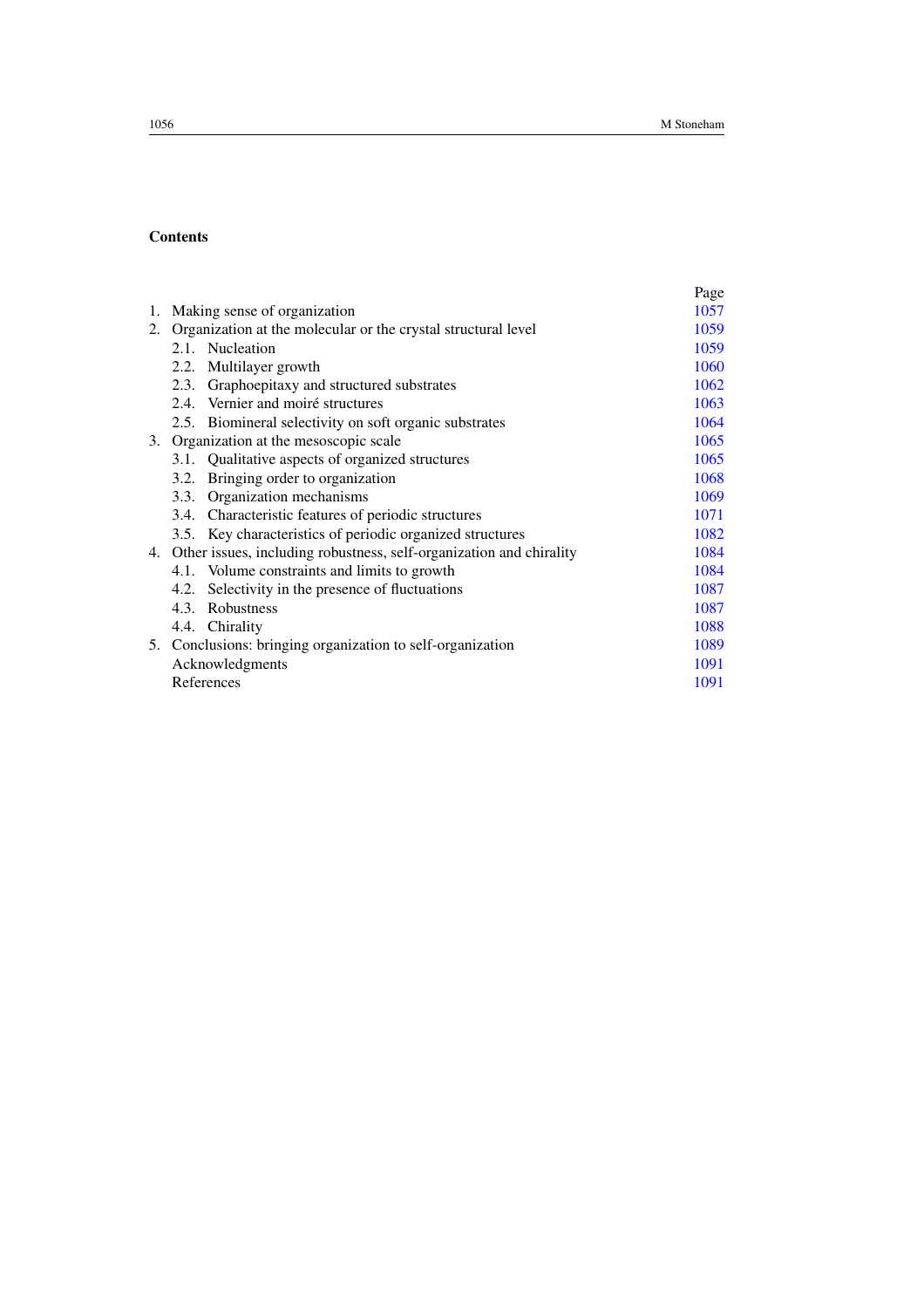## <span id="page-2-0"></span>**1. Making sense of organization**

Nature manages to uses soft, flexible materials in ways that, at least at the macroscopic level, we associate with stiff, rigid structures. Examples include soft templates for the growth of an inorganic crystal with specific facets and orientations or the growth of small nanocrystals of controlled size. Then there is the growth of structures such as shells or bones whose complex hierarchical structure is important functionally (Stoneham and Harding [2003](#page-41-0) and references therein). A distinct but important class concerns the various nanomotors that efficiently convert modest amounts of energy into motion (Howard [2001,](#page-38-0) Jones [2004](#page-39-0)).

In my analysis, I shall include examples of both hard and soft systems and from both living systems and those that are definitely not living. The aim is to understand phenomena associated with those many 'soft' biological materials that lack stiffness and rigidity. Softness in this sense can be fully consistent with incompressibility. Water is relatively incompressible, but not at all stiff, and water has a range of novel physical properties that appear to make it uniquely necessary for life (Finney *et al* [2004](#page-38-0)). Only a few of the mechanisms discussed seem to exploit the special capabilities of DNA directly. For this reason, it seemed helpful as context to include an analysis of the rather many mechanisms that give ordered structures, often periodic, in inorganic systems.

Organization has its own variants, although these are often linked. In understanding the principles, it can be useful to separate three types of organization. The first is organization at the atomic scale, when a particular crystal structure is selected. This*selection* step may involve a choice of chirality, a choice of surface plane (or planes if the main surface is faceted) or a choice between structures (e.g. wurtzite versus zincblende) or polytypes. Such selectivity has been exploited in the purification of pharmaceuticals. The mode of growth may involve island formation, either initially or after a small number of monolayers have been established. Often, the notion of a template is introduced. The selectivity might be at the nucleation stage or the growth stage. A subtle example is discussed by Mackay [\(1986](#page-39-0)), who describes a number of generalizations of crystallography that, in some cases, relate to organization in living systems. One such example stems from the work by Cairns-Smith [\(1982\)](#page-37-0) indicating that kaolin plates can retain information in their Al, Si atom pattern that can be replicated in the growth of new crystallites from the initial seeds. Cairns-Smith suggested this (inorganic) mechanism played a key role in the development of the (organic) DNA/protein-based replication that underpins evolution. He notes that the aluminosilicates provide an example of a self-replicating system, as suggested by von Neumann.

The second type of organization is mesoscopic in scale and leads to *ordering.* The most evident forms of ordering lead to structures periodic at the nanometre or the micrometre scale but there are other systematic forms, such as the 'Fibonacci' features evident in spiral structures, and even human fingerprints show systematic—if very individual—mesostructures. I shall start from the view that, when there are highly regular (e.g. periodic) structures and similar but less-well organized mesostructures on the same scale, then they have their origins in similar mechanisms.

The third type of organization leads to specific *shapes* (usually external shape), primarily at the larger mesoscale or the macroscale. The structure may be relatively soft, such as in some cell structures, where topology is crucial, or it may be stiff, as in bone or shell. What is observed often suggests the concept of a *volume constraint*, although it is not always clear how a soft solid can offer a strong volume or shape constraint to a hard material. Moreover, even hard structural materials, such as concrete, have problems in constraining the growth of apparently soft plants. So the question remains: how can a soft-shaped solid constrain growth of a hard, rigid, solid to a desired shape? The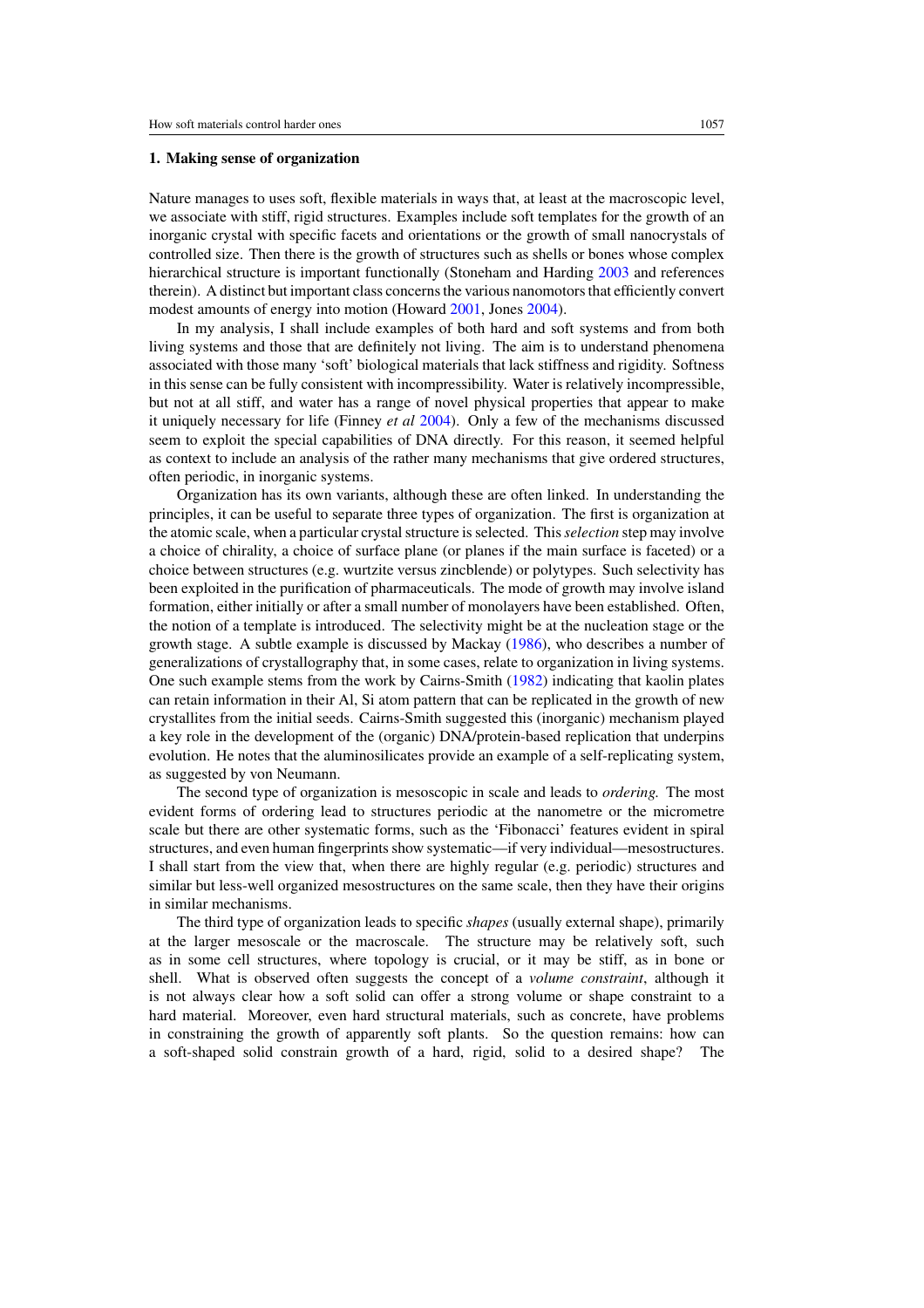underlying issue is how growth can be restricted in a controlled way and is addressed in section [3.](#page-10-0)

Symmetry plays a crucial role at the atomic scale, and both symmetry and symmetry breaking can be critical at the mesoscale (see, e.g. Weyl [\(1952\)](#page-42-0), Thom [\(1983](#page-41-0))). At the macroscopic scale, the roles of history, environment and evolutionary advantage through selection can control symmetry. For example, a recent newspaper report (*Metro* 27 March 2006) suggested that snails choose a left-handed spiral to make it hard for right-handed crabs to kill them. Strictly, this only points to probable correlations between the handedness of snails and of crabs, and one might ask about those other foods to which the crabs had access. As regards symmetry breaking, the catastrophe theory of Thom develops important ideas as to the classification of models of morphogenesis. Complex patterns can be generated reproducibly (Koch and Meinhardt [1994,](#page-39-0) Meinhardt [1992\)](#page-39-0), including periodic patterns of units that have a complex and polar substructure, such as photoreceptor cells in the *Drosophila* eye. The patterns that form occur both in animals, e.g. the fly's eye, and in plants, e.g. how leaves and auxiliary buds are placed in a growing shoot.

Spatial organization has its own timescales. Some are related to characteristic length scales, e.g. through a diffusion constant. Processes leading to organization can be incoherent, e.g. as a system evolves to a minimum free energy. Synchronicity is seen in many natural systems, leading to systematic phase relations in situations as varied as light emission by fireflies, chemical oscillations, laser systems and synchronised chaos. Time concordance does not seem an issue in the cases discussed in this survey, but is described elsewhere (Strogatz [2003](#page-41-0), Winfree [1980\)](#page-42-0).

The variety of the possible underlying mechanisms of bioorganization is striking. Each field has its own fashions. Even though 'self-assembly' or 'self-organization' are often credible descriptions, the mechanisms that underly them are very diverse. Some key ideas emphasize a final structure, others the mechanism by which that structure is achieved. There are more complex issues of chirality, selectivity and how robustness is maintained when there are fluctuations, as there will always be at the nanoscale. Sometimes the ordering arises through a scaffold or template that may or may not survive the creation of the final structure. Certain mechanisms imply a scaling law or relationships between different characteristic lengths. However, this is by no means universal, and any claims that a system appears to be fractal imply there is no scale length.

Much of this survey intentionally concerns organization, rather than bioorganization. It is widely appreciated that advanced life forms achieve marvels of organization by means of the subtle and ingenious use of DNA, RNA and proteins. This organization can be at the molecular scale, as in highly selective receptors, or at the mesoscale, as in cell structures, or at the macroscopic scale, as in skeletal or circulatory systems. Gould [\(1991\)](#page-38-0) has observed that D'Arcy Thompson's seminal approach attempts to see how far physical arguments can take us. There is no need to take one or other of the extreme views that propose either that the constraints imposed by simple physical arguments dominate growth and organization or alternatively that genetic coding can 'decide' everything. But the mechanisms by which living organisms achieve their complex structures have to adopt the same physical and chemical principles that are available in simple physical or chemical systems. The so-called programmed organization (as in man-made structures, at one extreme) has to follow natural physical laws. As this survey should make clear, there is abundant evidence for organization at the mesoscale in, for example, highly-irradiated solid metallic elements. How much of bioorganization requires the special properties of DNA, RNA and proteins? Do these very special molecules of life control organization or do they fine tune the organization that arises from simple physical mechanisms? My immediate aim is to survey ordering behaviours, especially in those where neither DNA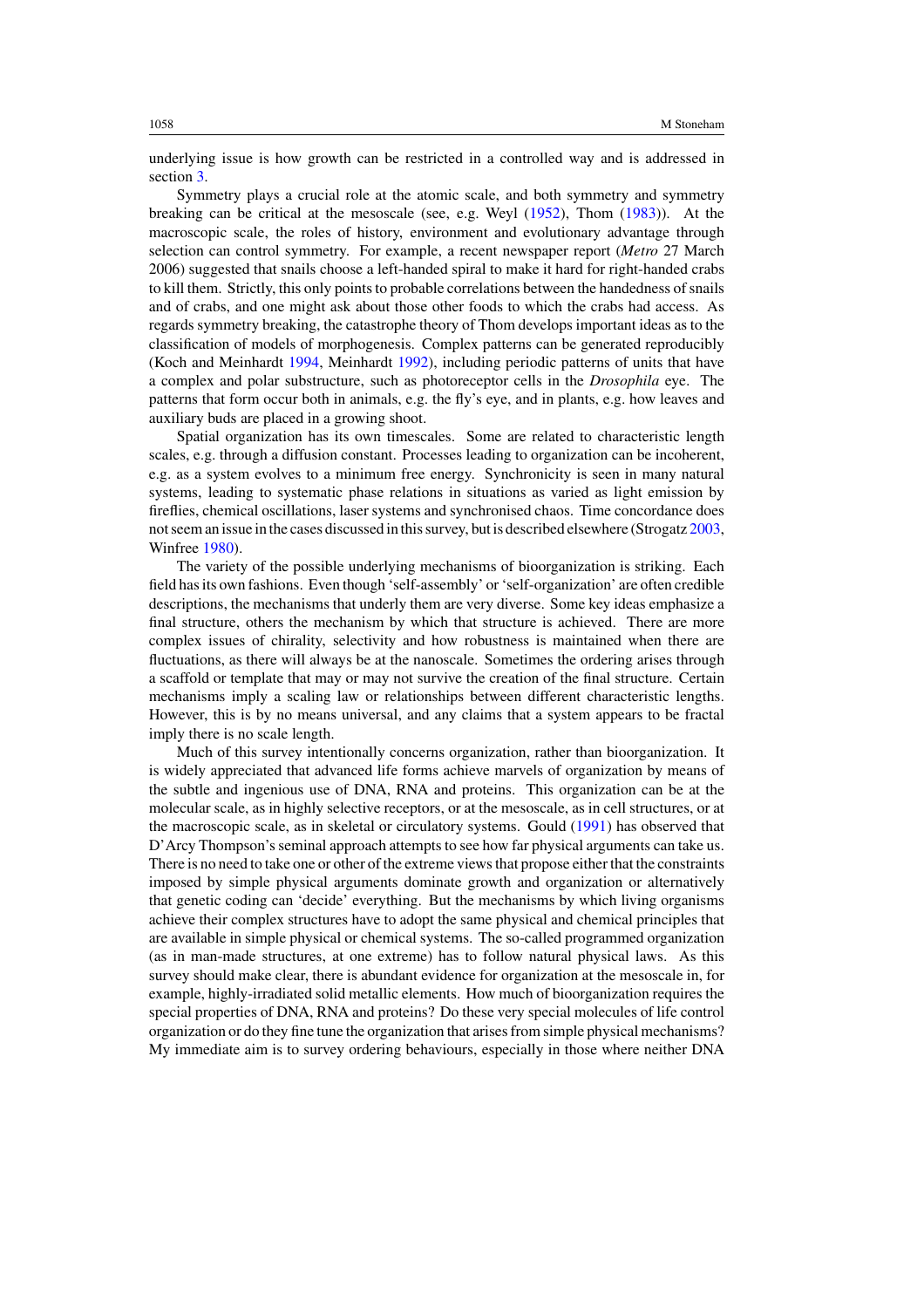<span id="page-4-0"></span>nor proteins are involved, identifying examples of ordering that arise in a natural—if often non-intuitive—manners. Nature is very effective in realizing complex systems in controlled and reproducible manners. Understanding the underlying mechanisms for simpler physical systems should aid the modelling of ordering behaviour and should provide a basis for assessing the degree of control that may prove possible in man-made systems.

### **2. Organization at the molecular or the crystal structural level**

#### *2.1. Nucleation*

Organization often nucleates locally and then spreads, so aspects of nucleation will appear at many points in this paper. Even when primary order arises in other ways (e.g. when short-range order precedes long-range order), nucleation may be involved in some other way, perhaps by controlling a phase. This section addresses some of the basic ideas.

Crystal growth is perhaps the classic example of nucleation theory (e.g. Tiller [1991](#page-41-0)). In its simplest and commonest form, nucleation theory identifies two main terms in the energy of a nucleus with a characteristic length L. One energy is a volume term scaling as  $L^3$ , the other an interface term scaling as  $L^2$ . For *L* greater than a critical scale length  $L_c$ , it is energetically favourable for the nucleus to grow. Simple generalizations take account of relative surface energies (the surface stress seems far less important) for different facets, but generally assert a drive to a minimum free energy. Other generalizations recognise the existence of a substrate and of features on that substrate (which may constitute a template) and the additional energies involved (strain and electrostatic being common contributions). The picture just given is often generalized, e.g. to account for the dependences of surface energies on the underlying crystal structure and how different crystal forms and morphologies (e.g. Bennema [\(1991\)](#page-36-0), citing Burton *et al* [\(1951\)](#page-37-0), Cahn *et al* [\(1991](#page-37-0)) citing Frank [\(1958,](#page-38-0) [1972](#page-38-0))) arise. Even these modest extensions can be far too simple, of course. Frank has shown that kinetic effects can affect nucleation rates dramatically, e.g. through the role of screw dislocations. Or the system may be manoeuvred towards a quite different structure by apparently minor factors, e.g. in high dose radiation damage of metals, free energy arguments point to dislocation loops, yet He from *α* particles can stabilize the alternative void structure at a particular critical size.

Even in the simplest nucleation picture, there is an energy barrier to nucleation: at critical length scale  $L_c$  the sum of the interfacial and the bulk energy terms is a maximum. Nucleation is energy intensive, and accelerating this step can have a dramatic effect on crystallization rates. This has led to laser-stimulated nucleation and to the use of an intense acoustic field in a closed vessel to stimulate nucleation (sonocrystallization). Such approaches offer powerful ways to ensure that a single pure crystal form is created, often with advantageous size distributions. They are especially important for drug manufacturers seeking a pure product (e.g. Banga *et al* [2004,](#page-36-0) Dennehy [2003](#page-37-0)). It is conceivable that some of the commercial 'water softener' devices use turbulence to ensure a specific crystal morphology.

The nature of the fluctuations can be crucial. Indeed, protein crystal nucleation may be substantially enhanced by critical density fluctuations (den Wolde and Frenkel [1997\)](#page-37-0). The 'thermodynamics versus dynamics' argument is encountered in activated processes such as nucleation and diffusion. There will be a *first passage* theory (e.g. Rice–Slater dynamical theory) and a *thermodynamic* theory based on an ensemble for which one compares populations of different regions of phase space (e.g. Vineyard theory or reaction rate theory; see, e.g. Itoh and Stoneham [\(2001\)](#page-39-0), section 3.4.4) or alternatively the probability that fluctuations will permit systems from one defined region of phase space to reach another defined region. These are not equivalent. Nucleation theory always seems to follow the thermodynamic arguments. But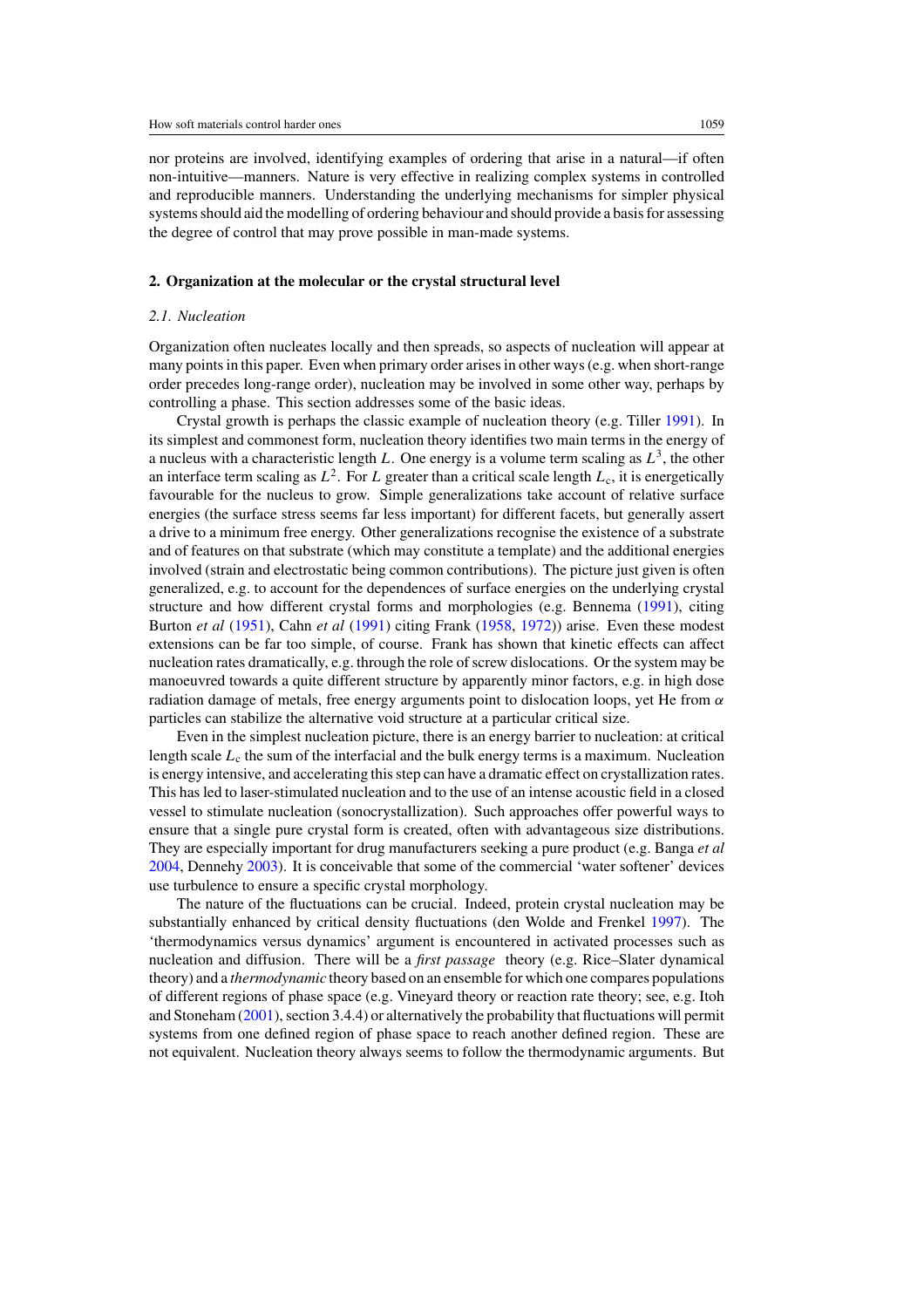<span id="page-5-0"></span>the usual assumptions about length and time scales may be simplistic for soft systems with large thermal fluctuations; one should recall that at room temperature, a 100-atom system will have root mean square volume fluctuations of order 1%. Thermal fluctuations are sufficiently significant that, in living things, nature does not seem to attempt to achieve perfect fidelity using repair enzymes (Radman [2001](#page-40-0)), a situation far removed from average solid-state modelling. Nor does nature concentrate on high symmetry nuclei with only a single scale length as control parameter. This natural flexibility is found even in inorganic systems. For example, vacancies nucleate to form 3D voids in metals under irradiation, even though this 3D structure is more costly in energy than the 2D planar dislocation loops. A crucial factor appears to be the capture of He ( $\alpha$  particles) at an early stage (possibly when a mere four vacancies have aggregated), the gas atom driving the 3D structure to beyond a critical size. In other words, relatively modest factors can bias evolution towards an unexpected structure that is not that of lowest free energy. Kinetic trapping is also apparent in the growth of  $ZnO$  in the polar  $(0001)$  direction, despite the high energy of this surface. In this case, kinetic trapping occurs because the initial structure is graphitic where the  $(0001)$  face is of lowest energy; when the growing system transforms to the zincblende structure, there is no reasonable pathway to a growth direction with a low energy surface (Freeman *et al* [2006](#page-38-0)).

## *2.2. Multilayer growth*

*Commensurate and weakly incommensurate structures.* The key factors in multilayer growth are associated with misfit: strain energy and ideas of interfacial dislocations. The seminal work of Frank and van der Merwe [\(1949a,](#page-38-0) [1949b\)](#page-38-0) is reviewed in van der Merwe [\(1991\)](#page-41-0), where he also discusses the conditions for layer-by-layer growth, island growth (Volmer-Weber) and layer-by-layer growth transforming to islands (Stranski-Krastanov). The initial analysis was stimulated by Royer [\(1928\)](#page-40-0) noting epitaxy only when the misfit is less than 15% and by Finch and Quarrell [\(1934\)](#page-38-0) observing that ZnO grown on Zn strains homogeneously to match the Zn substrate.

Frank and van der Merwe's work also proved seminal as the technological advantages of strained layer semiconductor systems became evident. Stoneham and Jain [\(1995](#page-41-0)) gave details of pioneering papers, with comments on dislocation nucleation. The original ideas of Shockley's 1951 patent were realized in works by Kasper *et al* [\(1975\)](#page-39-0) and Kasper and Herzby [\(1977](#page-39-0)). The early equilibrium theories (energy minimization with respect to strain; Ball and van der Merwe [\(1983\)](#page-36-0) gave fuller references) were reformulated in terms of force balance on a dislocation (Matthews and Blakeslee [1977](#page-39-0)). Jain *et al* [\(1992\)](#page-39-0) showed that it was crucial to include the interactions between the dislocations. For self-organized quantum dots (typically ten thousand atoms, III–V or group IV semiconductors) the theory is now both sophisticated and successful through close links with experiment. There continue to be controversial aspects, such as the extent to which line tensions are important, as well as surface energies. Overgrowths of silicon on self-ordered islands of Ge on  $Si(001)$  affect the lateral ordering through several mechanisms (Capellini *et al* [2006\)](#page-37-0), causing a shape transformation from domes to truncated pyramids of larger base. One important factor is the gradient in chemical potential across the island, which drives a selective flow of both Ge and Si atoms at the surface and, in turn, causes the dots to move so as to favour lateral order.

*Templating.* The idea of a template is not restricted to crystal-on-crystal situations. The widely used Frenkel Kontorova model (Frenkel and Kontorova [1938](#page-38-0)) describes harmonically coupled particles and how they can minimize energy on a substrate with a sinusoidal potential. In one dimension, the predicted critical energies are asymmetric with respect to the sign of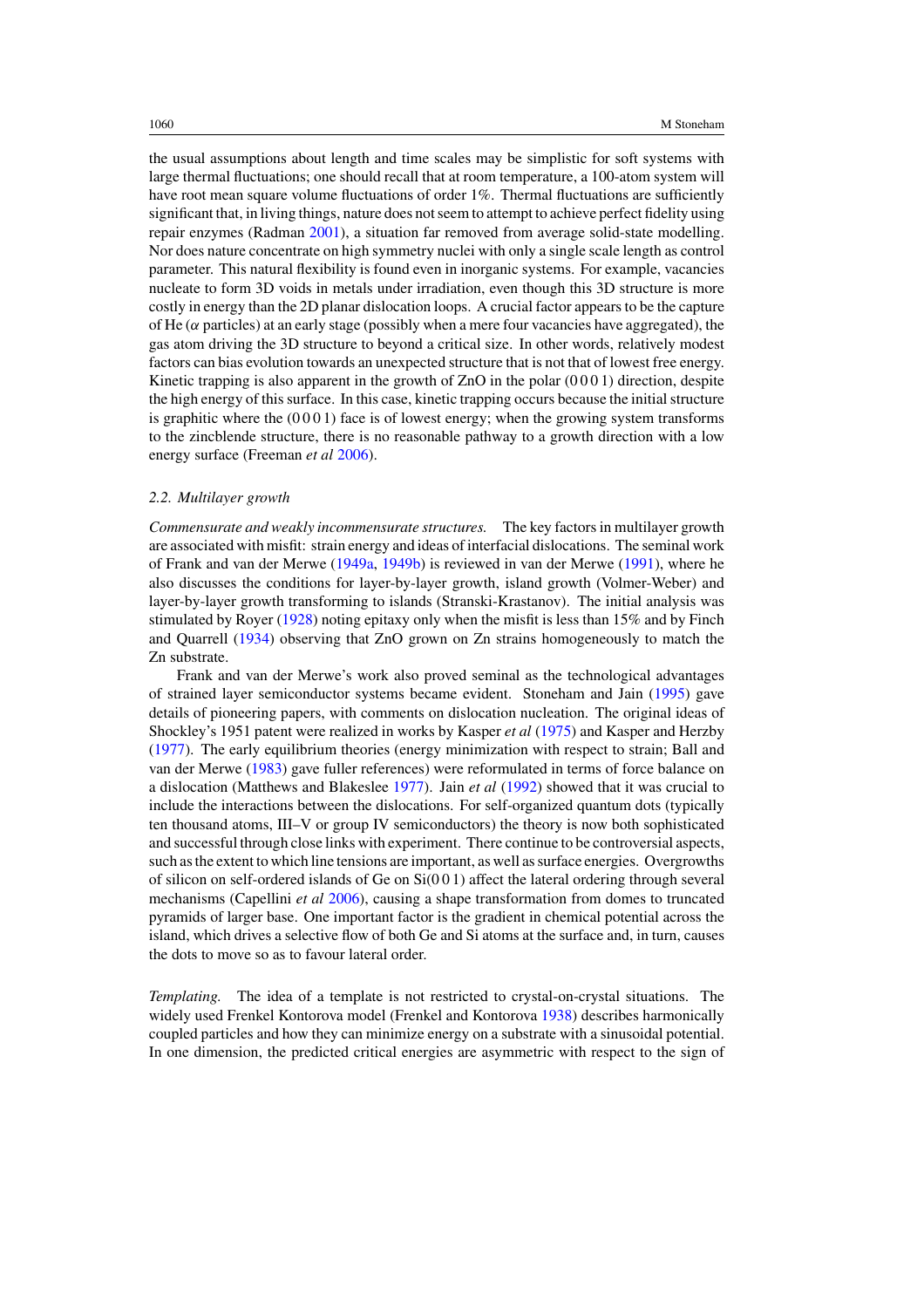the mismatch (Milchev and Markov [1984](#page-39-0)). The Frenkel–Kontorova model shows a wealth of behaviour and has been used extensively for monolayers of adatoms on incommensurate surfaces. Even monolayers on surfaces offer a rich variety of organized behaviours (Rosei [2004\)](#page-40-0), reflecting different interactions with the substrate and between adatoms or groups of adatoms. The substrate interaction might be of the Frenkel–Kontorova form (Thayer *et al* [2002](#page-41-0), Thurmer *et al* [2004](#page-41-0); see also section 2.2) or more complex. The interactions between adatoms may involve simple short-range forces, or may be long-ranged (Zeppenfeld [2004](#page-42-0), Zeppenfeld *et al* [1994\)](#page-42-0), including elastic interactions (e.g., Stoneham [1977](#page-41-0), Rickman and Srolovitz [1993](#page-40-0), Pohl *et al* [1999](#page-40-0), Longo *et al* [2006](#page-39-0)) that may involve surface steps (e.g., Marchenko and Parshin [1981\)](#page-39-0). The surface species may show self-organization (e.g., Croset *et al* [2002\)](#page-37-0), and there can be domain structures (van Gastel *et al* [2003](#page-41-0)). Such structures may offer scope for novel statistical mechanics, e.g., the commensurate/incommensurate transitions of films physisorbed on anisotropic substrates (Haldane and Villain [1981](#page-38-0)). However, some of the most significant cases involve relatively large molecules (e.g. polymer strands or rod-like micelles) on surfaces that impose some structure. De Gennes [\(1986](#page-37-0)), for example, has looked at how flexible polymer coils can recognize patterns on a surface. In such cases, there is the possibility that the polymer may form knots or show other topological features. This is especially the case for long molecules (Frisch and Wasserman 1961, Delbruck 1962, Sumners and Whittington 1988) and is the origin of the so-called 'Murphy's Law of Rope' (Matthews [1995\)](#page-39-0). Rod-like surfactant micelles are observed to form ordered arrays on crystalline substrates, even though the micelles are much larger than the template unit cell. Molecular-scale interactions prove far too small to explain the alignment (Saville *et al* [2006\)](#page-40-0), which arises through the van der Waals torque and Brownian motion as a dynamic process involving many molecules. At a still larger scale, the dynamics of giant  $(10-100 \,\mu m)$  vesicles decorated with specific stickers adhering to bioactive substrates correlates strongly with the tension in the bounding lipid layer (Cuvelier and Nassoy [2004](#page-37-0), Puech *et al* [2006\)](#page-40-0). Spreading and diffusion are key processes in vesicle adhesion. There is a specificity, hence a time dependence, depending strongly on the chemical preparation of the substrate. These adhesion events affect cancer propagation and cell behaviour such as healing processes.

It is prudent to distinguish between templates, which provide a passive, usually geometric, guide to the selection of one structure over another, and the reactions that occur selectively at a receptor. When a specific molecule interacts with its receptor, it actuates some process. This actuation step is often hidden by a belief that molecular shape is all that matters. Certainly the molecular shape must fit the receptor well enough, in some sense, but the fit alone does not guarantee actuation. In the well-known 'lock and key' metaphor, one must have some action corresponding to turning the key. This can be a very helpful analogue for large molecules, where there may be regions that either encourage or avoid local contacts. For small molecules, say 50 atoms or less (and all olfactants and many neurotransmitters are in this class) may be a very incomplete description. Concentrating on the accuracy of the geometric fit at a receptor may be misleading since, for example, utterly different scents can be discerned even when the molecules have the same shape to high accuracy. For receptors, a better metaphor may be the 'swipe card': the shape has to be accurate enough, but the information that actuates the system is something else, typically magnetic for a real human-scale swipe card. For a receptor/molecule system, again the shape must be good enough, but the information that decides whether the molecule is right or wrong to actuate the system is carried in another way (Stoneham and Gavartin [2007](#page-41-0), Brookes *et al* [2007\)](#page-36-0). Turin's [\(1996](#page-41-0)) ideas of the role of inelastic electron tunnelling in olfaction would be an example of a swipe card mechanism, when an olfactant molecule's vibrational frequencies determine acceptability. In other systems, proton transfer may actuate the receptor (e.g. Kirby [1993,](#page-39-0) Wallace *et al* [1993](#page-41-0)).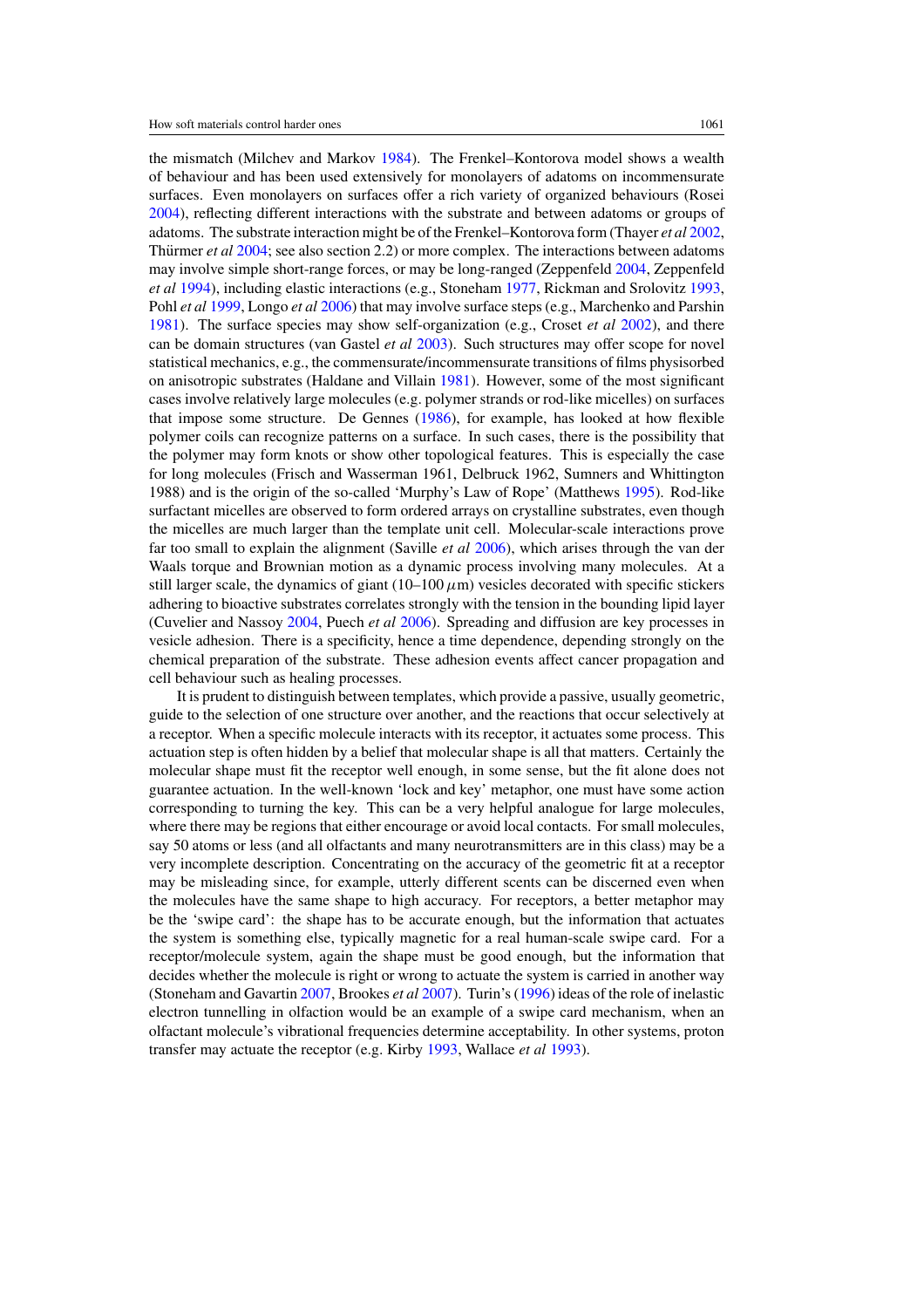<span id="page-7-0"></span>*Families of structures.* There are many families of closely related structures, with small energy differences between structures, e.g. the polytypes of SiC. The selection of one structure rather than another can be subtle. Systems such as some of the various tetrahedral (often aluminosilicate) structures (Wells [1986\)](#page-41-0) and zeolites can involve a template of some sort. For some such systems, the natural structural unit is a polygon or a substantial unit typically of tens of atoms. One set of rules describes the structure of the polygon, and another set determines how the polygons are assembled or linked. This level corresponds to the classification of polytypism in spinelloid structures (Price [1983\)](#page-40-0) and provides a basis for their simulation (Price *et al* [1985\)](#page-40-0). It allows the classification of minerals by the 'polymerization' of coordination polyhedra (e.g. Hawthorne [1985\)](#page-38-0), the classification of zeolites by their cuboctahedral links via sixmembered rings (e.g. zeolite A) or via four-membered rings (e.g. zeolite X, Y). The ideas of Cairns-Smith, noted above, propose that clay (an aluminosilicate that embodies substantial structural information and that can be replicated to some extent) provided crucial templates in the origin of life. He argues that clay could fulfil some of the functions of genes before the advent of DNA and RNA. Such ideas involve structural information being transferred across a hard/soft interface, allowing replication in a way that is somewhat analogous to the way that complex man-made structures exploit scaffolding that can be taken away later. In an analogous way, there might be 'low-tech' genetic materials enabling relatively sophisticated replication. In particular, the Earth makes clay all the time: perhaps aluminosilicates could be the catalysts for subsequent high-tech organic systems (and here we have the reverse of biomineralization)? Whether or not his ideas describe correctly how life did evolve, they do illustrate how simple ideas of inorganic ordering might have profound biological consequences.

#### *2.3. Graphoepitaxy and structured substrates*

In graphoepitaxy, a film grows on a structured substrate. A familiar example occurs when oriented ice crystals grow on small scratches on a car windscreen. Normally, graphoepitaxy relies on topographic features but, of course, the features could be associated with electric charge, with adhesiveness or with some other contrast across the interface.

For one surprising case, straightforward Monte-Carlo methods can give useful information. There is the remarkable observation (Cahn [1995](#page-37-0), Shirikoff and Erb [1994](#page-40-0)) of an epitaxial relation between the substrate crystal  $C'$  and the deposited crystal  $C''$  when there is an intermediate amorphous layer A (i.e., a  $C''/A/C'$  structure). The key assumption (Stoneham and Torres, unpublished work 1995, Stoneham  $2003$ ) is that the substrate C' has crystallographically determined surface features, like steps. The surface topography of the amorphous layer A maintains some memory of these steps, which guide the crystallographic orientation of  $C''$ . Monte-Carlo calculations support this idea for nanoscale amorphous layers. What this suggests is that surface topography at above the atomic scale may be important (this is almost a mix of atomic scale templating and mesoscale space constraints). Analogous surface roughness factors lead to alignment of liquid crystals on polymer substrates that have been exposed to UV or are mechanically buffed (Kumar *et al* [2005](#page-39-0)). Kumar *et al* [\(2005\)](#page-39-0) show that the anisotropy in the surface roughness of the substrate completely determines the direction of the LC alignment. This may be contrasted with systems in which molecules simply grow vertically from a surface, albeit with orientational order, e.g. cytosine and cytidine 5 -monophosphate at the Au(1 1 0)1  $\times$  2 electrolyte interface (Weightman *et al* [2006\)](#page-41-0).

Mother-of-pearl has an ordered, layered arrangement of  $CaCO<sub>3</sub>$  platelets (aragonite structure). These abalone nacre structures have exceptional mechanical strength. They are grown by what seems an epitaxial process in a soft organic matrix of chitin and proteins. However, there is a continuous  $3 \text{ nm} \times 5 \text{ nm}$  amorphous CaCO<sub>3</sub> layer continuous coating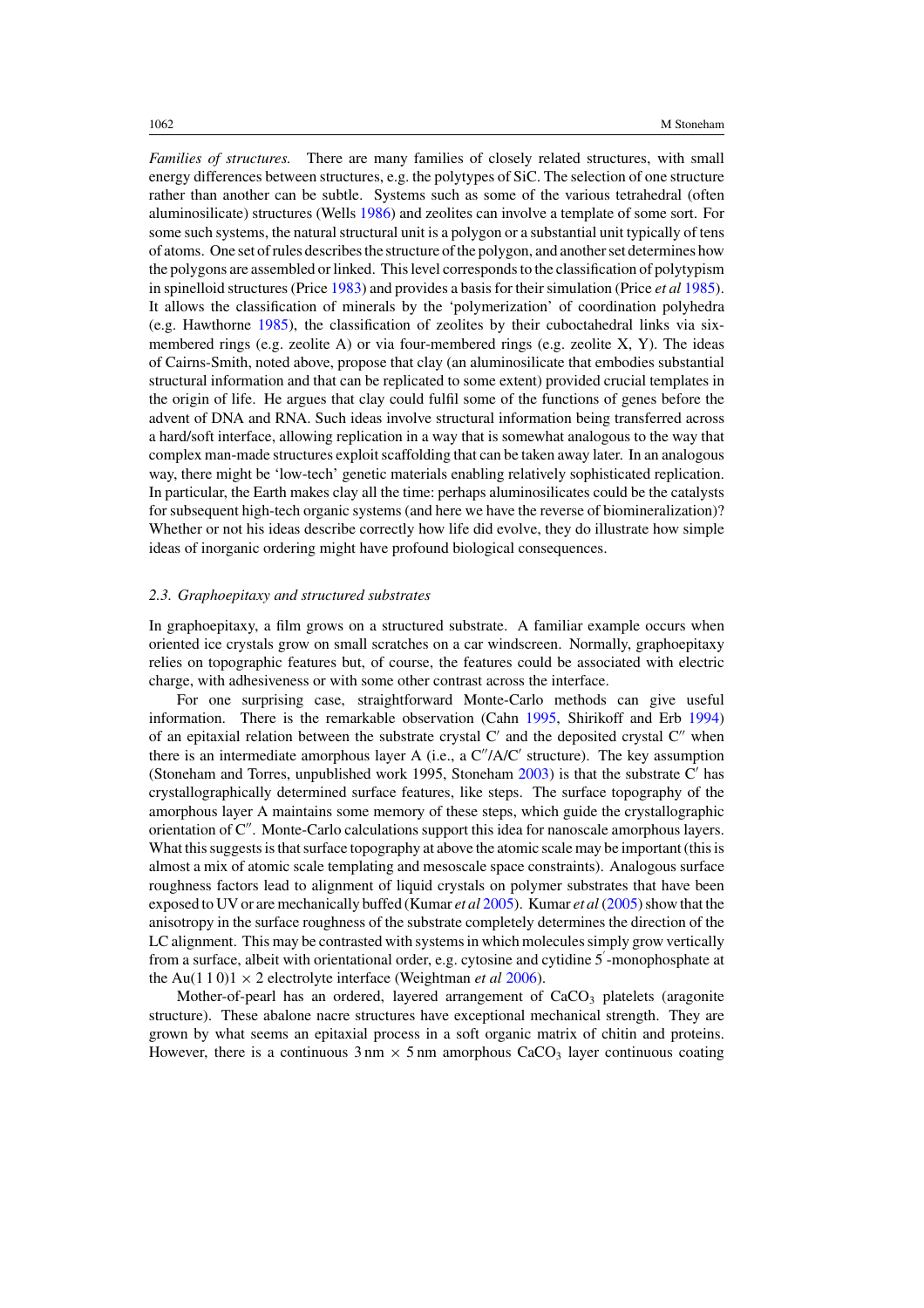<span id="page-8-0"></span>(Nassif *et al* [2005](#page-40-0), Burgess [2005](#page-37-0)). Mann *et al* [\(1995\)](#page-39-0) (see also Bradley [\(1995\)](#page-36-0)) postulated an organic (protein?) inter-crystal material. They note that, normally, CaCO<sub>3</sub> forms long needles, but that additives have profound effects. Thus, adding a little Li leads to the hexagonal crystals such as those found in shellfish; adding organics such as aspartic acid gives strange shapes with spiralling protuberances. The idea proposed by Mann, and widely accepted, is that the polymer and the carbonate form a gel that coats the growing crystal, so the intercrystalline regions are substantially organic. The soft gel provides a means to grow shaped structures inside a template. There is a further idea needed here, since the amorphous-coated crystal 'bricks' actually form quite a well-ordered structure at the mesoscale (rather like a brick wall, in fact). So what causes this meso organization? The scale seems somewhat too large for simple Coulomb interactions, but that needs checking. Further studies of the templating of calcite and amorphous calcium carbonate films are given by Cavalli *et al* [\(2006a](#page-37-0), [2006b](#page-37-0)) and Popescu *et al* [\(2006](#page-40-0)).

Phase separation of block copolymers provides one systematic way of generating patterned substrates with nanoscale features (e.g. Krishnamoorthy *et al* [2006\)](#page-39-0). In block copolymers, two or more polymer chains are chemically bound to each other. Different polymers are reluctant to mix for entropic reasons, tending to form separate phases, especially for higher molecular weight cases. For block copolymers, phase separation must be intermolecular, with separations comparable to the chain size, a constraint that leads to separation into nearly periodic microphases. The domains are typically tens or hundreds of nm across. Many examples have been demonstrated in a wide range of polymer systems.

It is tempting to think of structure in a substrate as being a perturbation on a twodimensional space and to use a description based on roughness. Page and Sear [\(2006](#page-40-0)) (also Frenkel [\(2006\)](#page-38-0)) have suggested that pores—which undoubtedly introduce the third dimension—provide a mechanism for protein crystallization. In essence, the pore walls attract molecules weakly, and crystal growth is initiated at corners. In due course, another nucleus can form where the structures in the pore meet the surface, allowing 'breakout' from the pore. The initial nucleation and subsequent breakout will have different timescales.

#### *2.4. Vernier and moire structures ´*

Vernier patterns arise when two periodic structures with slightly different scale lengths are superimposed. In one dimension, suppose one structure has scale length *L* and the other *L* + *δL*. There is then a pattern visible with period *L/δL*. Whether or not this pattern will be easy to see will depend on how near to integral is *L/δL* and the extent to which the system can relax. The word 'moire' is *not* named after a person, but comes from *moire antique* (Frank [1983\)](#page-38-0) in which a watered fabric (usually silk) is produced by passing two sheets of cloth together between smooth hot rollers. Moire fringes and similar patterns in science usually ´ relate to larger scale features seen when two identical patterns (often periodic, though others are known) are superimposed with a slight displacement and relative rotation (e.g., Geiger [1986\)](#page-38-0).

Thin layers of one material growing on a substrate that has its own structure provide one situation in which Vernier or moire patterns can be seen. The substrate structure may ´ be its atomic scale crystal structure, and one has the standard questions of epitaxy and of different growth modes (layer by layer, layer then islands, islands); see section [2.2.](#page-5-0) When the substrate has a superimposed, larger scale, possibly artificial structure, one has graphoepitaxy (see section [2.3\)](#page-7-0).

The interference of waves offers another route to structures that look somewhat similar to Vernier or moire patterns. Common cases involve waves on a liquid that impacts on a solid, ´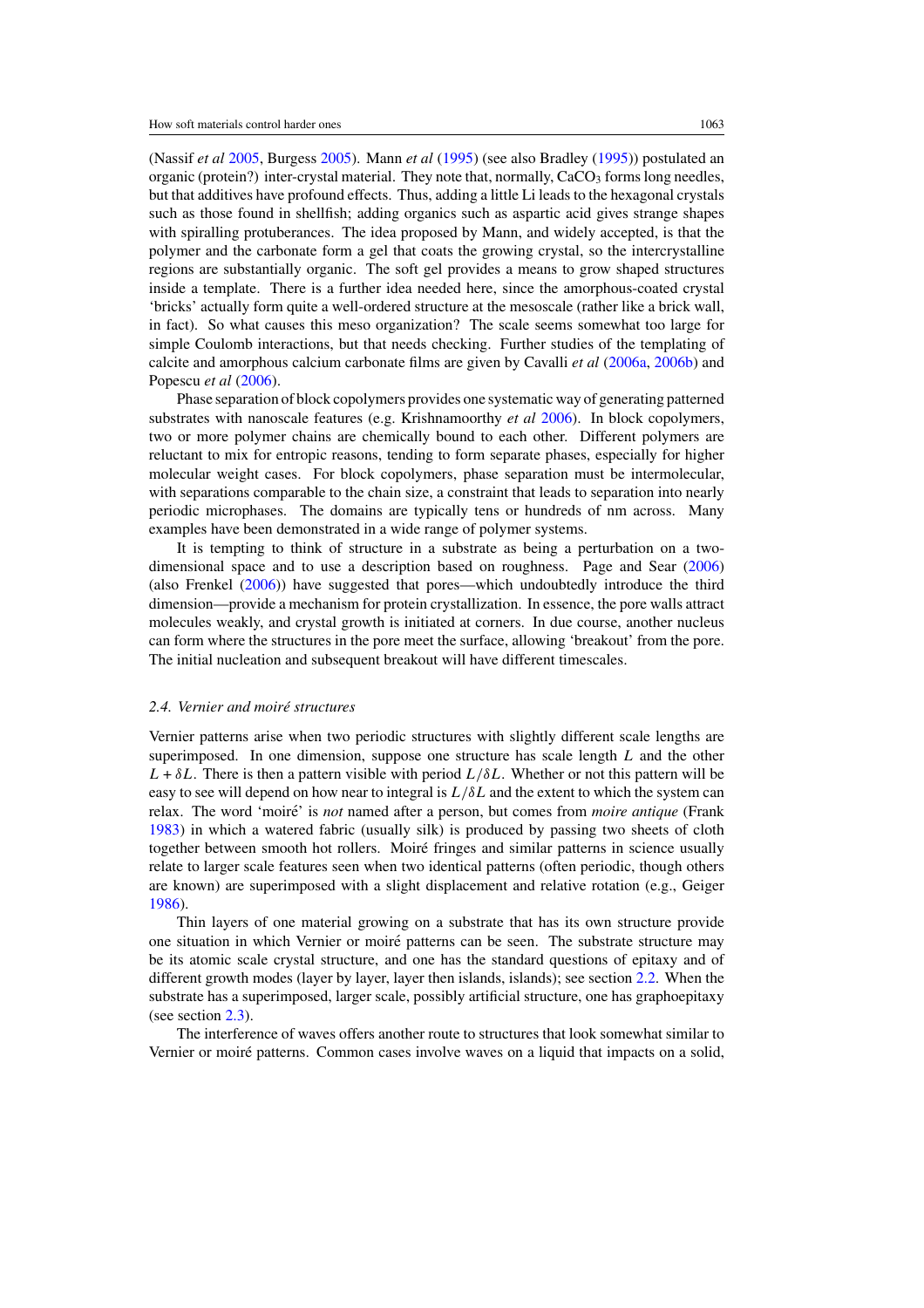<span id="page-9-0"></span>e.g. in sand or pebble beds at sea fronts. Laser annealing sometimes shows related phenomena through waves stimulated in the transient fluid surface region. In the case of laser annealing, the situation is dynamic: waves traverse the fluid layer as it is solidifying from the substrate side.

## *2.5. Biomineral selectivity on soft organic substrates*

Living organisms are able to control sizes, shapes and crystallographic orientation of growing crystals to form minerals with unusual morphologies and functional properties (Mann [2001](#page-39-0), Weiner and Addadi [1997](#page-41-0), Addadi and Weiner [1997\)](#page-36-0). Brittlestars, marine relatives of starfish, contain calcite crystals that act both as armour and as optical receptors for the one compound eye. Not only do the lenses focus light about  $5 \mu m$  below the surface but they are shaped to compensate for birefringence and spherical aberration (Aizenberg *et al* [2001\)](#page-36-0). Similar phenomena are noted for trilobites (Forty [2001,](#page-38-0) Clarkson and Levi-Setti [1975\)](#page-37-0).

Laboratory efforts mimic such biological controls have simpler aims and commonly exploit Langmuir monolayers, in which long-chain carboxylic acids (Mann *et al* [1991](#page-39-0), Heywood and Mann [1994](#page-38-0)) form ordered arrays on the surface of water or self-assembled monolayers grown on substrates, typically gold films. The substrate can control the surface of calcium carbonate which nucleates. The different head groups of self-assembled monolayers tend to nucleate different crystal faces (Küther et al [1998](#page-39-0), Aizenberg et al [1999a,](#page-36-0) [1999b\)](#page-36-0). Calcite crystals grown from an aqueous solution on Langmuir monolayers nucleate on the (10.0) face, whereas those on the surface of pure water nucleate on the (10.4) face. Even different metal substrates can make a difference. Polymer templates such as dendrimers of poly-amidoamine induce the growth of spherical or disc-like crystals (Naka and Chuo [2001\)](#page-40-0). Poly-pentacosadiynoic acid (PDA) promotes nucleation of the (01.2) face of calcite (Berman and Charych [1999](#page-36-0)). The flexibility of these monolayers is observed to be important in controlling growth for bis-urea layers with different side groups to control their stiffness. Increased flexibility correlates with increased orientation control (Cavalli *et al* [2006a](#page-37-0), [2006b](#page-37-0), Popescu *et al* [2006\)](#page-40-0).

Flexible organic layers and scaffolds clearly control the growth of minerals in biology (Harding and Duffy [2006\)](#page-38-0). Growth usually occurs at chemically active surfaces in contact with water. The processes controlling the details of crystal growth involve competition with pre-existing water molecules, ionization of the monolayer and the arrangement and the density of surface functional groups. It is only during crystal growth that there is detailed matching between the crystal and the organic film. This mixture of phenomena on several length scales can be modelled and certainly needs computer simulations based on large scale molecular dynamics. But an other theory is needed as a framework, including classical nucleation theory and the Wulff–Kaishew theorem of equilibrium crystal shapes. Duffy and Harding [\(2002](#page-37-0), [2004a,](#page-37-0) [2004b,](#page-37-0) [2005a,](#page-38-0) [2005b\)](#page-38-0) predict the morphologies of calcite crystals grown on stearic (octadecanoic) acid monolayers and find good agreement with experiment. They find it essential to go beyond models based on the simplest template ideas (figure [1\)](#page-10-0). The organic substrate does not merely provide a pattern that the growing crystal must fit. The organic monolayers are not rigid structures in a vacuum, and factors such as the state of ionization of the monolayer and the density of surface carbonate ions are much more important than detailed stereo-chemical matching in controlling crystal morphology. That simple templating ideas fail is demonstrated when calcite crystals are nucleated from the supersaturated solution on top of alkylthiols with carboxylic acid head groups that have been self-assembled on gold substrates. The calcite crystals exhibit a strong tendency to nucleate on the  $(0112)$  calcite face (Travaille *et al* [2002](#page-41-0), [2003](#page-41-0)), whereas simple templating arguments favour the (0 0 0 1) face. The energies of the two interfaces are very similar, so purely energetic arguments cannot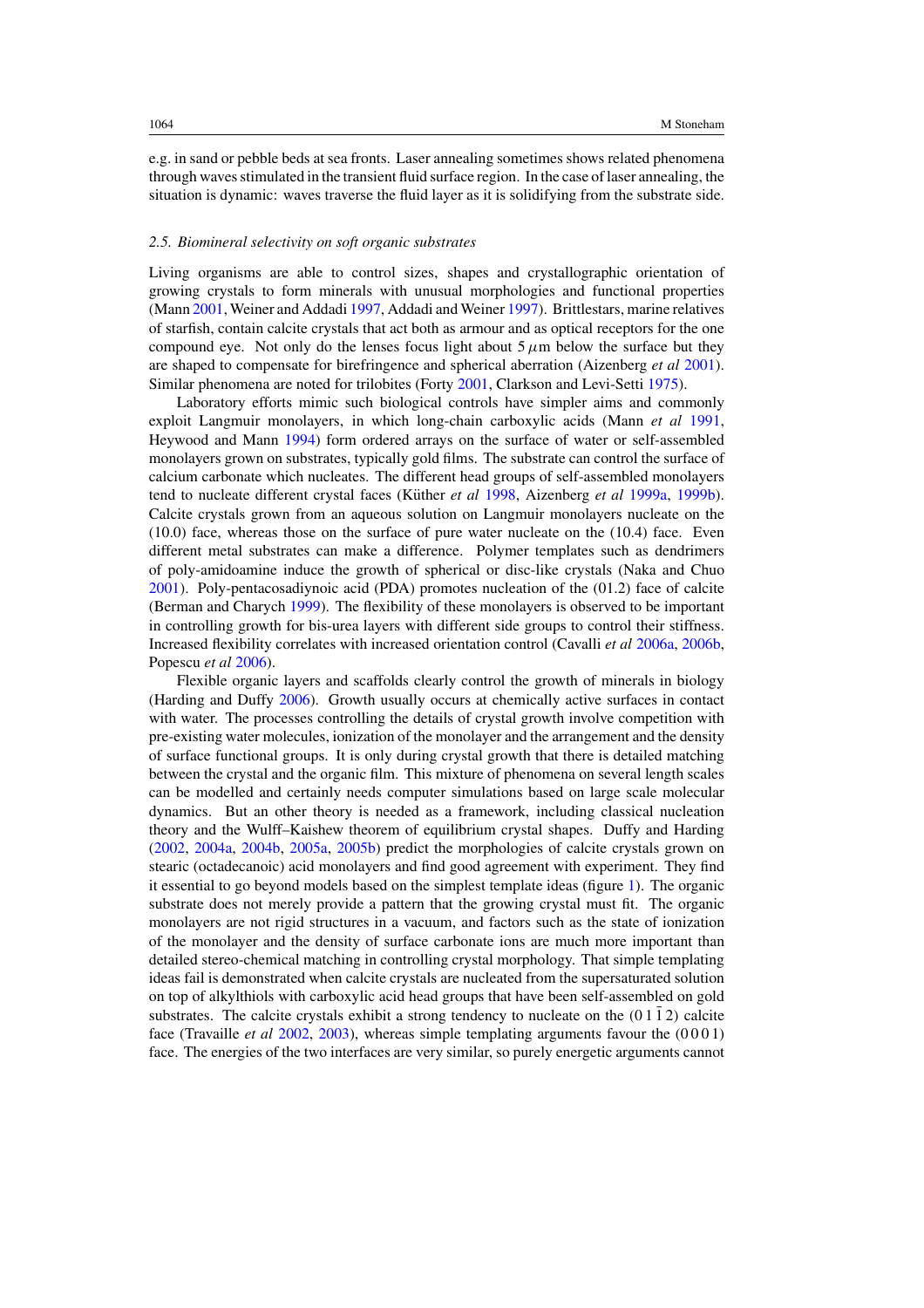<span id="page-10-0"></span>

Figure 1. Calcite crystals nucleating on top of alkylthiols (figure supplied courtesy of Dr D M Duffy). Above the calcite is a supersaturated solution of calcium carbonate. The substrate comprises alkylthiols with carboxylic acid head groups; these molecules have been self-assembled on what, in an experiment, would be a gold substrate. The calcite crystals (the central layer) show (figure  $1(a)$ ) excellent matching of the  $(0\,0\,0\,1)$  face. What is observed (figure  $1(b)$ ), however, is the  $(0 1 \overline{1} 2)$  face. To favour the observed face, one needs to insert bicarbonate ions to increase the charge density of the monolayer in the  $(0 1 \overline{1} 2)$  interface and to cancel the long-range dipole of the polar interface. Simple templating arguments are inadequate.

explain the face selectivity. To favour the observed face, it proves essential to cancel the longrange dipole of the polar interface by inserting bicarbonate ions to increase the charge density of the monolayer in the  $(0112)$  interface. Figure 1 demonstrates the excellent matching of the  $(0 0 0 1)$  face (figure  $1(a)$ ) as opposed to the  $(0 1 1 2)$  face (figure  $1(b)$ ) (Duffy *et al*) [2005,](#page-38-0) Duffy and Harding [2005a](#page-38-0), [2005b\)](#page-38-0). However the  $(0 1 1 2)$  interface is favoured by the geometric BFDH model of crystal growth (Friedel [1907,](#page-38-0) Bravais [A. 1913](#page-36-0), Donnay and Harker [1937\)](#page-37-0) as it has a larger interplanar spacing. Overall, the mechanisms involved in selective crystal nucleation on organic substrates are poorly understood. Templating is often cited as the dominating mechanism, but supporting experimental evidence is sparse.

#### **3. Organization at the mesoscopic scale**

#### *3.1. Qualitative aspects of organized structures*

At the mesoscale, organized structures differ significantly in appearance*,* as well as in their varied origins. Novel chemical approaches yield varied nanostructures (Ozin and Arsenault [2005,](#page-40-0) Antonietti and Ozin [2004](#page-36-0)). Sometimes one can identify a central *order parameter* that underpins quantitative description, but there may be no unique definition that allows comparisons between different structures. Novel approaches by mathematicians (e.g. Müller's work on Young measures, [http://www.mis.mpg.de/sm/microstr/microstr-jahrbuch.html;](http://www.mis.mpg.de/sm/microstr/microstr-jahrbuch.html) see, e.g. Kohn and Müller ([1994](#page-39-0))) are already giving insights into understanding microstructures and may well lead to new ways to analyse organization. The general issues of *robustness* (sensitivity to initial conditions) and *selectivity* (one can choose an intended structure by external constraints or minor changes in molecular structures) will be discussed later. There are perhaps five main features that might be used to compare one example with another, as well as a number of subsidiary characteristics.

*Dimensionality.* In how many dimensions is the structure ordered? Convection cells can show only two-dimensional ordering, although their periodicity is often related to the depth of liquid. Phase separation on passing through a phase boundary may lead to two-dimensional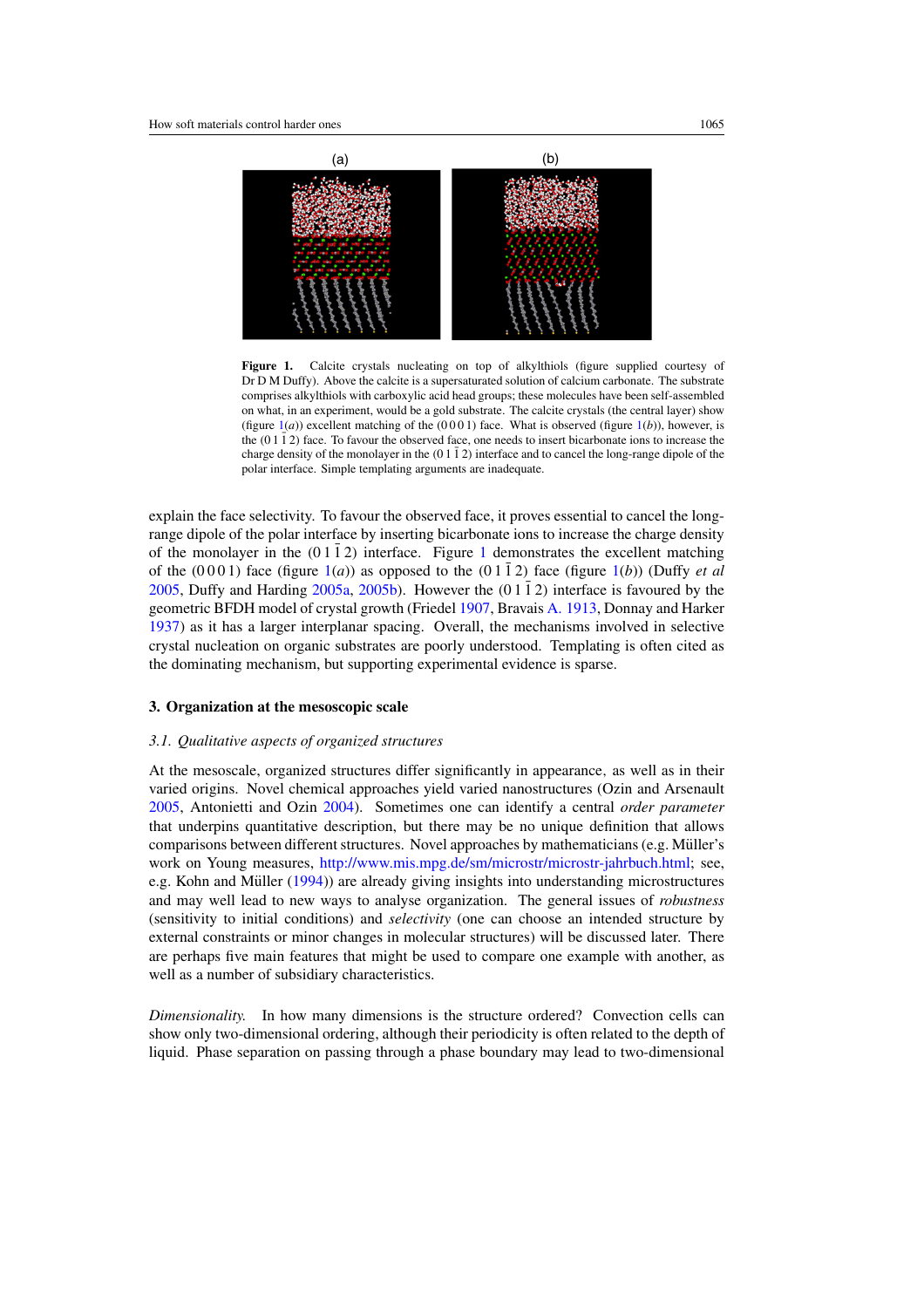structures. Particles confined to a track or ledge may order in just one dimension. Other structures can be fully three-dimensional over many periods in each dimension, e.g. the longer period void lattices.

*Periodic or aperiodic order.* A crystalline form of whatever dimensionality is easily recognized both in real space and by diffraction. Periodic regular arrays are common at the mesoscale, as are systematic deviations from regularity. Examples of periodic arrays include those derived from elastic interactions (which may link a scale length of one some sort with another periodicity length), domains from competition between terms, the fluxoid lattice of superconductors (again with competition between terms), instabilities such as spinodal decomposition or convection cells and geometries of purely electronic origin (Fermi surface geometry, charge density waves). There is usually a clear natural length scale. Other structures are clearly ordered, such as Fibonacci structures or Liesegang patterns, and it is less obvious whether there is a characteristic length. Fibonacci structures are seen both in natural structures, such as sea shells, and in man-made ones, such as the spiral patterns formed from assemblies of 10*µ*m particles with an Ag core and a silica coating (Cao *et al* [2005\)](#page-37-0). Liesegang rings (Liesegang [1896,](#page-39-0) Hedges [1932,](#page-38-0) Stern [1954\)](#page-40-0) can be produced in precipitation reactions, when periods of significant and weak precipitation alternate. There is still a debate about the importance of factors such as supersaturation, coagulation, adsorption and autocatalysis.

*Symmetry or asymmetry.* Chiral systems (left- and right-handed forms, see section [3.4\)](#page-16-0) are important and form one class of the common phenomenon of asymmetry. Biologically important molecules are often chiral, although chirality is by no means a special feature of the living. In the case of fluid distribution networks (including natural ones, such as blood vessels, bronchial trees, botanical trees and river basins) asymmetry can arise from general principles such as minimization of power requirements (Gosselin and Bejan [\(2005](#page-38-0)) cite Mauroy *et al* [\(2004](#page-39-0)), Weibel [2000](#page-41-0), Phillips and Kaye [1997](#page-40-0)). The exceptions to an established chirality can be puzzling. Left- and right-handed people are both quite common, even if left-handed people are a minority. Rare examples of 'wrong' symmetry tend to be reported in the popular literature, rather than technical journals, e.g. the catching of an apparently unique 'left-handed whelk,' one that spiralled in the opposite direction to the many millions that spiral the other way (Parsons [1968](#page-40-0)), Gould [\(1993](#page-38-0)) cites a similar example for a periwinkle. Ueshima and Asami [\(2003](#page-41-0)) note that the mirror image form of a snail's body plan is determined by a single gene, and genital mismatch can lead to establishing chiral speciation. This they observe for the Japanese land snail, *Euhadra.*

*Texture.* Texture is best defined by example. Some mesostructures show small objects ordered yet widely spaced (e.g. the first observations of void lattices in irradiated Mo, shear planes in a non-stoichiometric oxide, colloids in solution). Other examples show fuzzy structures with variations of some sort over each unit (spinodal decomposition, some examples linked to convection cells, short period bubble lattices in irradiated metals). Still further examples are domain structures, where there are fairly sharp boundaries between regions. There is clearly a subjective component here, but no one would mistake the early void lattice in Mo (Evans [1971](#page-38-0)) for the standard spinodal decomposition.

*Accuracy and contrast.* Are the ordered units clear or is the order poorly resolved? For periodic structures, can one see 'defects', such as dislocations or missing units (vacancies)?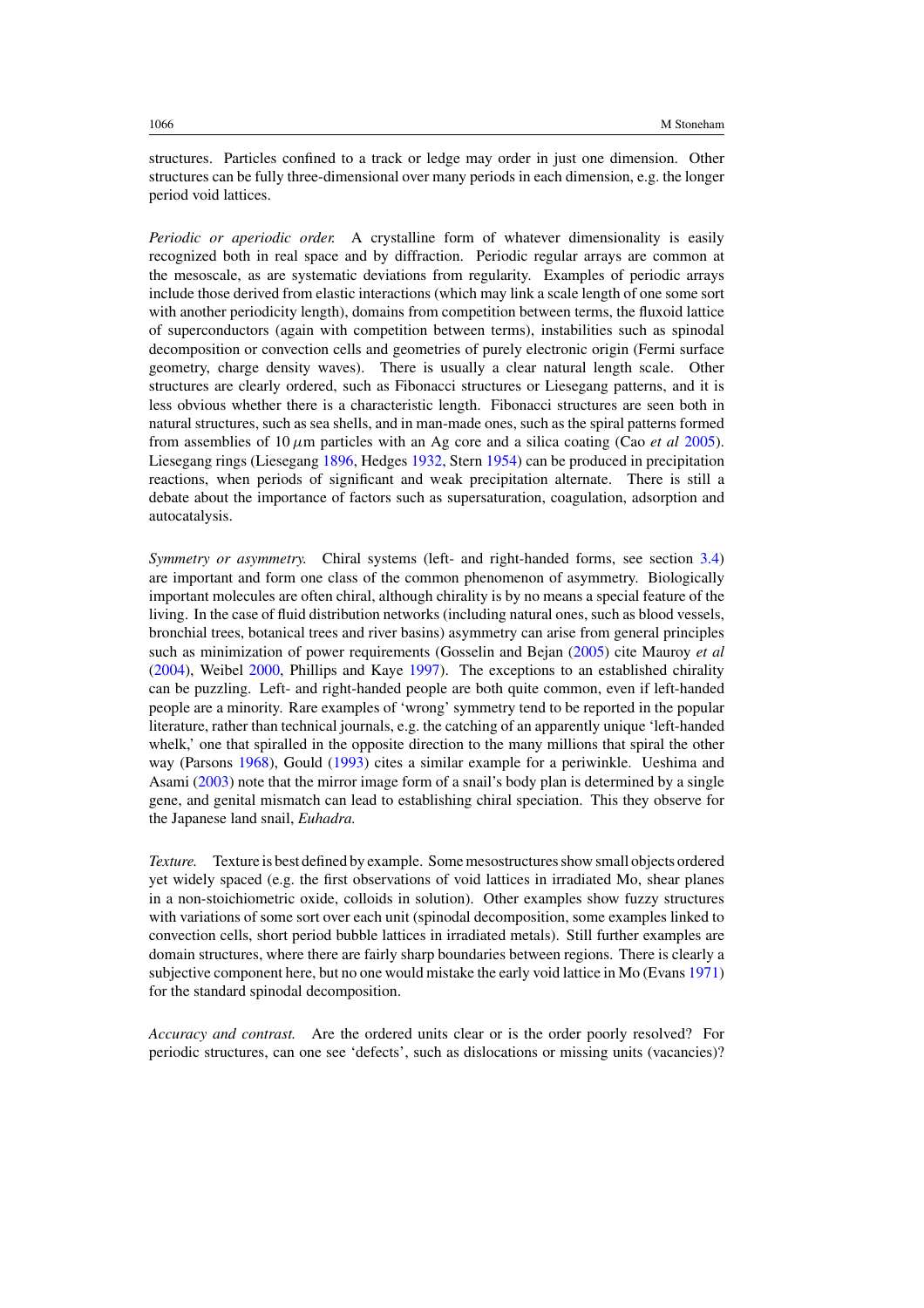

**Figure 2.** Pavements in Aveiro, Portugal, made of tessellae (photo by A M Stoneham). (*a*) The periodic structure is a programmed organization, i.e. designed to various degrees by a central planner and by the craftsman putting the tesselae in place. Yet the content of each square (and also the black divisions, especially to the top and centre) show a fair degree of randomness consistent with short-range order. There is also a substrate constraint that runs roughly horizontally in the middle of the figure. (*b*) An interface between two distinct periodic structures. There is a clearly programmed organization. The craftsman has adapted designs to local constraints. The randomness is consistent with short-range order.

Are the units very clearly resolved or only seen with the eye of love? Order can occur to an almost continuous continuous degree and is not simply present or absent. Moreover, accuracy in bio-organization relates to accuracy in performance, not to accuracy of periodicity or shape: DNA must be accurate in those places where decisions are crucial but can contain plenty of irrelevant, useless sections. Our scientific intuitions, when honed on inorganic systems, tend to concentrate on perceived order. It is a human characteristic to identify patterns or even invent them, as in the traditional constellations of stars (private communication, Professor John Harding) and patterns. Tessellated pavements in Aveiro, Portugal, show some of these features of order and disorder (figure 2). The main periodic structure is 'programmed' organization, i.e. designed to various degrees by a central planner and by the craftsman putting the tessellae in place. However, the content of each square (and also the black divisions, especially to the top, centre) shows a fair degree of randomness consistent with short-range order. There is also a substrate constraint that runs roughly horizontally in the middle of the figure. Accuracy and contrast have different meanings, depending on the features sought.

Ordered structures—at least 3D ones—tend to be rather inaccurate. Even weak emerging structures can be rendered visible by diffraction, using reciprocal space rather than real space images. Surface structures remain visible in low-energy electron diffraction even when there is very substantial disorder. In 2D, Shevchenka *et al* [\(2006](#page-40-0)) show various phases formed from binary nanoparticle lattices. In such systems (various combinations of PbSe, Au, *γ*-Fe<sub>2</sub>O<sub>3</sub>, LaF<sub>3</sub>on a-SiO<sub>2</sub> or a-C) superlattices are formed by self-organization, exploiting known interactions between the particles. The quality of the ordering looks reasonable; whether structures would be as good in 3D is hard to know.

Diffraction methods, developed particularly by Hilliard and de Fontaine and their collaborators (de Fontaine and Cook [1970](#page-37-0), Cook and de Fontaine [1971,](#page-37-0) de Fontaine [1973](#page-37-0), Cahn 1968a, 1968b), are a sensitive probe of ordering and show very clearly how order emerges. Their work has covered mechanisms such as spinodal decomposition and clustering. Electron diffraction by void and bubble lattices (Sass and Eyre [1973](#page-40-0), Eyre and Bartlett [1973\)](#page-38-0) has given results beyond real-space observations. Order was identified when feature dimensions were too small for direct microscopy and where the ordering was incomplete. Diffraction gives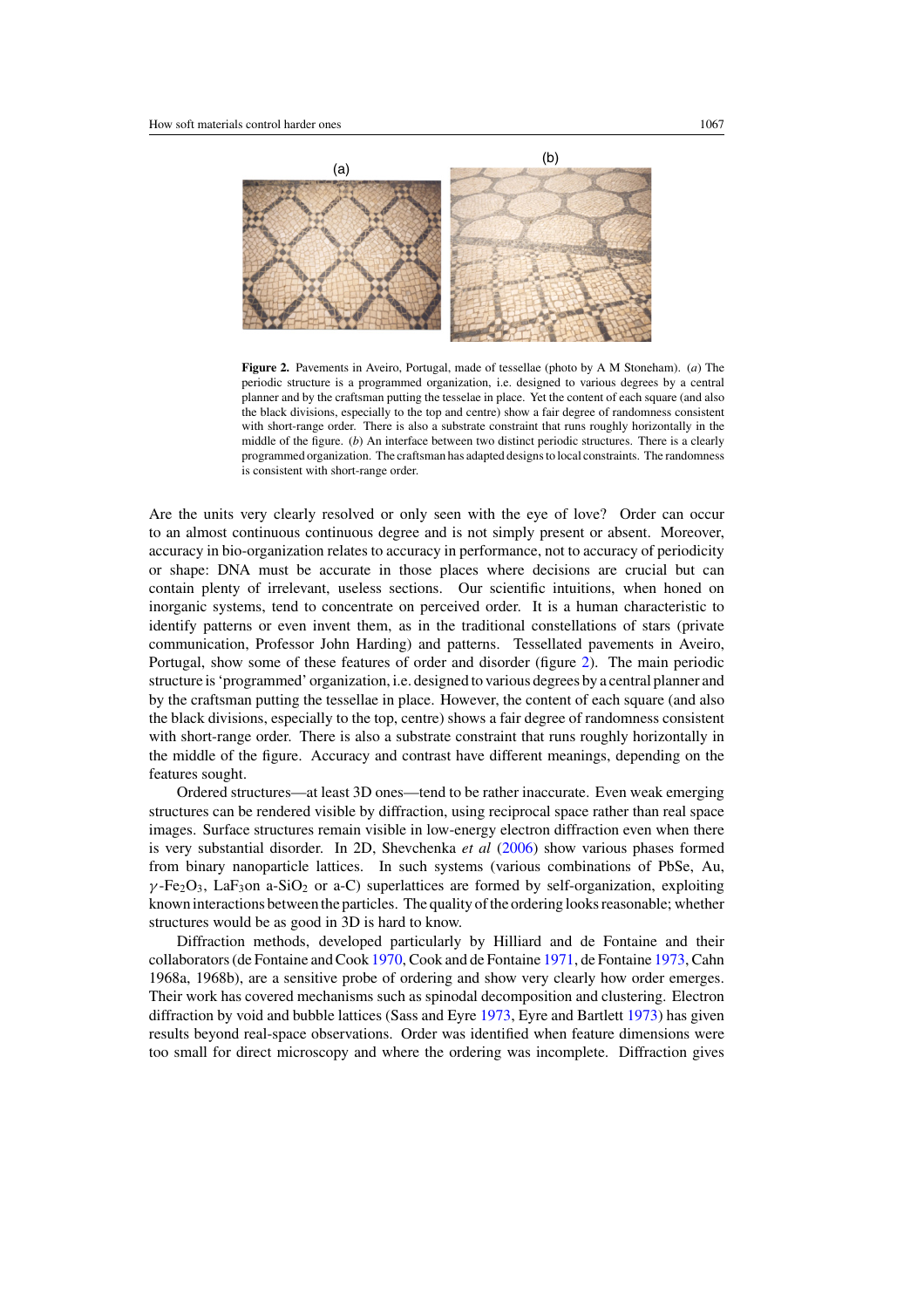<span id="page-13-0"></span>accurate measures of the lattice parameters of ordered structures, but no useful guidance of shapes of the voids or the bubbles from spot intensities. The emergence of a void lattice from a 'hard-sphere' gas of voids has been noted: a ring of intensity is observed at first, evolving into spots as the lattice evolves. In some cases there are signs of extra, unexpected, spots appearing in diffraction from a void or a bubble lattice. The origin of these spots is not clear. Reciprocal-space theory can also prove effective (e.g. Stoneham [\(1971](#page-41-0)) and by Tewary and Bullough [\(1972](#page-41-0)) on the void lattice) because the total energy can be written concisely in terms of the Fourier transforms of concentration fluctuations and of atomic displacements. Such energy expressions yield stability conditions for ordering and indications of how and how fast an instability may develop.

*The range of the order: is there any evidence of long-range order?* Even hard spheres will show local order. Short-range order may occur through competitive capture of a limited material resource (which might be the atomic species that makes a precipitate or vacancies creating a void). Long-range order is implied when crystal axes remain the same for large distances (well-defined edge dislocations that modify this tend to be evidence of, rather than against, long-range interactions). In liquid phases, the organization of colloids or the like, is frequently described as 'self-organized,' but usually seems to result from shorter-ranged interactions. Many examples are known for the ordering of biomolecules, e.g. actin fibre bundles (De Rosier *et al* [1980](#page-37-0)) or tobacco mosaic virus, and the presence of long-range interactions is now generally accepted (Millman *et al* [\(1984\)](#page-40-0), Parsegian and Brenner [\(1976\)](#page-40-0), see section [3.4.2\)](#page-17-0).

In living systems, where organization can take impressively varied forms (e.g., Bejan [2000\)](#page-36-0), most examples either involve only a relatively small number of repeat units or show short-range (rather than long-range) order. The review by Naik and Stone [\(2005](#page-40-0)) mentions the scales covering infrared-sensitive organs of pit vipers and pythons (Campbell *et al* [1999\)](#page-37-0), insect cuticle systems (Parker *et al* [2000\)](#page-40-0) and the setae on gecko feet ((Autumn *et al* [\(2002](#page-36-0)); there are credible reasons to doubt the now accepted view of van der Waals as the whole explanation of geckos being able to walk over ceilings) and the structures leading to hydrophobicity of lotus leaves (Barthlott and Neinhuis [1997,](#page-36-0) Cassie and Baxter [1944](#page-37-0), Wentzel [1936,](#page-41-0) Cheng and Rodak [2005\)](#page-37-0). Biomineral structures can show longer-range periodicities and might be more directly comparable to the inorganic systems already noted.

#### *3.2. Bringing order to organization*

What are the likely culprits in persuading a system to organize? Seul and Andelman [\(1995](#page-40-0)) have looked at order parameters and at the nature of the competing energy terms for a number of systems. They identify similarities and differences in a number of examples, including normal and superconducting regions in superconductors, ripple phases in a vessicle, Turing patterns of chemical reactions, Rayleigh–Benard convection cells, domains and bubble phases ´ in magnets, and stripe and bubble domain phases in 2D and 3D organic systems. Whilst their approach is somewhat different from the present one, the two analyses have some key ideas in common.

Some organized structures have a natural origin at the atomistic level, such as crystal structures with non-random orientations and surface facets. These may include shaped crystals (spherical, discs, rods, etc); even tetrapods can be grown at the nanoscale. Vernier or moire´ structures can arise at any length scale. Special non-periodic structures (spirals, Fibonacci orderings) are often seen in nature, but do not seem to need any special 'clever' natural techniques, such as those exhibited by DNA. There can be systematic composition fluctuations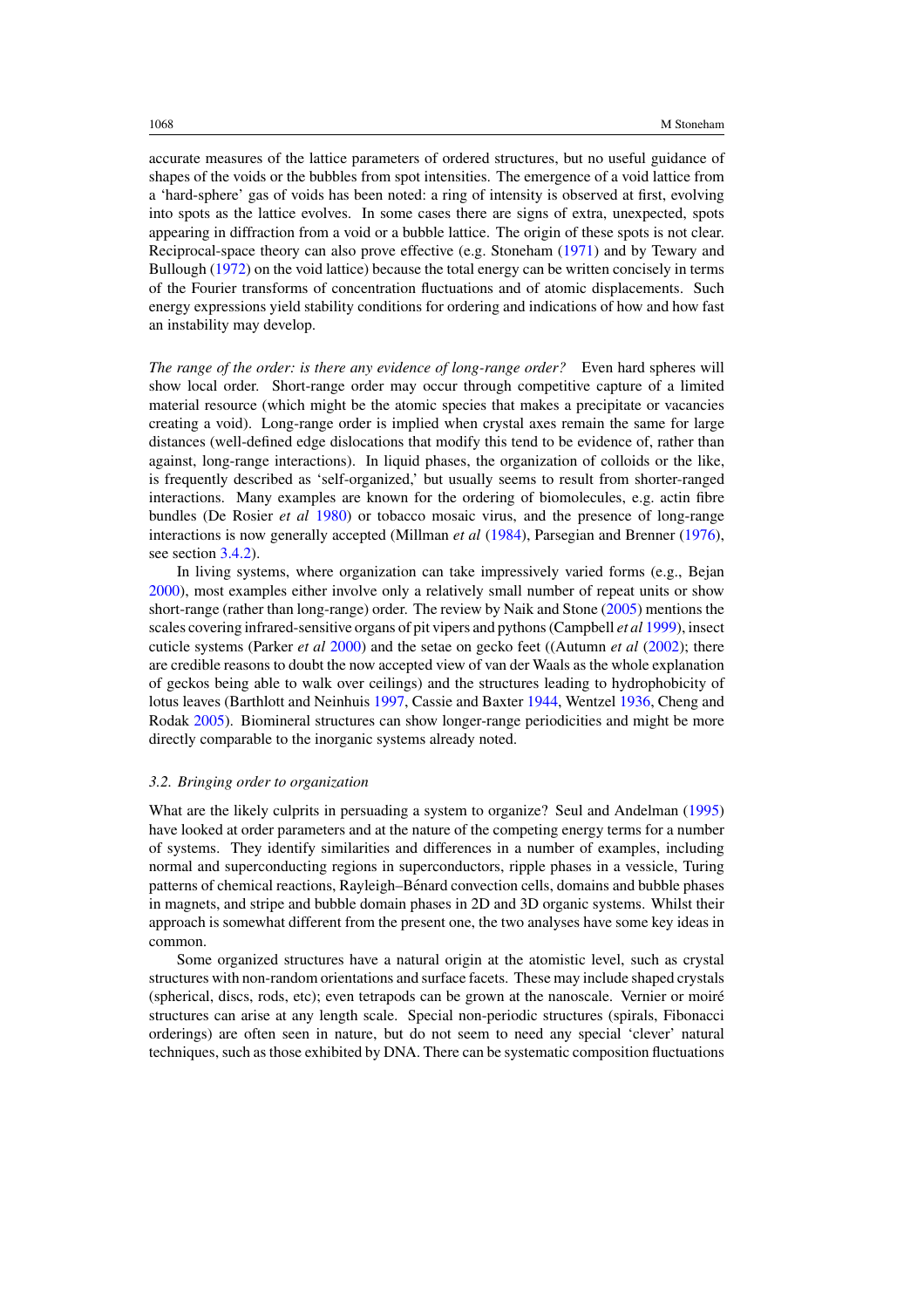<span id="page-14-0"></span>(e.g. selective precipitation) in liquids as well as in solids. In such cases, the ions are usually relatively mobile.

Electrostatic forces are generally important, even when screened. The relatively slow distance dependence (1*/r* for the unscreened interaction) means that electrostatic interactions provide relatively small *forces* but relatively large *binding energies* (think of a repulsive *r*−*<sup>N</sup>* interaction and an attractive *<sup>r</sup>*−<sup>1</sup> interaction; when in equilibrium, the forces <sup>−</sup>d*E/*d*<sup>r</sup>* are equal and opposite, which means the longer-range interaction energy is larger than the shorter-range energy by a factor *N*). Other orderings ultimately electrostatically driven include charged species responding to dielectric constant variations or to polarizability variations if there is an electromagnetic field.

Even weaker short-range interactions can be very important, and this underlies some of the principles in natural structural materials. For instance, for a strong adhesive, it is usually not the energy by which a polymeric adhesive molecule sticks to a substrate that matters, provided it is big enough: the work done in pulling two pieces apart is mainly used to break very many small bonds as polymer molecules are pulled through the network (e.g. de Gennes 1990). A distinct but analogous situation occurs for some sea shells and synthetic sea shells. They need to be strong (rigid), hard (resistant to indentation) and tough (needs a lot of energy to break them up). This is achieved using a 'bricks and mortar' structure, with calcium carbonate 'bricks' and protein 'mortar' (Rubner [\(2003](#page-40-0)) commenting on Tang *et al* (2003)). Tang *et al* mimic the shell structure using as bricks clay platelets, negatively charged and a few nanometres thick. Their mortar was a polymer, positively charged. Under deformation, the relatively soft electrostatic bonds readily allow the polymers to deform and rearrange; in so doing, a lot of deformation energy is used, so the material is tough.

There can be competing roles for hydrophobic and hydrophilic regions of surfaces. The consequences can be counter-intuitive. Thus, Aranda-Espinoza *et al* [\(1999](#page-36-0)) discuss the repulsion between positively charged vesicles (typically  $20 \mu m$  across, with a Debye screening length of order 1–10 nm) and the negatively charged surfaces of colloids, where the interactions affect self-organization. In consequence, there were separate macroscopic adhesive and non-adhesive zones. The mobile counter ions were important, with an interplay between the entropic and electrostatic interactions. The consequence is that adhesion in one region of the membrane can affect the adhesion hundreds of screening lengths away. Nor should one ignore much simpler phenomena, since even the local pH might be a control parameter. A report in *The Sunday Times* (14 March 1999) observed that coral reefs could be re-grown and that limestone building materials could be created by exploiting electrochemistry, simply making the water locally a little more alkaline.

#### *3.3. Organization mechanisms*

One possible classification of organizational behaviour focuses on *mechanism*. One general principle is that energy minimization (global or local) determines structure. However, this is not always the underlying principle. Some structures are geometric in origin. Even at the mesoscale or the macroscale, one can have Vernier or moire patterns, or features associated ´ with wave diffraction (such as sand or pebble structures). Further, many systems, especially living systems, are not in an equilibrium state. Whilst structures can sometimes be understood as en route to a minimum energy conformation, it will be common to find quasi-steady states or other dynamically determined states. Kinetic control can have several forms. One corresponds to the fastest-forming instability, as in convection cells or spinodal decomposition. Another is diffusion related, e.g. some eutectoid structures or Liesegang phenomena (see, e.g. Kahlweit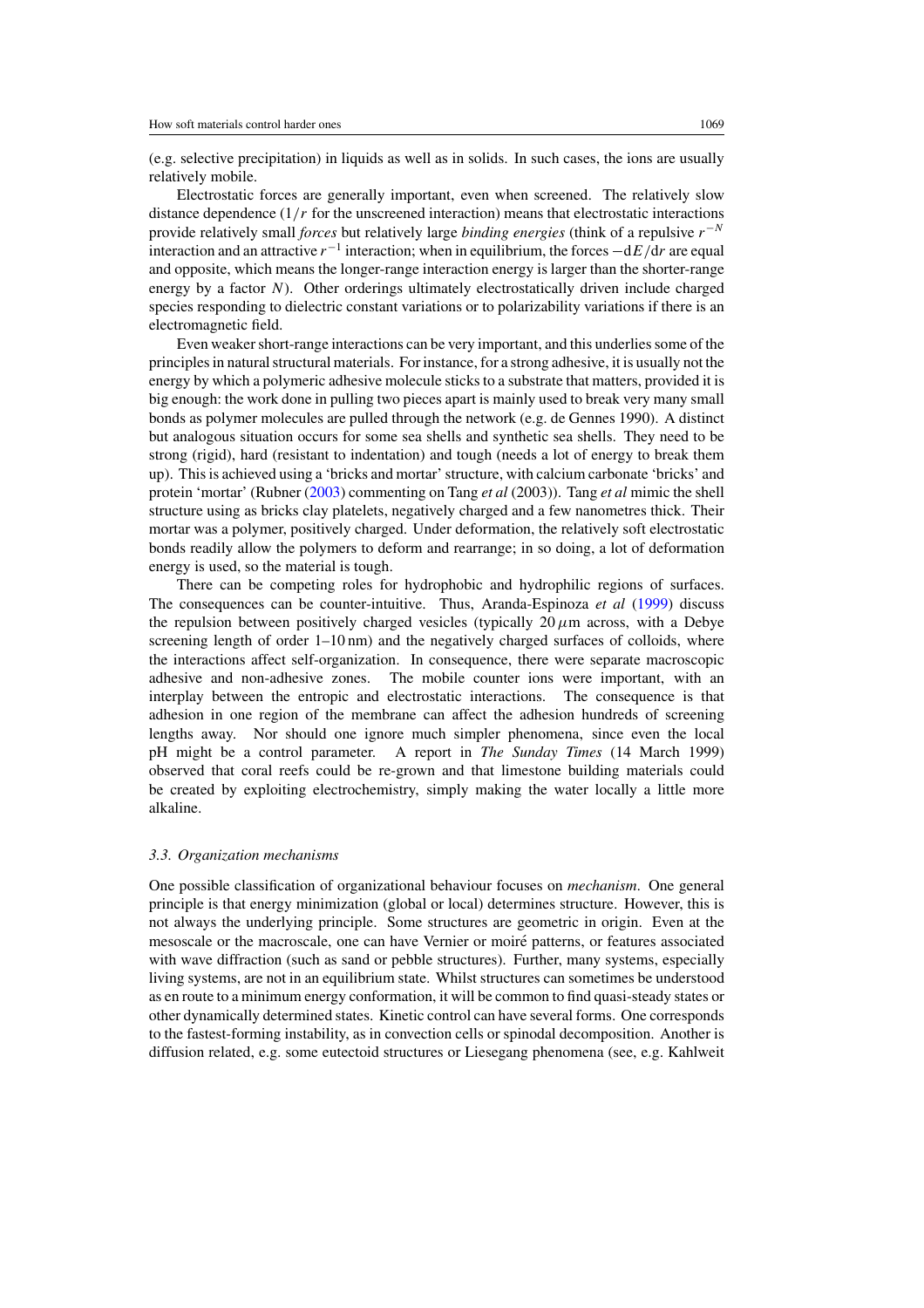[1965,](#page-39-0) Klue and Mullins [1969](#page-39-0), van Roijen *et al* [1975](#page-41-0), Kai *et al* [\(1982\)](#page-39-0), Dee [\(1986](#page-37-0)), *Phys. Today* (Jan 1999) p 20 on Zik *et al* [\(1998\)](#page-42-0)). The Turing wave model shows some parallels (Turing [1952,](#page-41-0) also pp 123–125 of Smith [\(1968](#page-40-0))), invoking non-linearities in rate equations. Even systems as dynamic as a sphere dropped into a liquid show an apparently organized splash pattern (the classic text is Worthington [1908](#page-42-0)). There are always subtle features: in these splashing processes, the air above the splash, which is not passive, determines whether or not there is the classic corona photographed by Worthington (see also Xu *et al* [\(2005](#page-42-0)), Quéré [\(2005](#page-40-0))).

*Optimized free energy.* In so far as the structures reflect an optimum energy (stable or metastable structures), it is likely that the major interactions can be grouped in a few ways. Clearly, there are covalent bonds that try to impose specific bond lengths and angles at the atomic level. Volume exclusion due to the exclusion principle also operates at this scale. But, at the larger scale, the key interactions are largely those that can be described by the macroscopic ideas of elastic forces and electrostatic interactions. Of course, a complete description needs further elements: hydrogen bonds and Van derWaals interactions are significant examples. As already noted, slowly varying interactions contribute relatively more to the total energy and rapidly varying interactions to the forces that must be balanced in equilibrium.

*Symmetry breaking.* An important discussion by Ortoleva [\(1980\)](#page-40-0) addresses fascinating examples of biopatterning, starting with the remarkable symmetry breaking of the egg of *Fucus*, apparently an example of a Turing reaction. For Turing reactions, the Belousov-Zhabotinsky (BZ) oscillator and the like, the key issues may be diffusion (e.g. fast species that inhibit reactions and slow species that autocatalyse it), and the description will normally include rate equations with some feedback. For the BZ chemical oscillator and the CIMA reaction and so-called chicken skin patterns, see (Turing [1952](#page-41-0), Scott [1995](#page-40-0), Winfree [1991,](#page-42-0) Ouyang and Swinney [1991](#page-40-0), Winfree [1974](#page-42-0), Winfree [1980,](#page-42-0) Perez-Munuzuri *et al* [1991\)](#page-40-0). Kitahata and Yoshikawa [\(2005](#page-39-0)) discuss the additional role of a photon flux. Prigogine's [\(1980\)](#page-40-0) wideranging discussion of the evolution of non-equilibrium systems discusses the related Marangoni instability ('roll cells' p 152 of his book) and the BZ chemical oscillator.

*Kinetic pattern formation.* Pattern formation is rather general in supersaturated material systems, when structures are often selected through kinetic reasons (Kirkaldy [1992](#page-39-0)). The phenomena range through diffusive-capillarity surface instabilities (Wagner [1954](#page-41-0), [1956](#page-41-0), Chandrasekhar [1961,](#page-37-0) Mullins and Sekerka [1964\)](#page-40-0), spinodal decomposition and Ostwald ripening (Cahn [1961,](#page-37-0) [1968a](#page-37-0) and [1968b](#page-37-0), Hillert [1965\)](#page-38-0), free dendrites and Widmanstätten figures, eutectics, eutectoids, discontinuous precipitation and similar patterns, cellular solidification and convection cells, forced velocity solidification, Liesegang phenomena and wave-number selection in first-order phase transitions. Other examples may well be the droplet and the stripe patterns that emerge when Pb is deposited on a clean Cu surface (Plass *et al* [2001\)](#page-40-0).

Kirkaldy asks to what extent is the principle of minimum dissipation (and the related linear principle of most rapidly fastest-growing wave-numbers) the main part of an explanation. How is mode selection (e.g. between lamellar and rod decomposition) achieved? What role do fluctuations play? To what extent should one invoke ideas such as scaling laws, universality classes, deterministic chaos and the wealth of models that mimic behaviour (cellular automata, fractals, self-organized criticality)? The possibility is emphasized—rightly, I believe—that some of the same mechanisms that underly microstructure formation in steels may also underpin the growth and stabilization of patterns in the biology.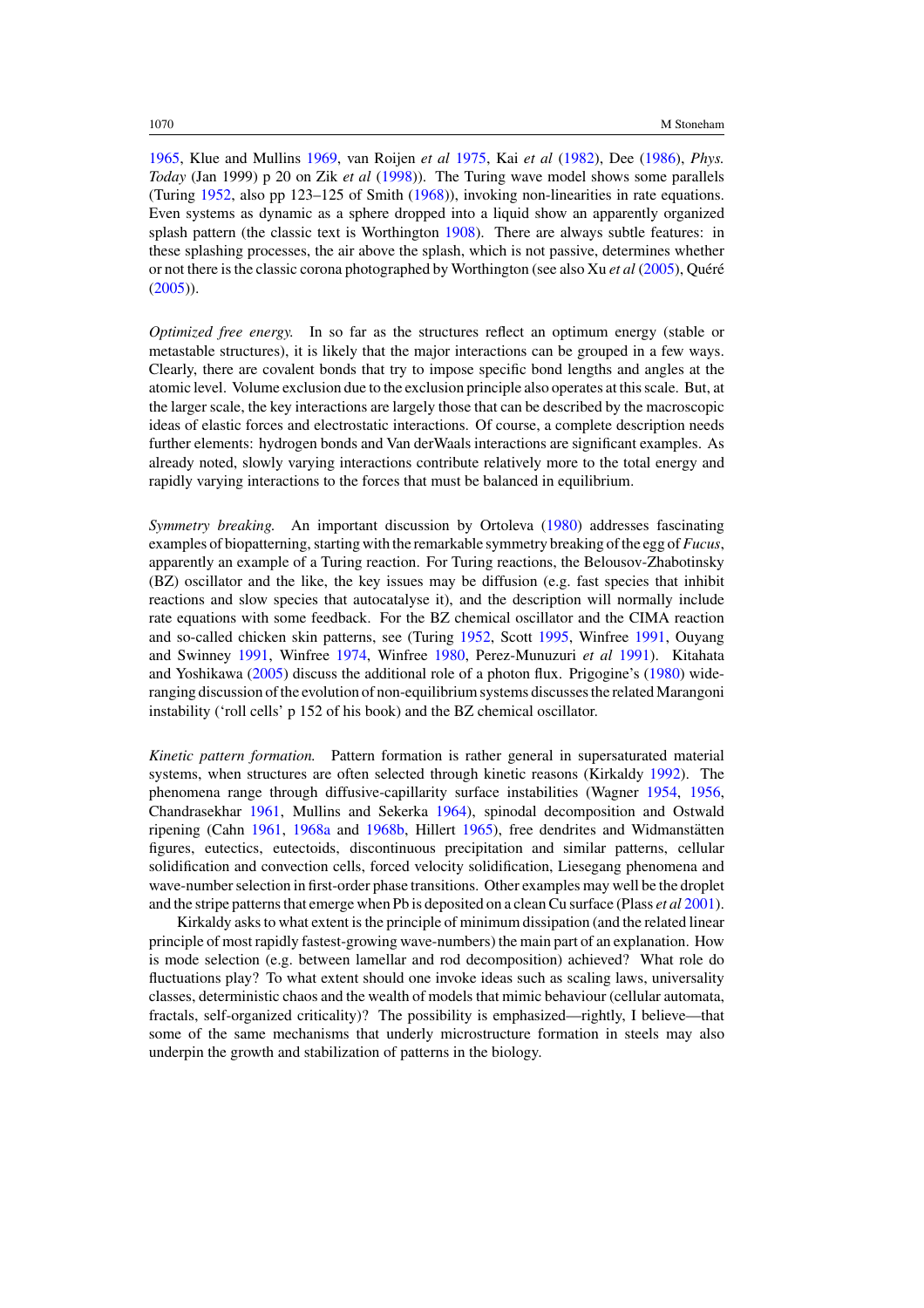<span id="page-16-0"></span>*Diffusion control.* Smith [\(1998\)](#page-40-0) observes that genes are switched on or off by morphogen concentrations being in particular ranges, and these concentrations are controlled by diffusion. He also makes the interesting point that for both elastic and contractile protein fibres, both elasticity and contractility depend on calcium concentrations. Braterman and Cairns-Smith [\(1987](#page-36-0)) have argued that banded iron formations (chemical sedimentary rocks with alternate iron rich and iron poor layers) can be understood by abiotic photo-oxidation, with iron supply as the key limiting factor.

*Colloid systems and plastic sphere analogues in ionic solutions.* In this rich field of study, experiments often concentrate on model systems, such as plastic spheres in a liquid, that can be tailored to mimic the behaviour of natural colloidal systems. Thus, one finds the spontaneous ordering (including bimodal forms) of nanoscopic gold clusters (Kiely *et al* [1998\)](#page-39-0), periodic colloid structures involving electrostatic interactions (a fairly comprehensive review by Efremov [1976\)](#page-38-0), ordered colloid states for which Van der Waals forces are significant (van Megen and Snook [1976](#page-41-0)) and evidence of attractive and repulsive dispersion forces between macromolecules in solution (Gengel [1978](#page-38-0); see also Adair and Suvaci [2000,](#page-36-0) Leubner [2000\)](#page-39-0). Other systems that have features in common include ordered water and the ultrastructure of the cellular plasma membrane (Schultze and Asunmaa [1970\)](#page-40-0) and the influence of shear on crystallization (Ackerson and Clark [1984\)](#page-36-0). There are clear analogies with ordering in biological systems, such as the tobacco mosaic virus (Millman *et al* [1984](#page-40-0), Parsegian and Brenner [1976\)](#page-40-0).

## *3.4. Characteristic features of periodic structures*

In this section, we shall follow the classification of Stoneham [\(1975\)](#page-41-0), who analysed many of the periodic structures in inorganic systems and identified a number of categories of regular arrays with periodicity on an intermediate scale. Another interesting scheme has been given by Muthukumar *et al* [\(1997\)](#page-40-0), who identified what they described as three principles. Their first principle is based on competing interactions and sequences, which they illustrate with a chain with four types of domain, each with some functionality. Different sequences of domains lead to different degrees of stability. Their second principle is based on entropic frustration and topological dereliction, emphasizing configurational entropy issues, and the topology of free energy landscape, which may favour structures less favoured by the first principle. Their third principle concerns the spontaneous selection of primary length scales and symmetries, especially when there are competing interactions. This leads to questions as to how scale lengths might be tuned.

*3.4.1. Cases involving a single dominant interaction.* In the cases for which just one interaction dominates, it is surprising that there is an energy minimum at all, since many interactions depend monotonically as a function of spacing. In the case of the elastic interaction, theory can indeed show energy minima as a function of spacing: a long-ranged, weakly attractive interaction, with short-range terms being repulsive at distances related to some structural feature of the ordering units.

For periodic structures, the energy per unit can be written down exactly in some reference cases. The ordering of shear planes in non-stoichiometric oxides (Stoneham and Durham [1973](#page-41-0)) is an example. The analysis, following Stoneham [\(1971\)](#page-41-0), has some important general features. Imagine a periodic array of defects in an otherwise perfect elastic lattice (the generalization to a polarizable lattice is straightforward). The defects might be precipitates or voids or planar defects like shear planes. We may represent these defects by *defect forces*; these forces  $F(R)$  which, if applied to the atoms or the ions of the perfect solid, would lead to the same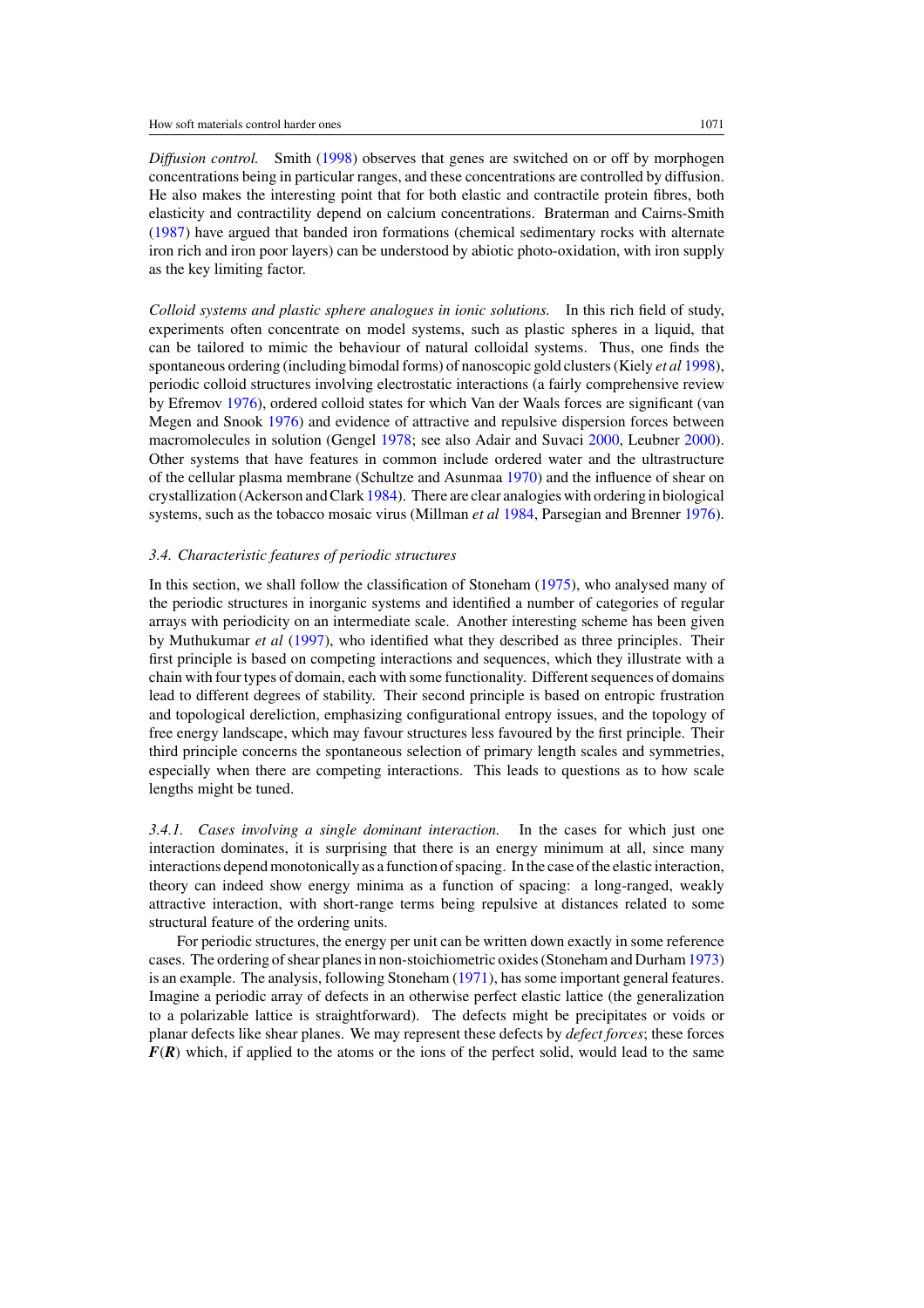<span id="page-17-0"></span>displacements as the actual defects do. In the periodic array, we need the Fourier transform of the defect forces,  $F(q)$ . There is also a lattice response function, usually the elastic Green's function  $G(q)$ , which is essentially an inverse force constant and which relates displacements to the forces. The reciprocal-space form of the Green's function  $G(q)$  is known analytically for important classes of system, e.g. cubic lattices, whereas its real space form is far less convenient. The elastic energy of a regular array of these force units is the sum of the elastic energy of deformation reduced by the work done by the defect forces in driving the deformation. This is given by a sum  $\frac{1}{2}\Sigma_q\bm{F}(\bm{q})\bm{*G\bm{\cdot}(\bm{q})\bm{\cdot}F(\bm{q})}$ , where the sum is over the wave vectors corresponding to the *super*lattice wave vectors, i.e. a finite sum readily evaluated by computer. The expression is then exact within elasticity theory, though not, of course, exact in every respect. For example, *G(q)* will usually assume no phonon dispersion, nor will it include the effect of the voids on the elastic properties (see below); moreover, the defect forces  $F(R)$  may not be known with any certainty.

The proposal by Stoneham and Durham that shear plane ordering was associated with elastic and electrostatic interactions gained support from a number of later studies (Catlow [1979,](#page-37-0) Cormack *et al* [1982](#page-37-0), Tilley [1977](#page-41-0), Iguchi and Tilley [1977](#page-38-0)). Not only does this theory suggest reasonable values for shear plan spacings but it also explains why, in a cluster of planes, the spacings between the outer planes are larger than those at the centre of the cluster, as observed. In the case of the void lattice and the related bubble lattices [1], there is still some controversy, so these systems will be treated separately in section [3.4.5.](#page-20-0)

On smaller scales, strain energy would seem to be a significant component for interstitial alloys, e.g.  $V_{16}N$ , Ta<sub>64</sub>C, for ordered vacancy structures, e.g.  $V_6C_5$  and related systems and for ordered precipitates (Khachaturyan [1968,](#page-39-0) [1978,](#page-39-0) Tewary [1973a\)](#page-41-0). Possibly the ordering of oxide precipitates in ion-implanted silicon is of this type (van Ommen *et al* [1986\)](#page-41-0). Almost certainly the staging of graphite intercalation compounds involves these elastic interactions.

Mechanisms of this class need a long-range attractive interaction (since a mesoscale periodicity is needed) but with some shorter-range repulsive term that leads to a minimum energy at finite spacing. The short-range term must be related to structural detail in some way, which is why the result is a spacing that is related to some other length scale, such as the structure within the individual shear planes.

*3.4.2. Domain structures, where periodicity can result from competition between two independent energy terms.* When the short- and long-range terms are independent, there are more opportunities to form varied mesoscale structures. Ferromagnetic and ferroelectric domain structures demonstrate widely varying periodic and ordered forms. In the case of nearly isotropic ferromagnets, the characteristic domain size *D* reflects a balance struck between the domain wall energy per unit volume <sup>∼</sup>*D*−<sup>1</sup> and the demagnetizing field energy <sup>∼</sup>*D*+1. For a highly anisotropic ferromagnet, it may be a compromise between the domain wall energy <sup>∼</sup>*D*−<sup>1</sup> and the anisotropy energy <sup>∼</sup>*D*+1. Ferroelectrics show similar competing energies, with also elastic interactions associated with the domain wall dislocations. In a more general sense, Muthukumar *et al* [\(1997](#page-40-0)) emphasize the role of competing interactions and sequences in a chain with four types of domain, each with some functionality, such that the different degrees of stability become associated with different sequences of domains.

The fluxoid lattice in type II superconductors in a magnetic field likewise shows competing energy terms (Traube and Essmann [1966](#page-41-0), [1968\)](#page-41-0), with mesoscale structures for filaments of normal metal in a superconducting matrix. If the penetration depth is much greater than the coherence length, there is a negative energy associated with the boundaries between the normal and the superconducting regions. The detailed configuration is a compromise between this, the magnetic field terms and a repulsion between the flux lines.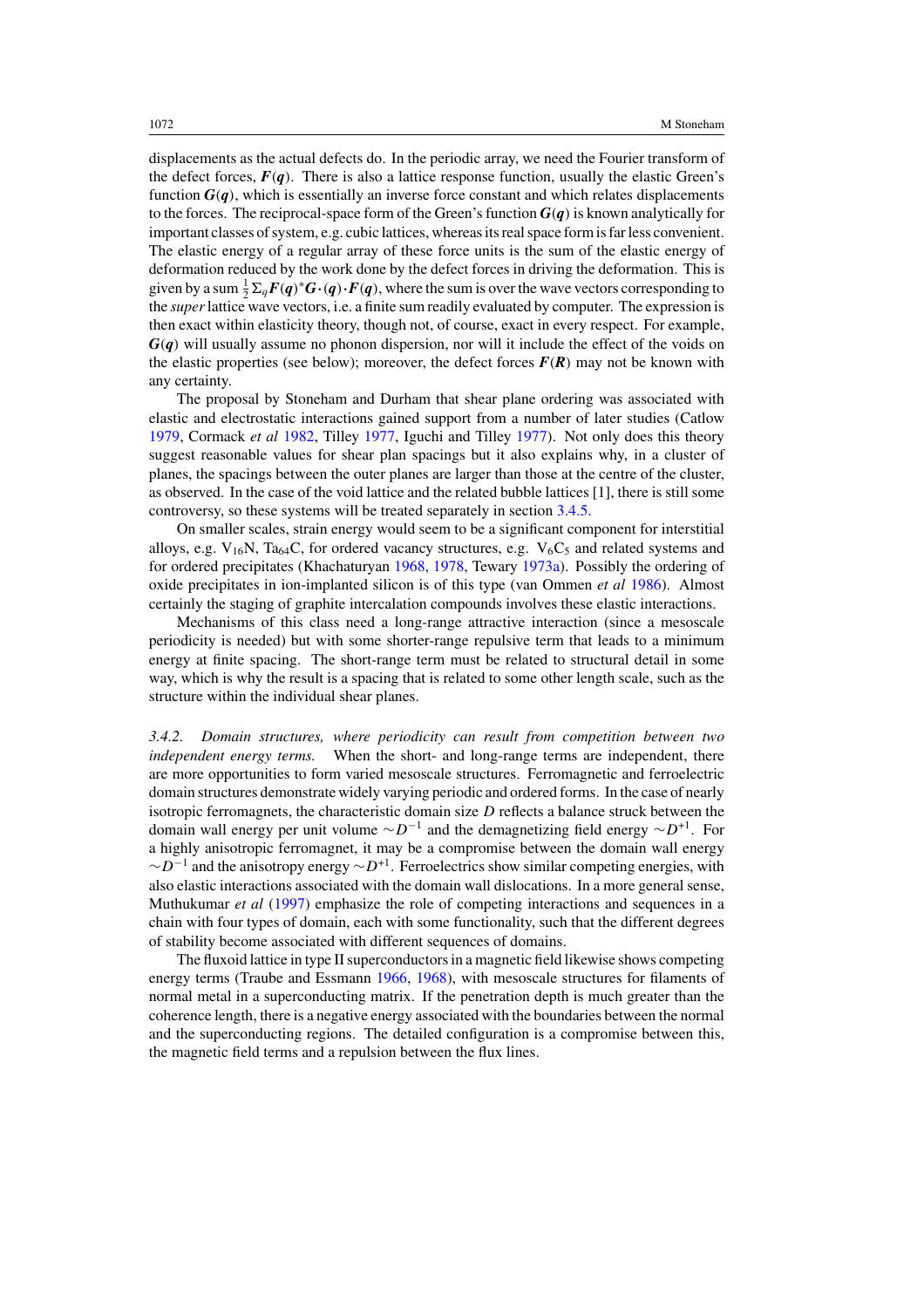The ordering of tobacco mosaic virus was reported by Bernal and Fankuchen [\(1941\)](#page-36-0). Parsegian and Brenner [\(1976\)](#page-40-0) noting that this was similar to other observed apparently self-organized biological structures (muscle sarcomeres, the visual cornea and the gel of sickle cell haemoglobin) tested the 1941 data to see if it could be explained as a competition between attractive van der Waals interactions and electrostatic repulsion. Yet their analysis suggested that the data were not consistent with a force balance model. However, subsequent experiments and analysis (Millman *et al* [1984](#page-40-0)) came to the opposite conclusion: a balance between electrostatic and van der Waals forces did indeed explain the stability of the tobacco mosaic virus gels near physiological conditions and was a good first approximation in other cases.

Charged colloids at water interfaces have repulsive Coulomb interactions, yet an attractive capillary part that can dominate at large separations (Oettel *et al* [2005](#page-40-0)). There is an energy minimum at intermediate separations when the colloid radius and the Debye screening lengths are comparable. Of course, there can be interactions that interfere with ordering at surfaces. Thus organic films on liquid Hg show a range of interactions: intermolecular van der Waals interactions promote self-assembly and both short- and long-range order, whereas the end group structures can favour a less ordered form (Magnussen *et al* [1996](#page-39-0)). Of course, the organization that results can be short-range only. Thus, when III–V quantum dots capped with an organic-like octanethiol are put on a surface and evaporation allowed, there is rather nice short-range order, but rather little long-range order. Dynamically arrested glassy states can arise in three dimensions as well (Stradner *et al* [2004](#page-41-0)), with implications for protein and DNA self-assembly. Liu *et al* [\(2006](#page-39-0)) observe wave-like structures in microtube bundles, apparently selected by a balance between the bending energy of the bundles and the elastic energy of the surrounding network. This, again, would seem to be a balance between two energy terms. These patterns are seen in living organisms, such as frog's eggs and fruit-fly cells, but there appears to be no genetically related process directly involved.

Many organized structures common on surfaces are likely to involve competition between two terms, e.g. an attractive elastic term (e.g., Stoneham [1977](#page-41-0)) and a repulsive dipole–dipole interaction. Anthraquinone molecules self-assemble on a Cu(1 1 1) surface into a large twodimensional honeycomb network with pore diameters of 50 Å, about five times larger than the size of the constituent molecules (Pawin *et al* [2006](#page-40-0)). There seems to be balance between substrate-mediated long-range repulsion and intermolecular attraction, the attraction involving hydrogen bonding between a carbonyl oxygen and an aromatic hydrogen. Water clusters, each comprising six molecules centred above a fluorine, form on CaF2 (Lehmann *et al* [1994](#page-39-0)), though the precise forces are not certain.

*3.4.3. Ordering associated with electronic structure.* One of the simplest descriptions of the electronic band structure of a solid is the nearly free electron model. The electronic density of states has the standard form for free electrons, usually scaled by an effective mass, but is modified at zone boundaries. At these zone boundaries, there are important effects from even weak interactions with the periodic part of the potential due to the ionic lattice structure. In particular, a gap opens up. There is extra stability when the electron density is just sufficient to fill the band below the gap. Alternatively, for a given electron density (and Fermi wave vector) a deformation can exist that exploits this energy lowering. This deformation may have a characteristic wavelength related to the Fermi wave vector, and not rationally related to the undeformed lattice structure. This is the case for charge density waves.

Even simple systems can show distortions that are non-commensurate, in the sense that the wave vector  $K$  characterizing these distortions is not simply related to the lattice spacing. This is known as the Peierls instability, and is exemplified by charge density waves (Kittel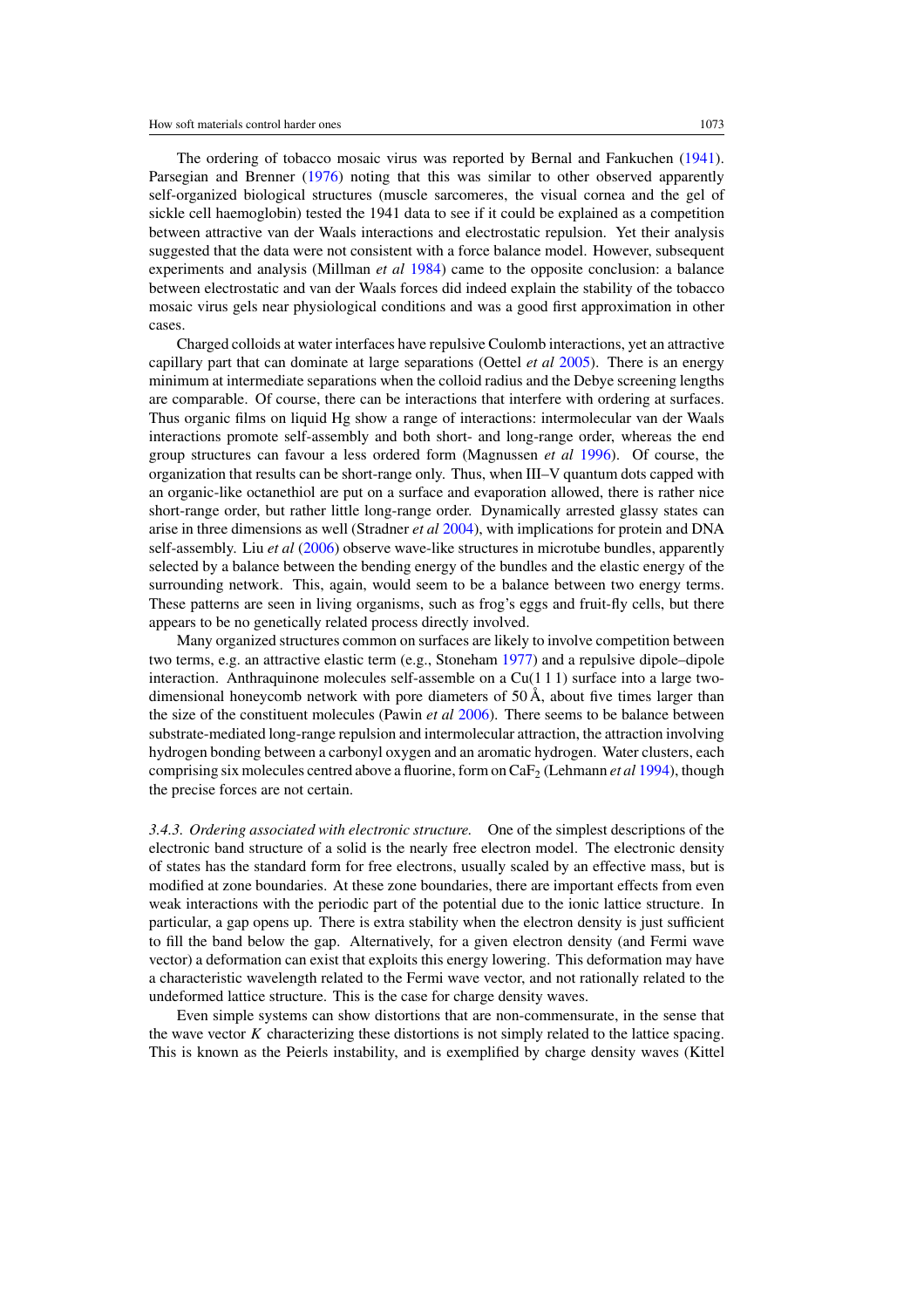[1996,](#page-39-0) Wilson *et al* [1975,](#page-42-0) Littlewood and Heine [1981\)](#page-39-0) in systems such as TaS<sub>3</sub>. For a simple metal, an electron gas filling all conduction band levels to some wave vector  $k_F$ , deformation potential coupling leads to distortions with wave vector  $K = 2k<sub>F</sub>$  that lower the sum of the electronic and elastic energies. Suppose there is an elastic strain A  $cos(2k<sub>F</sub>x)$ , where we consider one dimension only for simplicity. The elastic energy per unit length is  $cA^2/4$  if *c* is the relevant elastic constant of the metal. The effect of the deformation is to provide a perturbation  $2DA \cos(2k_F x)$ , with *D* the deformation potential. This perturbation opens up a band gap at the Fermi level, reducing the electronic energy. Straightforward calculations (Kittel [1996,](#page-39-0) p 301) show that the lowest energy corresponds to a strain amplitude  $A \sim 4(W/D) \exp[-1/N(0)V]$ , in which *W* is the bandwidth,  $N(0)$  the density of orbitals at the Fermi level and  $V = 2D^2/c$ is an effective electron–electron interaction.

Charge density waves illustrate the general principle that structures favoured are those that ensure that the electrons can just fill a band. The principle has wide application, e.g. to long-period alloys, or in determining the relative stabilities of intermetallic phases (Carlsson and Meschter [1989\)](#page-37-0) in the Stoner criterion for ferromagnetism. For very thin metallic films, the quantization of wave vectors perpendicular to the film is important. In particular, as the film grows, the energies of particular one-electron states cross the Fermi level (Wei and Chou [2002\)](#page-41-0), and alter the density of states so that particular thicknesses are stabilized. This mechanism provides some bias to these particular thicknesses in layered structures.

*3.4.4. Instability structures.* These structures emerge when an unstable initial configuration, such as a supersaturated solution evolves into a periodic structure characteristic of the fastestforming instability (see, e.g. Kirkaldy [1992\)](#page-39-0). In such cases, configurational entropy can matter more than enthalpy. Muthukumar *et al* [\(1997](#page-40-0)) suggest entropic frustration and topological dereliction (meaning configurational entropy; the topology refers to how the free energy landscape may favour structures less favoured by the first principles) are general principles. The examples given here will be discussed in different contexts later.

*Spinodal decomposition.* (Cahn [1968a](#page-37-0) and [1968b](#page-37-0), Anderson [1972\)](#page-36-0). Where mixed phases can occur, and where  $d^2$  (free energy)/ $dc^2$  can be negative, then 'uphill' diffusion can occur, with species moving against the concentration gradient. The driving force is partly surface energy (usually small), partly elastic energy due where phases with different ideal lattice parameters match coherently (and anisotropy energy is important). The phase is unstable against small fluctuations in composition, and new phase(s) form by a continuous process, typically on cooling at fixed composition. Examples include borosilicate glasses that form regions of high and low  $SiO<sub>2</sub>$ , and alloys, such as Cu/Ni/Fe solid solutions. The signs of ordering are usually clear, but most micrographs show rather untidy structures. Cahn's analysis relates the characteristic length scale to the shortest time that characterizes an instable emerging structure, and hence predicts the dependence of this wavelength on composition and on the temperature relative to the temperature for the coherent spinodal.

*Convection cells.* (Chandrasekhar [1961\)](#page-37-0). The instability needs a minimum temperature gradient (with lighter material at the bottom), when the internal energy release from buoyancy can be steadily dissipated by viscous dissipation. If one seeks a periodic condition such that there is no fall off with time, surface tension may be important. It may be that various premelting and solidification phenomena (Hämäläinen  $1967$ ,  $1968$ ) are related to convection cells. If a film is melted, then solidified and remelted, segregation may occur associated with convection cells during solidification from the first liquid phase, and this can then affect where the earliest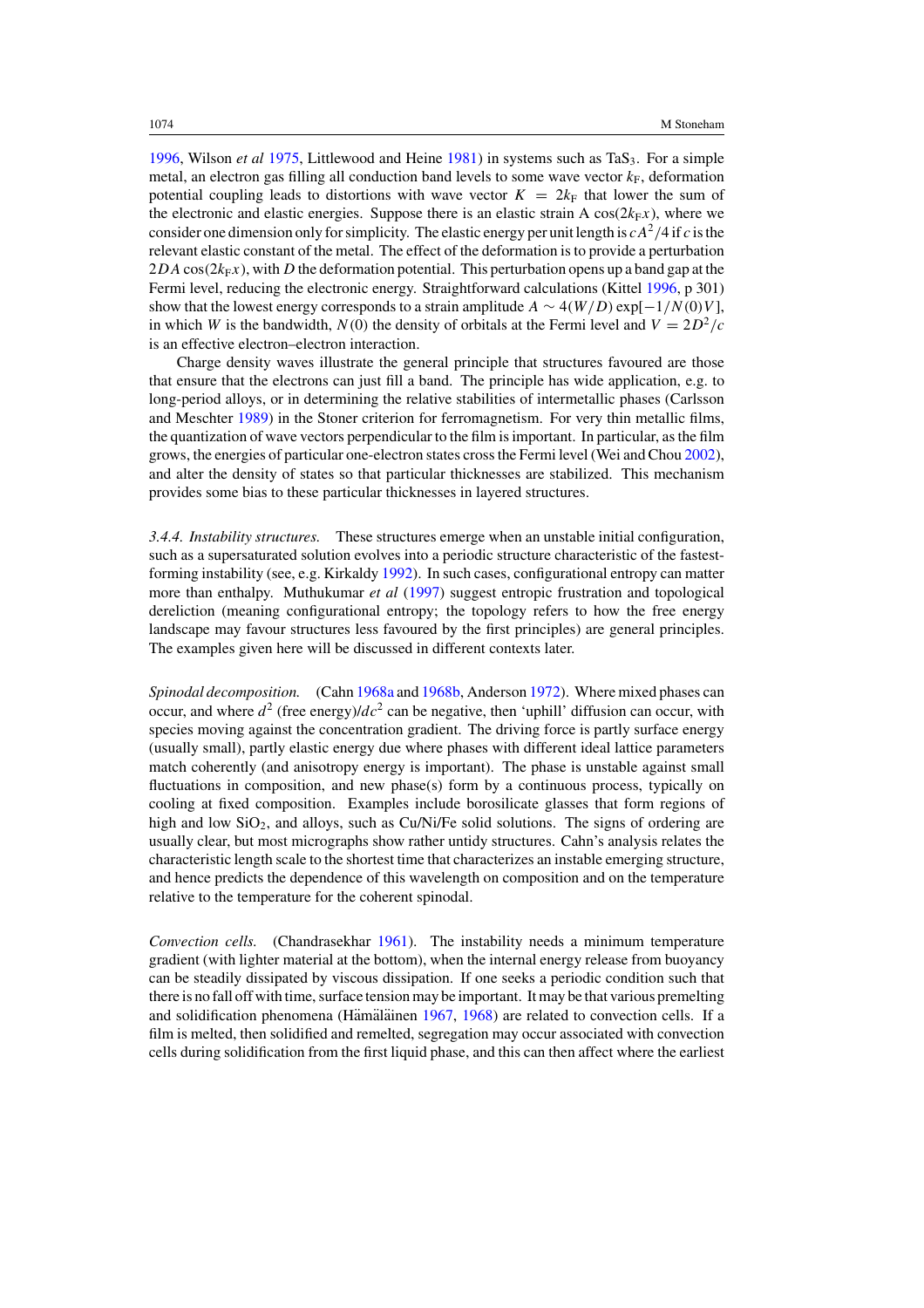<span id="page-20-0"></span>melting takes place subsequently. However, as Hämäläinen has noted (private communication to AMS, 1972) the melt structures look different, and the spherical cells can collide elastically with each other; it is possible that the elastically controlled structures may be a better analogy.

*Solidification.* Cellular and dendritic growth (including eutectic structures) occurs widely in materials from alloys to liquid crystals (e.g. Mullins and Sekerka [1964](#page-40-0), Guy [1972](#page-38-0), Oswald *et al* [1991](#page-40-0)), and involves competition between diffusion, capillary forces associated with interfacial energies and crystal anisotropy. Mullins and Sekerka noted that the movement of the solidification front required the rejection of both latent heat and solute. Locally, the growth velocity is proportional to a concentration gradient. If a bump occurs on the interface, the concentration gradient increases locally, so the growth velocity can rise. In some circumstances, the instability is limited by surface tension, essentially at higher growth velocities; the temperature gradient can be a source of stability at lower velocities. There appear to be systematic dependence of solidification structures on the composition and on  $\varphi$ , the entropy of fusion in units of the Boltzmann constant  $k_B$ . If  $\varphi \sim 1$ , as for metals and some organics, then there will be ordered phases for both components. If *ϕ* ∼ 3 or more, one finds lamellae or cylindrical rods, depending on the volume fractions of the resulting phases.

These ideas have many parallels that include spontaneous symmetry breaking with consequences that show order in some sense. Constitutional supercooling is another case. Near a solidification front, growth alters concentrations in the liquid and solid, thus affecting the melting/freezing temperature; this is important when there is a temperature gradient. Low constitutional supercooling gives cellular growth, gradually changing to dendritic growth for high constitutional supercooling. Fingering patterns in combustion are another example (Zik *et al* [1998](#page-42-0)). There is then a broad class of diffusion-controlled orderings. Some have very considerable practical importance, such as the eutectic structures in irons and steels. Pearlite (alternate layers of ferrite and  $Fe<sub>3</sub>C$ ) is a lamellar eutectic structure that is formed from austenite through interfacial diffusion of C from the ferrite to the Fe<sub>3</sub>C during the growth. Other diffusion-related phenomena, e.g. Liesegang phenomena, have already been noted.

*3.4.5. The void and bubble lattices in irradiated solids.* Void and bubble lattices have been observed in a wide range of systems, especially neutron–irradiated or He-implanted. The first observation (Evans [1971\)](#page-38-0) was in Mo, neutron irradiated to some 50 displacements per atom. Evans observed several striking features. First, there was a body centred cubic (bcc) lattice of voids, each void being about 2 nm across and separated by about 20 nm. Secondly, this was a 3D lattice, with axes parallel to those of the underlying Mo crystal. The void lattice included tens of millions of voids. Thirdly, the voids were arranged with great regularity, although the individual voids appeared to vary in appearance. Fourthly, the void lattice contains very clear edge dislocations. Subsequent observations showed that void lattices occurred in bcc and face centred cubic (fcc) metals, with the same structure as the underlying atomic lattice. The void spacings varied over quite a range, with lattice spacings up to ∼140 nm (figure [3\)](#page-21-0). Voids arranged on a lattice were only seen under suitable conditions of irradiation and temperature. When a lattice was seen, the void spacings were usually similar to the typical sizes and spacings of the disordered voids under somewhat similar conditions (Moteff *et al* [1974](#page-40-0)).

Subsequently, so-called bubble lattices were observed following He irradiation (Johnson and Mazey [1979,](#page-39-0) Johnson *et al* [1990\)](#page-39-0). The actual pressure in these bubble lattices is significant, but the description as a 'bubble' should be considered a metaphor. These lattices differ from void lattices in several respects. The lattice parameters ranged mainly from about 5 to 8 nm, with diameters mainly ∼2 nm, with no systematic size-spacing trend discernable (figure [4\)](#page-21-0).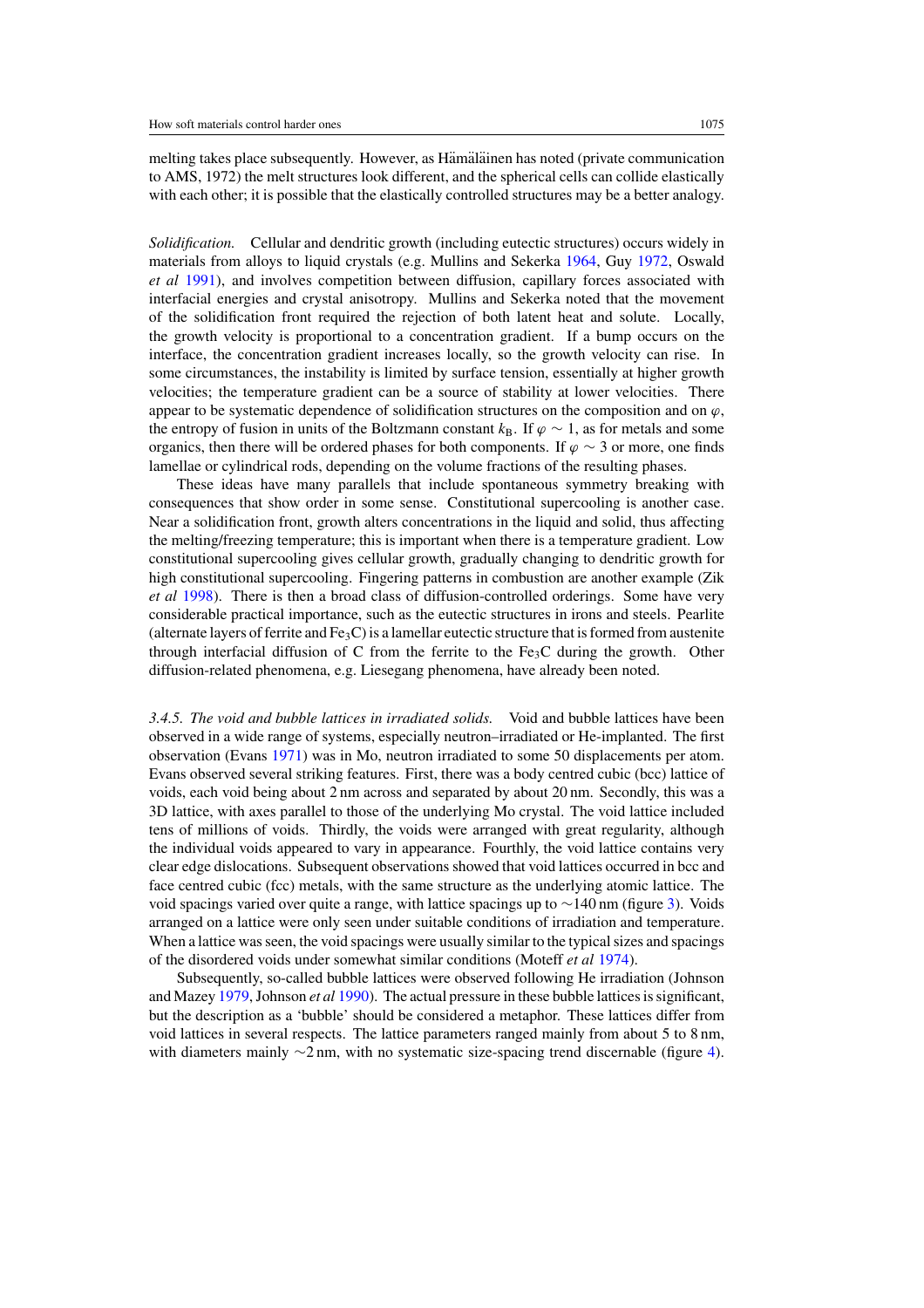<span id="page-21-0"></span>

**Figure 3.** Void lattice spacings as a function of void diameter. The data have been taken from values tabulated by Ghoniem *et al* [2002.](#page-38-0)



**Figure 4.** Bubble lattice spacings as a function of bubble diameter. The data have been taken from values tabulated by Ghoniem *et al* [2002.](#page-38-0)

The bubble lattices seem far less tidy than the long-period void lattices, and periodicity may be clear only in diffraction experiments. Likewise, periodic arrays of dislocation loops have been seen in Cu, proton-irradiated to 2 displacements per atom (Jäger *et al* [1987,](#page-39-0) [1988\)](#page-39-0). Domains are seen, each with perhaps 5–10 layers with spacing of order 100 nm.

The 'void lattices' reported in  $CaF<sub>2</sub>$  under electron irradiation (Johnson [1977](#page-39-0), Chadderton *et al* [1976,](#page-37-0) Murr [1974\)](#page-40-0) appear to comprise fluorine vacancies (so they are effectively calcium colloids). The ionic nature of these systems raises further issues (see, e.g. Hayes and Stoneham [1985,](#page-38-0) Itoh and Stoneham [2001\)](#page-39-0) that have yet to be analysed in detail.

There is a question as to whether the same mechanisms underlie void and bubble lattice formation. My personal view is that the dominant ordering mechanisms differ for short-period (say 1–2 nm) bubble lattice and for those original long-period void lattices, with  $\geq 20$  nm spacings and their striking edge dislocations. I have reviewed a number of possible explanations of void lattices (Stoneham [1974](#page-41-0), [1975](#page-41-0)). Some of the explanations were clearly inadequate, so I comment mainly on the more plausible explanations here. They divide themselves into two main classes: those based on energies, and primarily elastic energies, and those based on kinetics.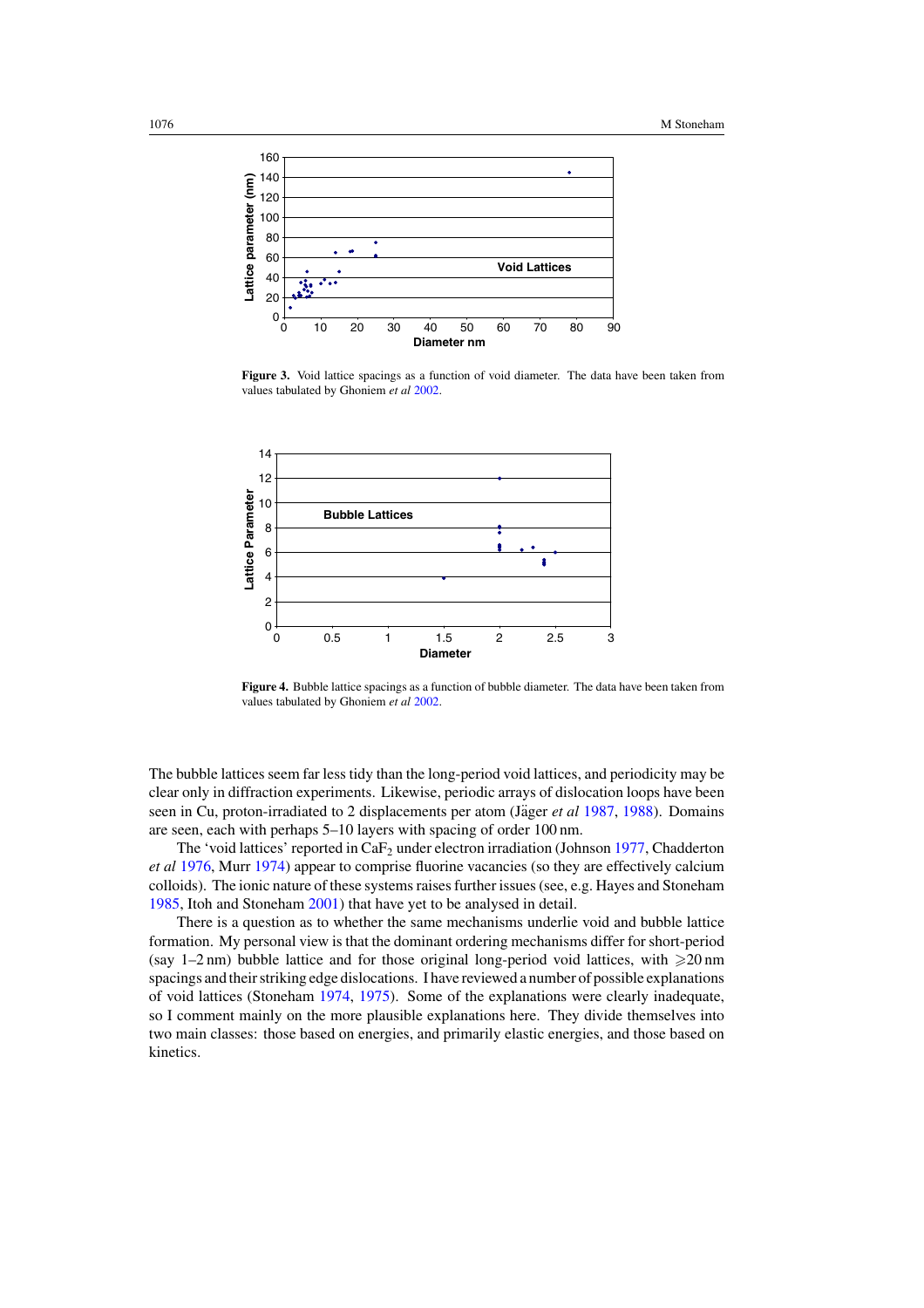<span id="page-22-0"></span>

Figure 5. Void lattices viewed from different directions in Mo. The arrays were produced by 2 MeV N<sup>+</sup> ion irradiation at 870 °C (micrographs courtesy Dr J H Evans). The arrows show the cores of an edge dislocations. For other figures showing edge dislocations, see Evans [\(1971](#page-38-0), [1990\)](#page-38-0).

*The experimental scene.* The void lattice has been observed in bcc systems (Mo, Ta, Nb, W), fcc systems (Ni, Al) and certain alloys (e.g. TZM and  $Mo<sub>0.95</sub>Ti<sub>0.05</sub>$ ; for complete reference see Ghoniem *et al* [2002](#page-38-0)). High stacking-fault energies (e.g. Mo, Ni) seem to favour a void lattice. It is produced after neutron or ion bombardment, but not yet under electron irradiation. The void lattice has the same structure and axes as the host, e.g. bcc in bcc hosts, fcc in fcc hosts. Void spacings depend on irradiation conditions; just as for isolated voids, temperature, dose rate and presumably impurities affect spacings. The spacings of the larger void lattices vary roughly monotonically with void diameters (figure [3,](#page-21-0) based on data compiled by Ghoniem *et al*), being typically 2.5–3 times the void diameter. For the closer-spaced bubble lattices, there is little evidence of a systematic trend: most bubble diameters are ∼2 nm, and lattice parameters are in the 5–8 nm range.

Void lattices are very stable, both against radiation and annealing. Once formed, the void lattice seems to saturate, without further growth. Whereas isolated voids in Mo shrink at about  $1100\,^{\circ}$ C, and whereas coarsening causes large voids to grow at the expense of smaller ones, those voids in a void lattice show neither feature. Only when the temperature rises above  $1500 \degree$ C are there major changes, as groups of voids evaporate.

Even the best observed void lattices show several classes of defect. First, edge *dislocations* in the void lattice (Evans [1971](#page-38-0), [1990](#page-38-0), figure 5), with an extra plane of voids present, have been seen in Mo and Mo<sub>0.95</sub>Ti<sub>0.05</sub>. Secondly, there can be vacant sites on the void lattice. Such cases are common in poorly formed lattices. Thirdly, voids do not seem to be identical, but vary in size and shape from one site to the next. Individual voids are not spherical, nor symmetrically faceted like some larger isolated voids. The precise shape must depend in part on the presence of gas in the void. Fourthly, voids may show small random displacements from the expected lattice site. For He bubbles in Mo, the random displacements are as much as 20% of the mean separation. Lattices with large spacings tend to be more precise. Finally, some micrographs appear to show several voids on one site; the voids in such groups at one site are usually small.

These data raise three important questions. First, why does this exotic structure occur at all? Secondly, why is it stable against annealing and under further irradiation? Thirdly, can we understand ordered structure's evolution and kinetics?

*Kinetics explanations.* Mechanisms in which kinetics is the major factor have been popular in recent years, despite several serious concerns. The natural analogies to make are either with *coarsening* or with *spinodal decomposition*, though clearly continued irradiation changes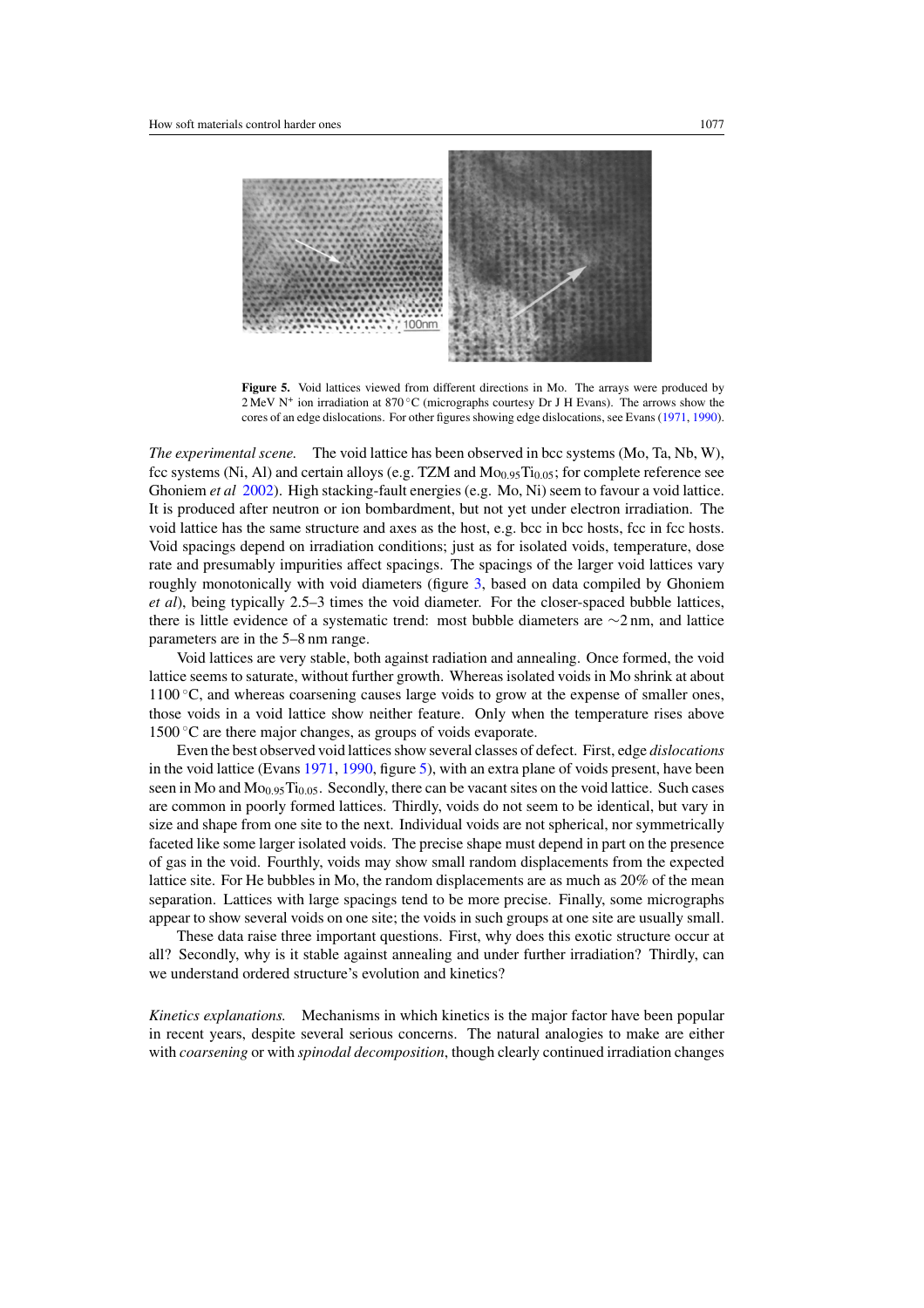vacancy numbers and so corresponds to changing concentrations in the alloy problem. Evans has shown that a specimen irradiated at low temperatures can form a lattice on annealing, so one can assume that the important issue is the degree of damage, rather than its rate. In several ways, void lattice formation resembles coarsening, rather than spinodal decomposition. The main features of coarsening are shown by Ardell, Nicholson and Eshelby's [\(1966\)](#page-36-0) study of aged Ni–Al, in which elastic interactions between *γ particles select favourably situated particles* for growth, rather than dissolution. Nucleation of precipitates ceases at a very early stage. The growth of larger particles at the expense of small ones is diffusion-controlled and surfaceenergy driven. The elastic interaction between precipitates drives precipitate ordering, but does not affect the kinetics of coarsening, nor does it inhibit diffusion; the interaction merely selects those particles favourably located for growth. All these features (with a slight change of vocabulary and the possible movement of the voids themselves over short distances) fit well with what is known of the void lattice formation, although no corresponding kinetic studies have been made. By contrast, there seems no reasonable analogy with spinodal decomposition. In spinodal decomposition, a new phase forms by a continuous process, where a concentration fluctuation leads to the rapid formation of periodic clusters. The driving force is an interaction energy term which, for the void lattice would require vacancies to tend to congregate even without void formation (i.e. vacancies would tend to move towards regions of higher vacancy concentration when the vacancy concentration gradient is changing sufficiently rapidly).

It is certainly true that the evolution of void, dislocation and point defect populations can be described well by a mesoscopic rate theory (Ghoniem *et al* [2002,](#page-38-0) Bullough *et al* [1975](#page-37-0), Doan and Martin [2003](#page-37-0)) and that spatial instabilities can lead to the evolution of microstructures with characteristic wave vectors (Krishan [1982a,](#page-39-0) [1982b](#page-39-0), [1988\)](#page-39-0). The nature of the evolution involves quite a few factors. Obviously, vacancy and interstitial recombination and diffusion matter. Network dislocations stabilize uniform distributions. Other factors include biases, differences between interstitials and vacancies, including production bias and the biases of interactions with and capture by sinks. Different regimes of behaviour emerge naturally, such as void shrinkage and void growth. The critical wavelength for spatial instabilities (Ghoniem *et al* [2002](#page-38-0) equation (37)), which decreases for higher dislocation network densities (equation (37)), is determined by the defect densities and by the production and sink absorption biases. Systematic trends of average void densities and diameters seem well understood. It is also understandable that voids will show short-range order, since each growing void competes with its neighbours for vacancies. The existence of a predictable fastest-forming wave vector also gives encouragement to the view that ordered voids might be direct analogues of either inclusion structures or of precipitate ordering.

The concerns about kinetics-based mechanisms are serious for the long-period void lattices. For the coarser, short-period bubble lattices, the role of kinetics is more credible. A first concern is that the long-period lattices do not look like the other well-known kineticsdominated periodic structures, which are usually untidy with limited contrast. A second concern comes from the beautiful edge dislocations seen in Evans's pioneering study. It is not hard to understand dislocations in an energy-based model, but very difficult indeed to see how such a neat structure could happen when kinetics control the structure. A third concern is that it is not clear why the void lattices show stability against void growth or loss of lattice order without these structures being close to some free energy minimum that is not part of the simple kinetic theories.

*Ideas associated with anisotropic interstitial motion.* A quite different idea has been proposed by Foreman [\(1972\)](#page-38-0), involving neither void–void interactions nor kinetic instabilities. His idea is based on the assumptions that interstitials only propagate along close-packed directions,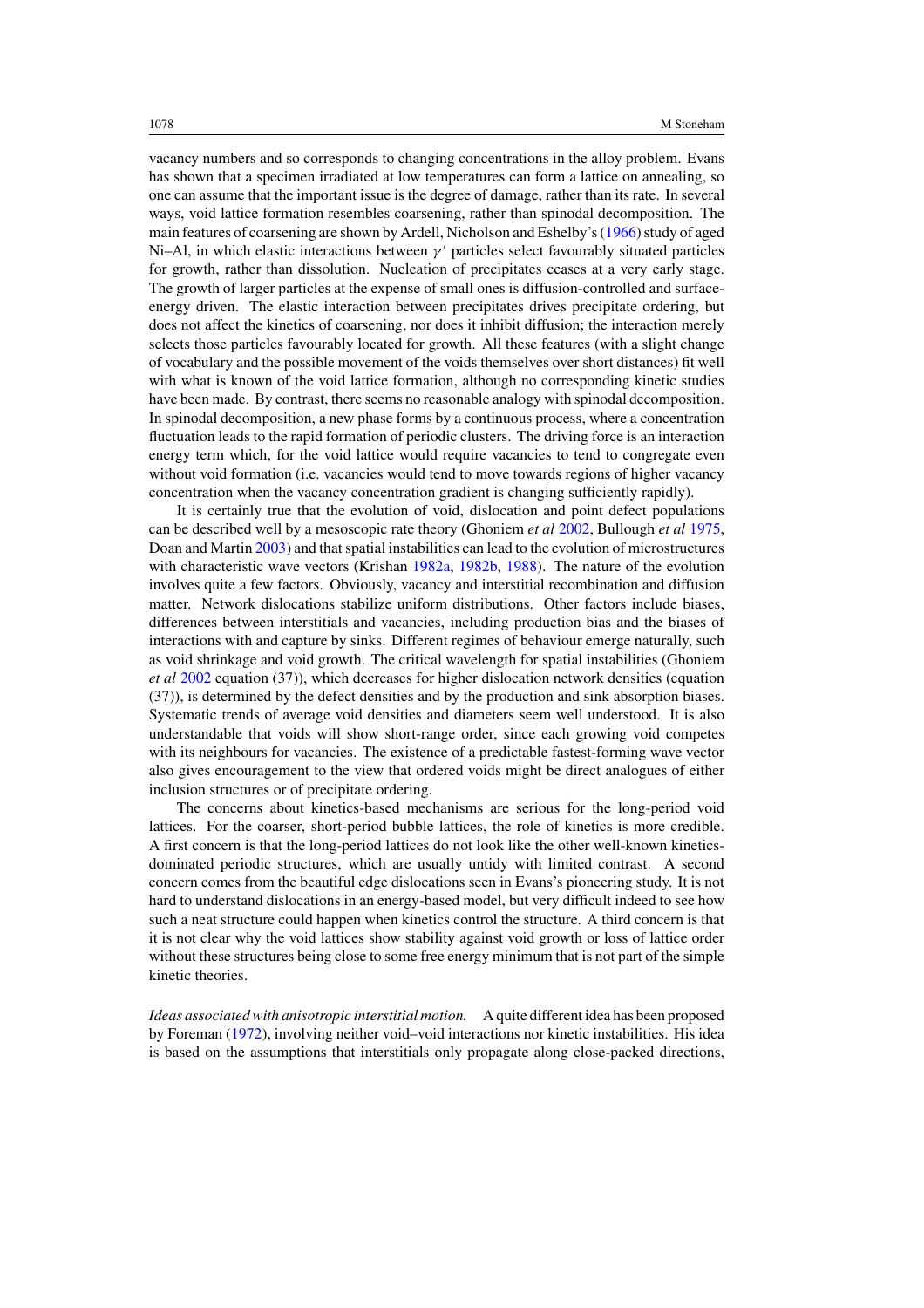and that these crowdion interstitials have very long mean-free paths. This idea has been taken further in two-dimensional simulations by Evans [\(2006](#page-38-0)). Consider a nearly perfect void lattice, with one void displaced from its proper site. Then the flux of crowdions between the void rows will tend to eliminate preferentially the part of the displaced void which is projecting out of line. By qualitative arguments such as these, he argues that the mechanism will tend to tidy up a nearly perfect void lattice by a shadow effect. He also suggests that the shadow effect favours a bcc(fcc) lattice in a bcc(fcc) host. So far, the Foreman mechanism is compatible with other mechanisms involving the void–void interaction; there is no reason why both should not operate at the same time. However, Foreman has suggested that the shadow mechanism explains the evolution of a lattice from a random distribution of voids (although it is not clear how) and is an alternative to the others.

There are substantial objections to this variant of kinetic theory. Whilst it is certainly true that simulations confirm that the actual microstructures that will appear are sensitive to anisotropic diffusion (Ghoniem *et al* [2002](#page-38-0), figure 8, p 29), there seems no evidence that a 3D lattice can originate in this way from a distribution with only short-range order. Moreover, a purely kinetic theory cannot explain the resistance to annealing observed. Nor is there any prediction of the systematic size/spacing ratio. Nor is it clear how dislocations in the *void* lattice are formed—their subsequent climb might be explained, if ever observed, but their origin is obscure if void–void interactions are neglected. Finally, the interstitials must have remarkable properties. They must be able to pass very close to large imperfections like voids without being diverted into a different close-packed direction, and their mean free path must be at least two void–void separations in the close-packed direction for any shadow effect, and ranges 5–600 Å seem implausible. This class of theory has supporters, both in the form outlined and in a more complex form (Woo and Frank [1985](#page-42-0)) involving two classes of interstitial. It is perhaps significant to observe that the so-called void lattice in CaF2 (Johnson [1977,](#page-39-0) Chadderton *et al* [1976,](#page-37-0) Murr [1974\)](#page-40-0) certainly does *not* form by this mechanism, as the interstitials (H centres, oriented along (1 1 1)) do not lie along or propagate along the close packed (1 0 0) directions.

*Energetics explanations.* Elastic interactions have three essential features: they are common to all crystal structures (bcc, fcc); they can be effective at large spacings of tens of nm and they do not depend on any special electronic properties (like Fermi level structure) that would be modified by the heavy irradiation damage.

Two spheres in an isotropic elastic continuum always attract each other, so the simplest model of spherical voids in an isotropic continuum cannot form a stable lattice. Moreover, the leading elastic energy term, which varies with spacing *r* as *r*−3, vanishes, so the mechanism of stabilization raises questions. Elasticity-based models must include some degree of anisotropy. The anisotropy can be represented in at least three distinct ways: (i) elastic anisotropy, sometimes generalized to take account of the anisotropic phonon dispersion; (ii) recognition of the underlying host lattice structure, especially the existence of the non-spherical Brillouin zone and (iii) realistic anisotropic void shapes, including faceting and deviations from symmetrical shapes. It may be essential to include the random variations in shape from one void to another.

Malen and Bullough's pioneering discussion (Malen and Bullough [1971,](#page-39-0) Evans *et al* [1972\)](#page-38-0) showed how the lattice might be stabilized. Their real space analysis estimated elastic void–void interactions, summing the result over the superlattice. They concentrated on the lowest non-trivial multipole terms in a weakly anisotropic elastic host, finding an interaction proportional to  $\delta = [c_{11} - c_{12} - 2c_{44}]$ , which vanishes for elastic isotropy. If  $\delta$  changes sign, so does the binding energy of the lattice. For stability, the anisotropy  $\delta$  must have the right sign for the close neighbours that dominate in the energy. This is the case for Mo, but fails for W and Al. Their predictions suggested that for spherical voids one expects  $R_L$ , the nearest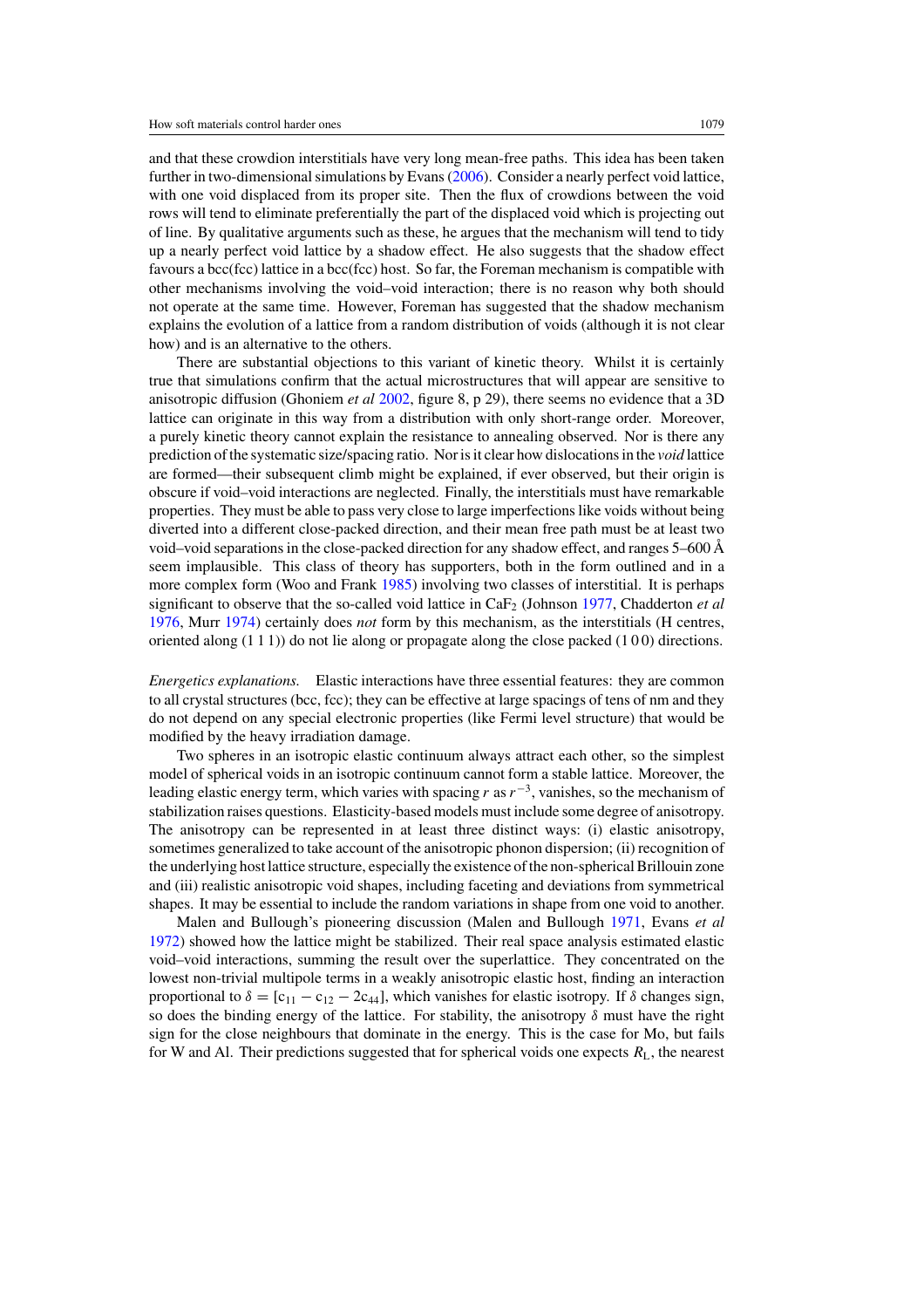neighbour distance for the void lattice, be about three times the void radius. Whilst the lattice is stable, its binding energy is too small in the Malen–Bullough model to explain the stability at high temperatures.

Stoneham [\(1971](#page-41-0)) showed that one could give an exact solution in closed form for the energy per void in an array, avoiding some of Malen and Bullough's working assumptions. Voids were represented by defect forces in an anisotropically elastic continuum, with models of all three sources of anisotropy mentioned above. The crucial step is the exploitation of the periodicity of the lattice. A Fourier transform method (as for the shear plane arrays noted above) reduces the expression for the energy per void to a finite sum of terms, without any assumptions of large spacings, weak anisotropy or issues of convergence; moreover, the structure of the underlying host lattice appears naturally. The predicted spacings and energies for Mo are only slightly improved on the values obtained by Malen and Bullough, and, as before, somewhat smaller than observed. Again, approximate proportionality of spacing and radius appears to hold. Stable lattices can be obtained with a variety of defect force configurations having the appropriate symmetry (spherical voids,  $\langle 110 \rangle$  forces,  $\langle 11l \rangle$  forces but not  $\langle 100 \rangle$  forces). Since all three contributions to the anisotropy are present (elastic, void shape and host structure) the stability of the lattice does not depend on the sign of *δ* alone: stable lattices can occur even in cases of exact elastic isotropy.

Both these models omit two features: phonon dispersion (i.e. the variation of phonon velocity with wave vector; in principle, this could be included in Stoneham's treatment without difficulty), and the effects of the voids on the elastic properties of the host. This second effect, including the induced interaction, was assumed to be small previously because less than 0.10% of the crystal volume was void. Tewary and Bullough [\(1972,](#page-41-0) also Tewary [1973b\)](#page-41-0) developed a model particularly convenient for looking at these two terms. Instead of working with defect forces in a continuum, they divided the crystal into blocks, such that each void corresponded to one missing block. The dynamics of a perfect lattice consisting of the blocks (rather their constituent atoms) was analysed to obtain force-constants from a fit to the phonon dispersion curves. The analysis then used the Fourier transform trick, plus a Green's function method. Tewary and Bullough's main conclusions now agree with experiment. Figure [6](#page-26-0) identifies some of the critical components. Specifically, they found a satisfactory spacing to radius ratio. They correctly explained thermal stability (i.e. energy per void to disperse the lattice) as about 0.5 eV, and the energy needed to make a void shrink or expand by an amount equivalent to one vacancy per void is about  $k_B \cdot 450^\circ$ . It is not clear whether phonon dispersion or the induced interactions are more important.

All these theories appear to predict a specific *ratio* of void size and spacing, leaving the absolute spacing to be estimated by a kinetics-based approach involving the factors which influence void size even in a random distribution.

The current, purely energetic, theories also have problems. First, all published calculations are based on continuum elasticity, albeit with an implicit structure through the Brillouin zone shape. Unpublished atomistic calculations by Finnis [\(1980](#page-38-0), [2006\)](#page-38-0) raised doubts by finding only weak void–void interactions. One possible explanation (Stoneham, unpublished 2006) may be that the imperfect symmetry of individual voids and their shape variations might be important. One knows that there are cancellations in the otherwise leading energy terms for spherical voids in isotropic elasticity, so one might expect highly symmetric voids in nearly isotropic systems to have relatively small interactions. We know from the electron micrographs that the voids in the lattice are not very symmetric, and vary randomly in detailed shape from one site to the next. So could the random variations in void shape be leading to interactions enhanced over what one would expect over the highly symmetric models? This factor could underlie the deviations from a strict ratio between spacing and mean diameter.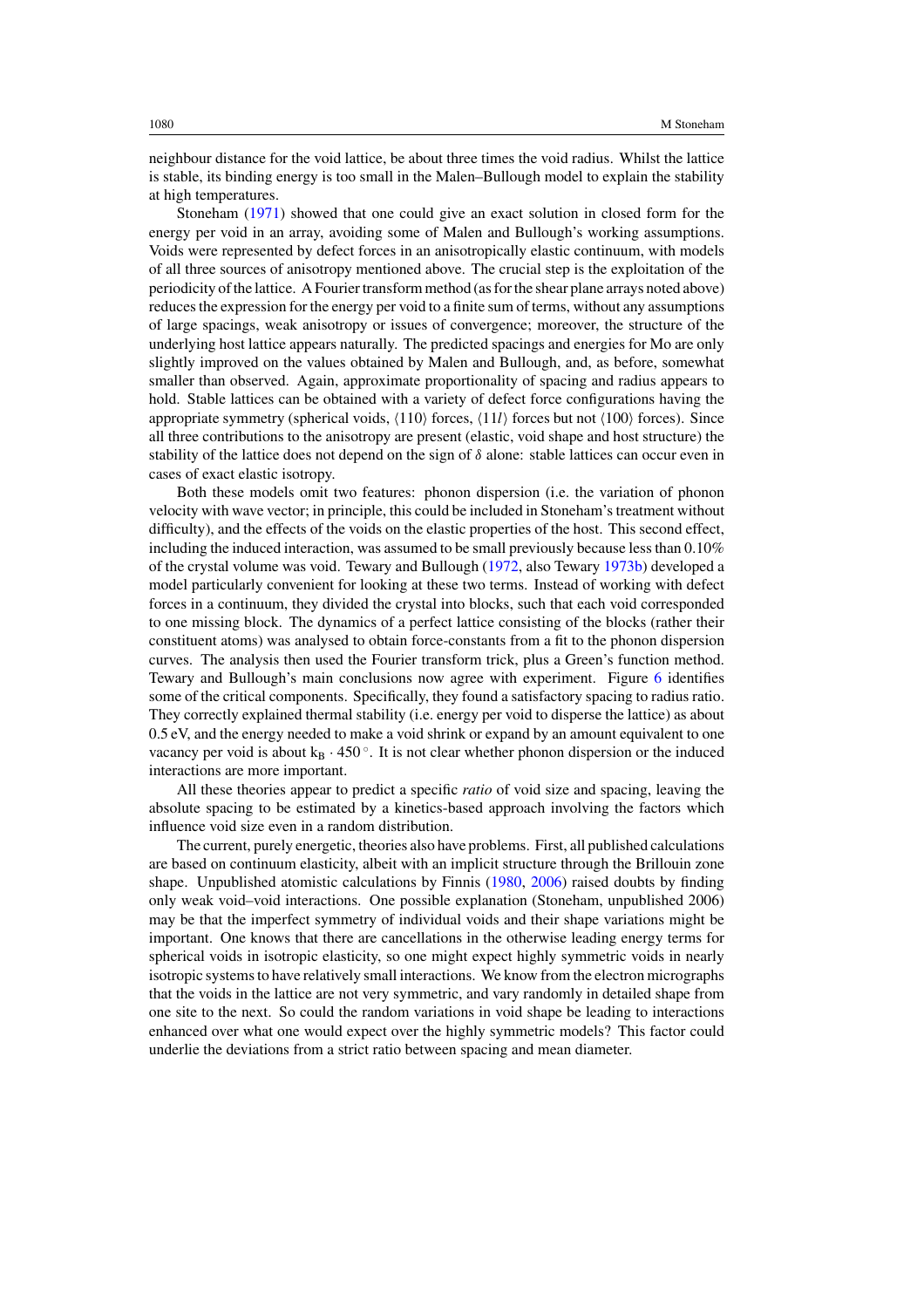<span id="page-26-0"></span>

**Figure 6.** Energies of void systems as a function of void radius, showing stabilization in a void lattice and, once the lattice spacing has been fixed, the extra cost of changing a void dimension. The figure summarizes energetic features: stability against loss of voids, or void lattice melting, stability against growth of all voids at constant lattice spacing. The stability against growth at constant spacing, which leads to saturation, depends on how fast curve II rises above point A, whereas stability against 'melting' is determined by the energy (C-A) at constant void size, or by (B-A) when growth is allowed. Quantitative plots have been obtained in unpublished work of Stoneham and of Tewary.

*Emergence of the void lattice.* Stoneham [\(1975\)](#page-41-0) summarized the evidence then available. First, the void lattice only appeared to form when the voids are large enough. Diffraction measurements show it is possible to form high densities of small voids without any signs of long-range order. Secondly, there is no evidence that the voids themselves move in forming the lattice, though his estimates did suggest that surface diffusion was sufficient to let longrange order evolve from pre-existing short-range order. Thirdly, precursors of the void lattice had been reported, e.g. ordering into rows can occur before the three-dimensional structure is apparent [24, 25]. Fourthly, the void lattice has not yet been formed in metals under electron bombardment, though there are analogies with the ordered colloids observed in  $CaF<sub>2</sub>$  (Murr [1974,](#page-40-0) Chadderton *et al* [1976](#page-37-0)).

What happens may start with the formation of many small, randomly distributed voids. As these voids grow and coarsen, local ordered regions are initiated where the void distribution happens fortuitously to be favourable energetically; finally a spread of order to adjacent regions. It is likely that the interaction between the voids is important in this final stage. The kineticsbased theories may provide a more accurate description of earlier stages, and in situations for which void or bubble spacings are short, when the important interactions between growing voids may be less superlattice stabilization, more effects on kinetic parameters. Perhaps the void strain fields influence the emission of vacancies from voids, stabilizing voids lying on the lattice and assisting the evaporation of the others. Work on random voids suggests that a bias effect in emission is more likely than in the capture of vacancies by the voids. However, as noted in the original paper, these hypotheses are tentative, and the role of the detailed void geometry remained to be sorted out. Given the existence of edge dislocations in the superlattice, the role of energy minimization seems essential in the final tidying up of the long-period void lattices. This is not to rule out a modest role for interstitials moving along close-packed directions, but a major role would surely cause elimination of these observed features.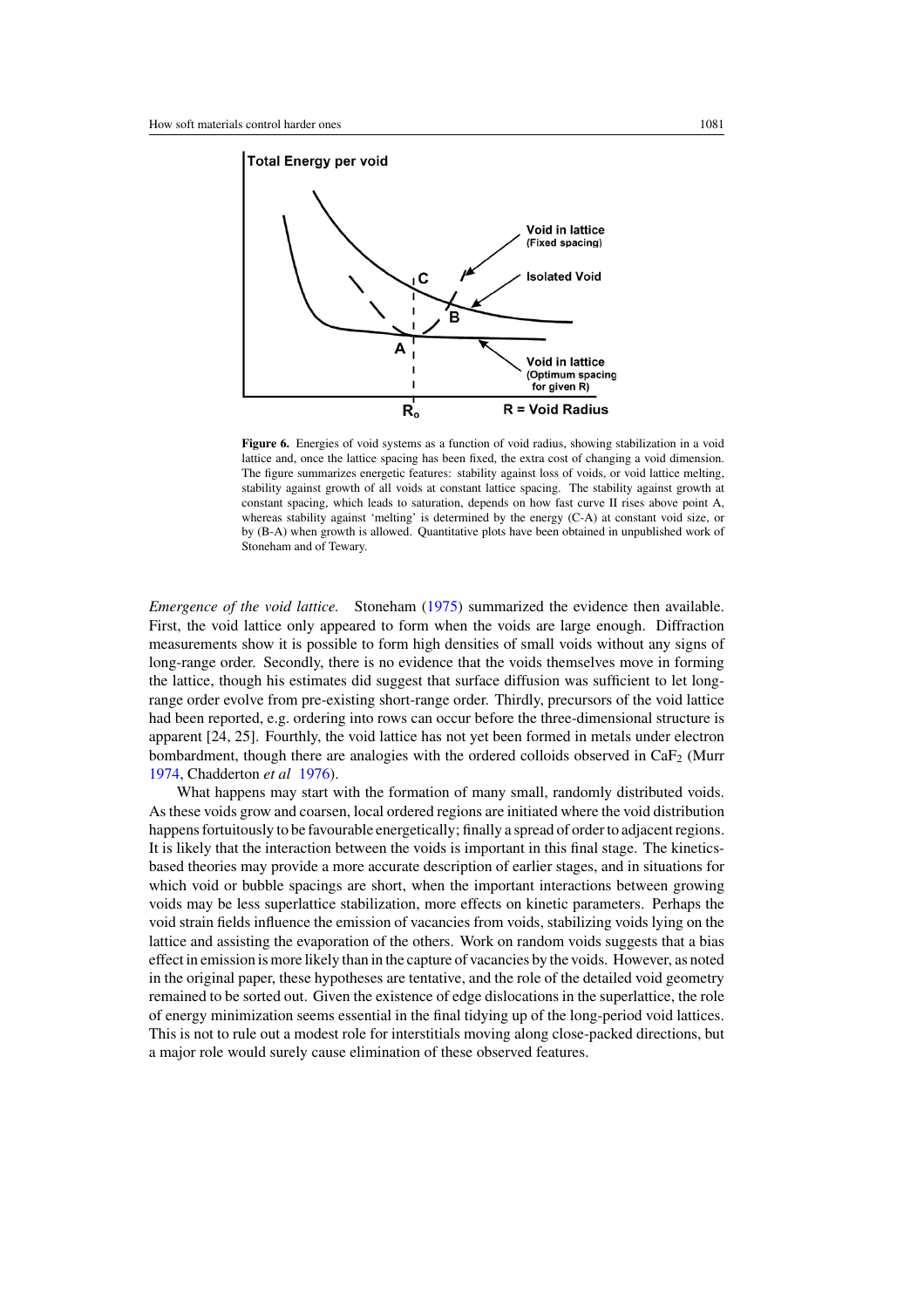<span id="page-27-0"></span>*3.4.6. Miscellaneous ordering mechanisms.* There remain miscellaneous forms which are less readily classified.

*Vernier and moiré effects*, which occur when there is a slight mismatch between two simple periodic systems (e.g. ordinary crystal lattices), have been discussed already (section [2.4\)](#page-8-0). Diffraction effects can lead to structures such as ripples on beaches, these being caused by diffraction of water waves (Bascom [1959](#page-36-0)).

*Surface wave structures*. Particles floating on fluids can congregate at specific places on surface waves (Falkovich *et al* [2005\)](#page-38-0) in ways somewhat analogous to the patterns that Chladni first observed in the 1780s on vibrating plates. Hydrophobic particles drift towards points of maximum vertical displacement; hydrophilic particles tend to cluster at nodes. On a smaller length scale, there can be analogous orderings in aqueous solutions (Howe *et al* [1974,](#page-38-0) Neilson *et al* [1975](#page-40-0)).

*Columnar fracture patterns* approximate hexagonal optimal honeycomb patterns. The initial fracture patterns (as seen sometimes in drying mud) have T-like vertices, rather than Y-like. The Y-like ones emerge as thermal strain is reduced, a process that eliminates or modifies poorly positioned junctions (Gray [1986](#page-38-0)). Gray's mechanism is driven by energetics in a situation that evolves as cooling occurs. One can imagine other mechanisms yielding similar structures, e.g. convection cells in which the solidification process left the walls with a composition of reduced mechanical strength; convection cells are kinetically driven (Chandrasekhar [1961\)](#page-37-0). Such systems do not minimize the free energy, but adopt a structure that gives the maximum initial rate of change of the free energy or similar. Possibly the basalt structures of the Giant's Causeway are of this character. It is sometimes held that bubble and void lattices in irradiated metals arise in this way (Martin [1983](#page-39-0), Woo and Frank [1985](#page-42-0)), and it is likely that this is indeed a component of the story, at least for short-period bubble lattices for which the order is relatively poor.

*Particles, Nuts and Pebbles*. There is an immense literature on how nuts reorganize when shaken, and just how size and density come in. This is not within the scope of the present survey, except in so far as there can be important influences from short-range order. I would note the finding of Sanders *et al* [\(2004\)](#page-40-0) that Brazil nuts (which are large) attract each other in certain regimes when they are among small nuts. The attraction can extend over 4–5 diameters, well beyond the range of common hard-sphere orderings.

#### *3.5. Key characteristics of periodic organized structures*

Both the analysis by Stoneham [\(1975\)](#page-41-0) and that of Muthukumar *et al* [\(1997](#page-40-0)) recognize that there are a number of key characteristics of any ordered structure. Whilst the emphasis here is on *periodic* ordered structures, there will be similar issues for other self-organized systems. These variety of these characteristics leads to a natural set of questions.

*What determines the period?* Is there a characteristic scale length such that the period is a multiple of that? For convection cells (Chandrasekhar [1961](#page-37-0)), the characteristic length is the thickness of the convection zone. For shear plane structures (Stoneham and Durham [1973\)](#page-41-0), it is the repeated distance of the crystallographic structure within each of the individual planes that determines the spacings of these planes in an array. For the void lattice, if the elastic interaction dominates, it is the void diameter that determines the lattice parameter of the array (Malen and Bullough [1971](#page-39-0)). In early studies, there was some controversy, because theory predicted a ratio of lattice parameter to void diameter that was less than observed (see figures [3](#page-21-0) and [4\)](#page-21-0). As the experimental database has increased, this seems less of a problem, though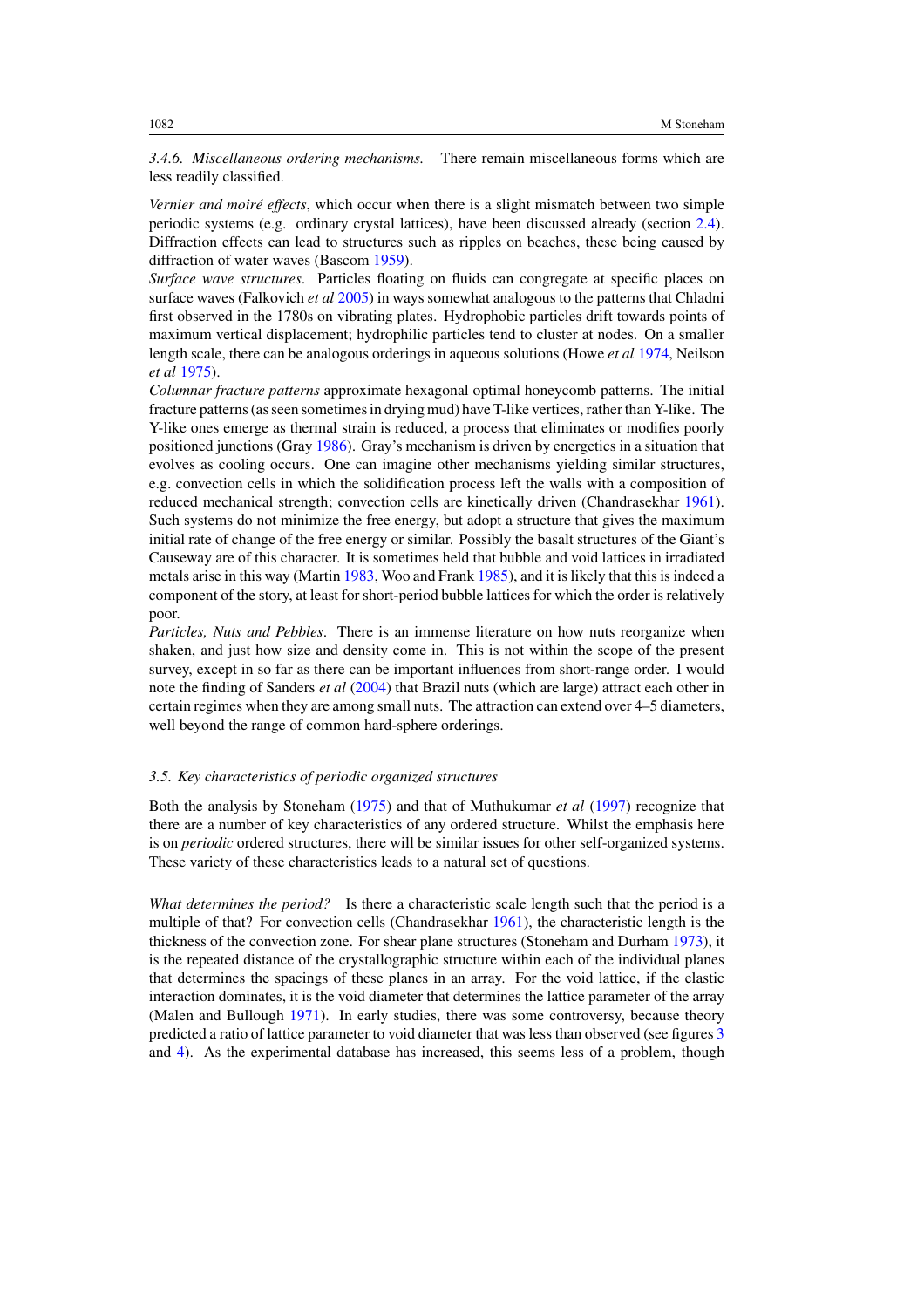there is still controversy, and it may be that the short length scale and long length scale lattices involve different mechanisms. The roles of several mechanisms could be complementary, e.g. kinetics determining the average spacings of the voids and initiating short-range order, with diffusion biased by the elastic interaction leading to long-range order. As already noted, it is hard to understand how purely kinetic mechanisms could yield clean dislocations observed in the void lattice.

There can be more than one scale length, and the period is related to them in a way which may be complex. For the fluxoid lattice, there is both a penetration depth and coherence length; in magnetic domain structures there is a demagnetizing energy and a magnetic domain wall energy linked to anisotropy. Wrinkling of a skin, e.g. gelatin on aluminium, shows a lateral periodicity related to the skin thickness. So long as there is a skin that resists short wavelengths, a substrate that resists long wavelengths and certain packing constraints (e.g. clamping), the wavelength of the wrinkles *λ* is related to the skin thickness by (*λ/h*) ∼ (elastic modulus of skin/elastic modulus of substrate)<sup>1/3</sup> (Cerda and Mahadevan [2003,](#page-37-0) Rizzieri *et al* [2006\)](#page-40-0).

*Does the structure align with the underlying crystal lattice?* In some cases—all of class 1 (elasticity ordering) and some of classes 2 (domains in very anisotropic ferromagnets), 4 (long period alloys) and 6 (Vernier structures), the mechanism leading to periodicity automatically ensures alignment. In other cases, e.g. the fluxoid lattice, the alignment observed is the result of small terms which have little or no effect on the ordering (Ullmaier *et al* [1973\)](#page-41-0). In further cases still (e.g. domains in isotropic ferromagnets) the sample shape may be more important than its underlying structure. Ordering can occur in the absence of a crystal structure (e.g. in liquids).

*Can there be defects in the ordered structure?* Attractive examples of dislocations, interstitials, etc are seen in the void lattice and the fluxoid lattice. Disclinations are seen in the fluxoid case (Traube and Essmann [1966,](#page-41-0) [1968](#page-41-0)) and in domain structures in highly anisotropic ferromagnets (see, e.g. figure 5.5, p 109 of Craike and Tebble [1965\)](#page-37-0). In other cases, whilst the order is not perfect, it is hard to describe it in terms of a 'defect' structure in array; the lack of order is closer to that in amorphous crystals, where short-range order may be maintained with reduced long-range order.

*Can one change the ordered structure?* The simplest change is to try to alter either the relative sizes of the lattice parameter and the size of a basic unit (e.g. a void diameter) or to try to grow the lattice over a larger region. Various effects are observed (figure [7\)](#page-29-0). One involves *growth on the same (pre-existing) sites.* For example, domain walls move in response to magnetic field changes. Shear planes grow in non-stoichiometric oxides as the oxygen deficiency spreads across the crystal. However, it seems very rare to see simple growth of voids in a void lattice. In the (disordered) case of the interstitial-H liquid in Nb : H, the liquid components do seem to grow. A second class of behaviour creates *more sites with unaltered components.* Examples include the ordered flux lines in type II superconductors as the applied magnetic field changes. Likewise, shear planes may reorganize in this way as the average oxygen deficiency changes. A third variant is *saturation: neither growth nor new sites,* as for void lattices where extra vacancies usually appear stay in solution once the lattice has formed.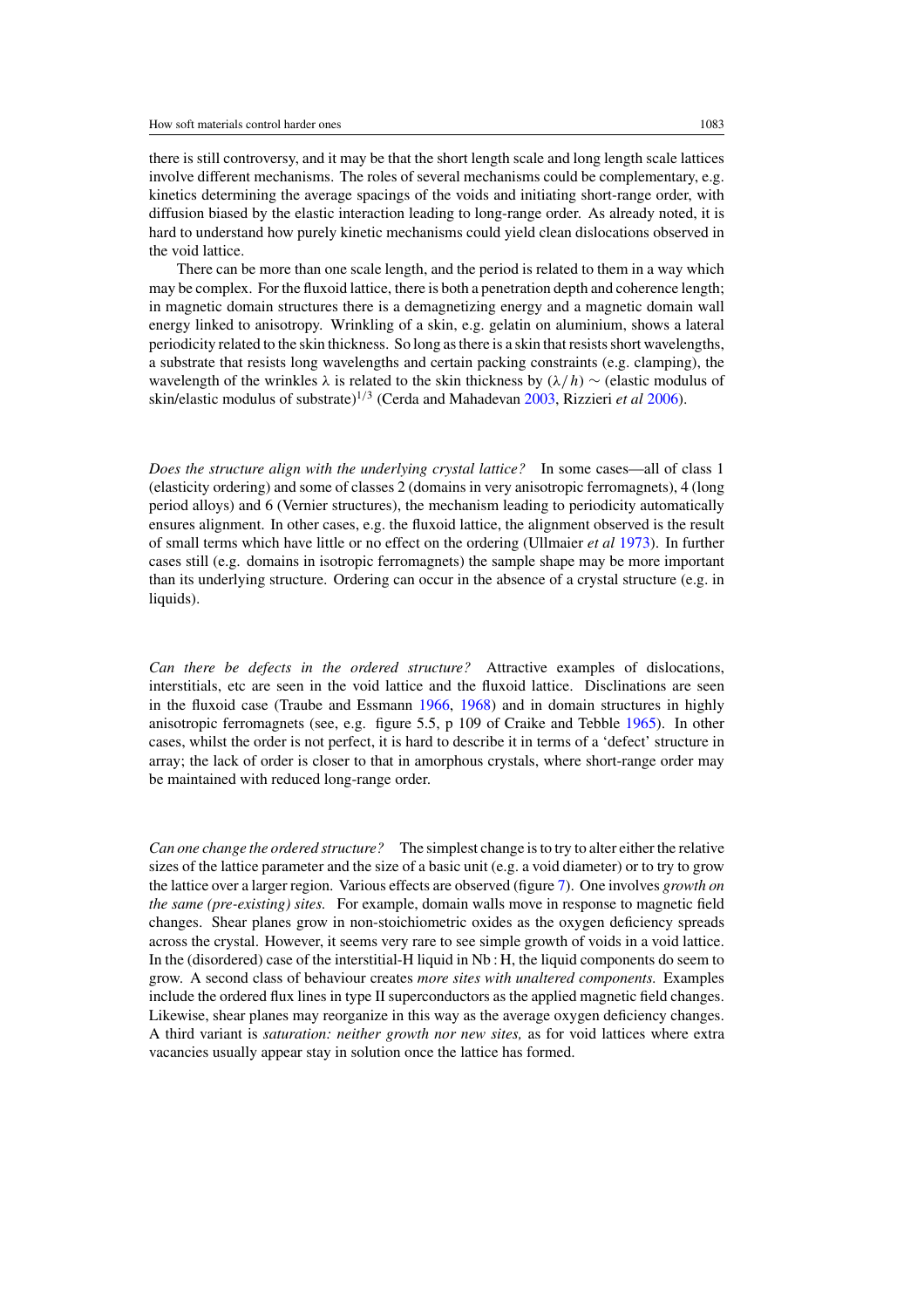<span id="page-29-0"></span>

**Figure 7.** (*a*) Growth through domain wall motion as an applied field changes. (*b*) Shear plane extension. (*c*) This apparently simple case is not normally seen (figure [5](#page-22-0) suggests it is costly, at least in some cases). (*d*) shows an exception to 6(*c*), the disordered interstitial-H liquid in Nb : H. (*e*) Some systems change site numbers with components unaltered, such as type II superconductors as the magnetic field changes. (*f*) Another example: changes in shear planes as the non-stoichiometry increases. (*g*) Saturation: no growth or new sites.

## **4. Other issues, including robustness, self-organization and chirality**

## *4.1. Volume constraints and limits to growth*

*The roles of templates.* It is striking, and perhaps important, that *very few indeed of the many mechanisms in the above classifications of structure and mechanism involve either templating or volume constraints*. Meldrum [\(2003](#page-39-0)) showed that, in calcite biomineralization, the container or vesicle is important as a mould to produce some complex structures, such as sea-urchin spines. Some of these single orientation networks using moulds apparently need no templating effect at all and no amorphous precursor phase (Park and Meldrum [2004](#page-40-0)). As Harding [\(2005](#page-38-0)) has observed, this implies some remarkable fine tuning on the diffusion versus nucleation times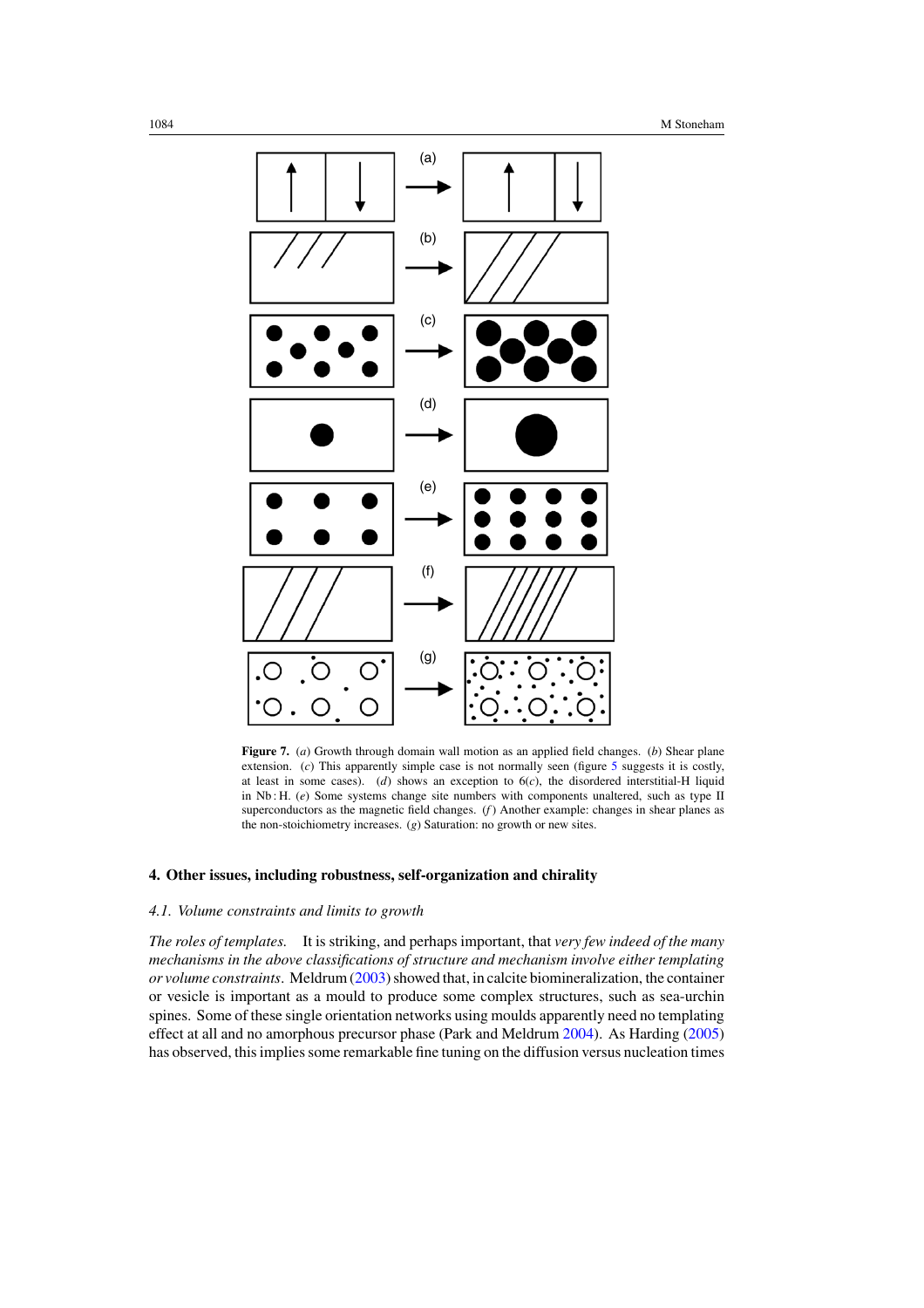because, if the system has one orientation overall, there must be one and only one nucleation event, to avoid differently oriented domains growing in different parts of the mould.

Park and Meldrum show that polymer membranes can act as effective templates for calcite growth. They identify two mechanisms. The first mechanism involves an early calcite nucleation event with subsequent growth; the small (say  $40 \mu m$ ) calcite crystallites show curved surfaces where the crystal has grown in contact with the membrane. There are rhombohedral faces, presumably corresponding to growth fronts into the free space within the membrane and, since such faces are parallel, it would seem there has been a single nucleation event. The subsequent growth and particle sizes depend on conditions such as concentrations of the ingredients in the solutions from which they grow.

The second mechanism involves dissolution of vaterite and precipitation of calcite. Calcite and vaterite may form together, with the less stable vaterite transforming with time. The polymorph proportions can be changed readily; Shao-Feng Chen *et al* [\(2006](#page-37-0)) note that varying the ratios of ethanol and water in solution can give control over the calcite, aragonite and vaterite proportions. Park and Meldrum note some evidence that amorphous calcium carbonate can form thin layers, and that these may recrystallize, but there is no evidence that the templated single crystal calcite must form via such precursors. The ideas of Mann [\(2001\)](#page-39-0) and Mann *et al* [\(1995\)](#page-39-0) suggest CaCO<sub>3</sub> forming a gel that coats growing crystals of CaCO<sub>3</sub>. The later suggestions by Nassif *et al* [\(2005](#page-40-0)) suggest it is some amorphous CaCO<sub>3</sub> that results, possibly from an aqueous gel of some sort, but without organics. We know that a relatively soft mould can control the shape of a gel, since this approach underlies some of the tricks of domestic cooking. Provided the amount of material does not grow, shaping makes sense. That being so, a relatively soft (but also relatively impermeable) mould may control the access of material to the growth surface simply by covering it accurately.

*Natural size limits.* Nanocrystals grown biologically (including inorganic nanocrystals like CdS and iron oxides) can be constrained to a certain modest size. A suggestion often heard is that the mechanism is 'capping'. But how does the cap constrain the size? One possibility is that it is a matter of optimum fit, like the Caspar and Klug structures (hexamers and pentamers on a nearly spherical surface; see Caspar and Klug [\(1962\)](#page-37-0), Day [\(2004\)](#page-37-0), Zandi *et al* [\(2004\)](#page-42-0), Twarock [\(2006\)](#page-41-0)). Another possibility is that the nanocrystal has reached a 'magic number' in size, so there is very little energetic driving force for the next ion/atom to join. However, the variability of nanocrystals (5% variability in diameter is typical) does not suggest that the magic number effect is strong (even in molecular beam clusters, magic numbers do not dominate).

*Size limits that do not invoke limiting the supply of material for growth.* If growth occurs on terraces on surfaces, then the soft solid must supply an opposing force related to the thermodynamic energy gain on forming a new layer and to the added thickness per layer, i.e. there could be a structural energy inhibiting growth. It is easier to imagine kinetic limits. Thus, since growth on terraces is often very slow indeed, actual growth may be on a step, or a step kink, or on a screw dislocation (Frank [1952\)](#page-38-0). In at least some of these cases, another molecule may block growth at the special site. Of course, both energetics and kinetics may matter, as for jamming. For example, if there were hard spheres or stiff rods surrounding a growing particle, growth might require significant strain of larger regions (see e.g. Subramanian *et al* [2005\)](#page-41-0). In a parallel way, oxidation of small silicon spheres or rods is slowed as their sizes reduce. The volume per silicon in the oxide is about twice that in Si itself, and growth occurs at the Si/oxide interface, so there is a large strain energy opposing growth in smaller particles.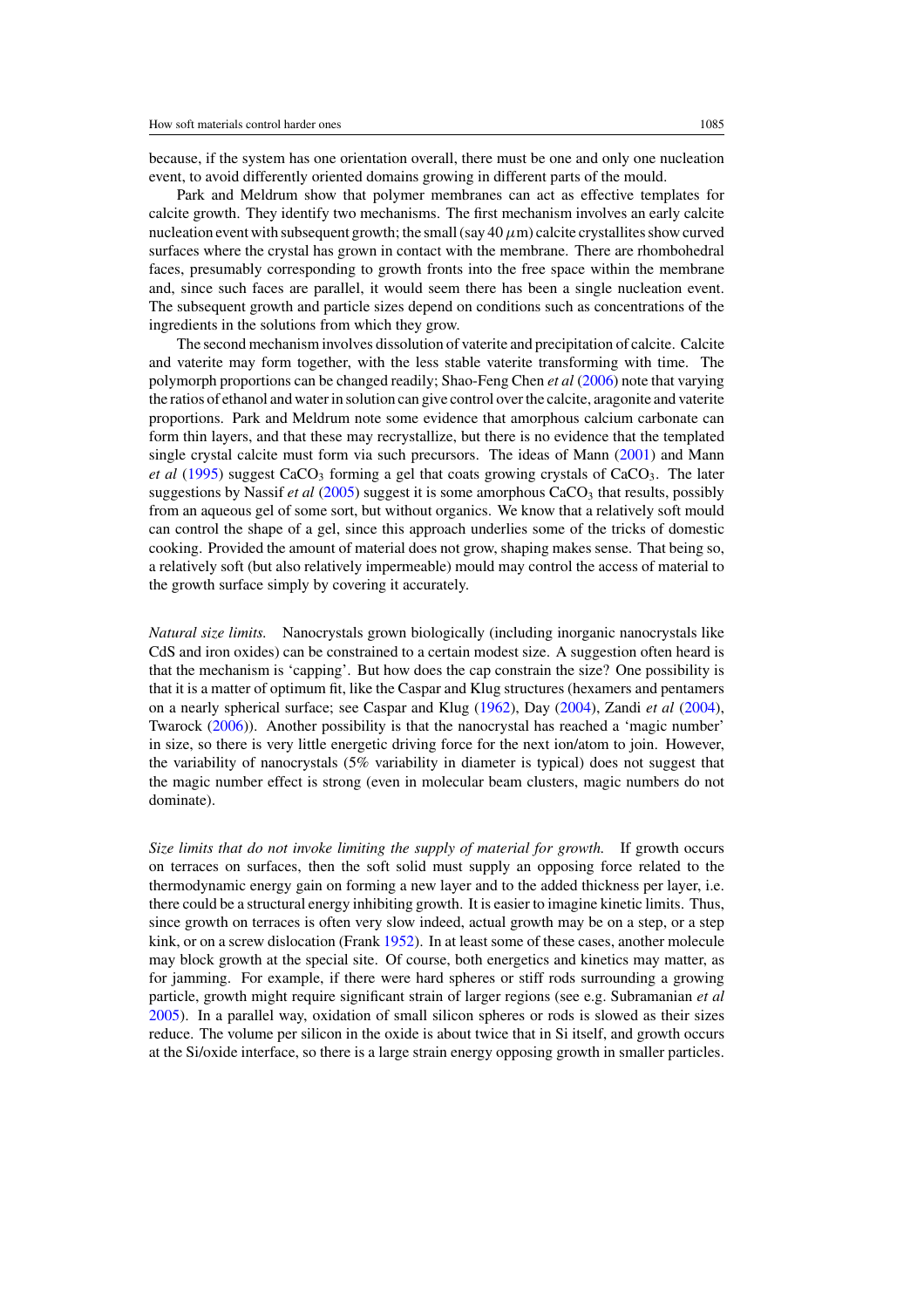How a soft solid can act as a mould for a growing hard solid is not easy to understand, especially if there is no obvious restriction on supply of material. Thus ice crystal growth can destroy concrete roads and runways. This may be helped by penetration of moisture to the growth surface, together with debonding in the concrete microstructure. Some stresses come from osmosis and some from stress transmission, as water is almost incompressible. The details will be affected by the fact that confinement does affect melting and freezing, of course (e.g. Alba-Simionescu *et al* [2006\)](#page-36-0). Free energy gain drives crystal growth, and can be substantial. The control of ice crystal growth plays a role in the texture of ice cream, where the Ostwald ripening of ice crystals affects the 'mouthfeel'. Such recrystallization has parallels in the possible intracellular ice growth that has forced fish, plants and insects to create antifreeze proteins (Koop [2006](#page-39-0)). It appears that there is a dynamic equilibrium between the ice and the protein on the ice surface (Li *et al* [2006\)](#page-39-0). When conditions (protein concentration, binding energy, number of binding sites) are appropriate, the protein can inhibit growth down to a predictable degree of cooling below the usual freezing temperature.

More puzzling is the fact that a growing mushroom can crack concrete, which admittedly is weak under tension. The growing mushroom can exert a pressure of just under an atmosphere (tens of kPa, Buller [1920](#page-37-0)), a mere 10−<sup>5</sup> eV per surface site, a pressure that could not block crystal growth. Yet the relatively soft solid is not constrained effectively by the hard one.

*Mechanisms involving limits on supply of material.* The more probable situations might involve diffusion barriers, or perhaps some threshold or concentration-related problem even if there has been successful nucleation. In such cases, there could be a role for additives, with the other common control parameters  $(T, p)$ , reactant flow, etc) having possible influence. Electrostatics, or imbalance of reactants can combine in various ways. One possible limit involves diversion of reactants through competition between different nucleation sites.

One particular example in which supply is limited involves protein cages, these being crucial in the synthesis of magnetic nanoparticles. Such particles, often hydrated ferric oxides or phosphates (see e.g. Klem *et al* [2005](#page-39-0)), include the single domain ferrimagnetic Fe3O4 found in magnetotactic bacteria. Examples of such cages in order of increasing internal diameter include tobacco mosaic virus (internal diameter 4 nm, external diameter 18 nm), horse spleen ferritin (internal 8 nm, external 12 nm) and cowpea chlorotic mottle virus (internal 24 nm, external 28 nm). The mammalian ferritins are built from two types of subunit (H, L), both comprising a four-helix bundle capped by a helical domain lying at about  $60^\circ$  to the bundle axis. The subunits align in 12 sets of antiparallel pairs, giving a roughly rhombic dodecahedron shape. The packing forms a shell, with ∼3 Å diameter channels. Those channels at threefold axes are mainly hydrophilic, whereas those at fourfold axes (surrounded by four helices from different subunits) are largely hydrophobic. The mineralization process includes oxidation of Fe(II), hydrolysis, nucleation, and growth. The Fe(II) ions enter the cage via the hydrophilic threefold channels. Electrostatics is important: the outer entrance is a region of positive potential, giving a field that guides the cations into the cage. In the case of ferritin, magnetic measurements suggest the iron oxide produced (either  $\gamma$ -Fe<sub>2</sub>O<sub>3</sub> or  $Fe<sub>3</sub>O<sub>4</sub>$ *)* fills the internal cavity rather precisely, and incorporates a few thousands of Fe ions. Presumably electrostatic repulsion is the underlying physical mechanism that stops growth. It would seem probable that similar mechanisms are involved when yeasts produce CdS nanocrystals (Williams *et al* [1996\)](#page-42-0), and also how bird's brains keep magnetite crystals small. There are possible analogies here with conventional inorganic systems, such as the growth of InP nanoparticles into zeolites (Agger *et al* [1998\)](#page-36-0).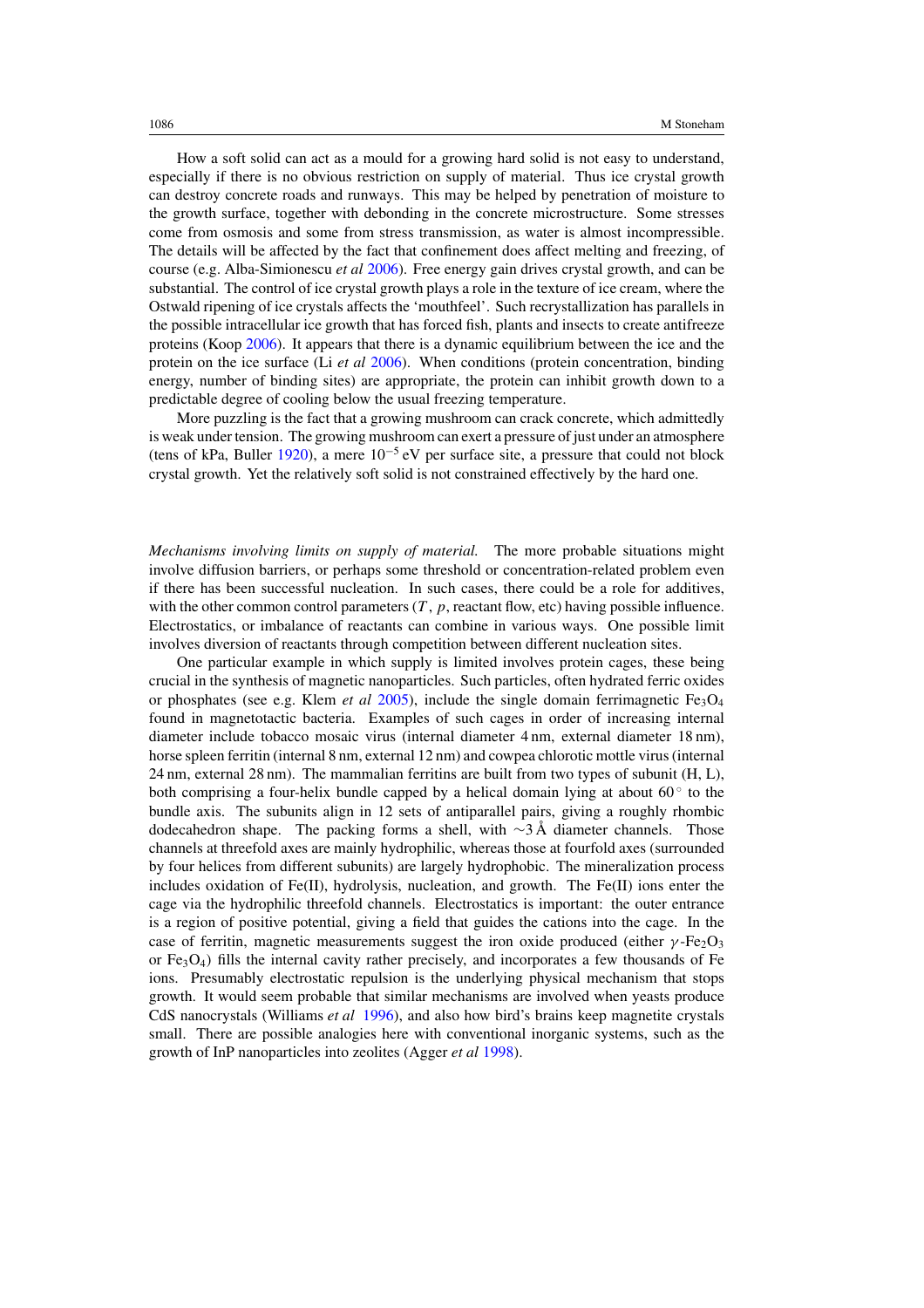<span id="page-32-0"></span>*Clever control of size.* This category would include the ways that living organisms exploit the capabilities of DNA. Many of the processes that controls cell sizes can be rationalized in terms of the combination of standard physical processes, like diffusion, and the special capabilities of DNA, RNA and proteins. But multicell organisms must also control both overall size and organ size (see e.g. Bjorklund *et al* [2006\)](#page-36-0). When one turns to large complex structures, like the elegantly spiral shells of *Nautilus pompilius* (D'Arcy Thompson [1917](#page-41-0), p 173), more than one mechanism may be involved. How does 'clever' biocontrol (encoded in DNA) operate for complex structures like shells? There are several possibilities. One is that the DNA determines the structure of the mould that the biomineral must fill. But the crystalline biomineral must be prevented from growing through the mould. This might be achieved by judicious blocking of growth sites, or possibly be ingenious cutting down of the growth materials. Blocking would be easiest if there is only a need to block specific sites, e.g. if growth is on a step, if growth is on a screw dislocation, or if growth occurs at specific kink sites. It seems unlikely that supply of material suffices for control, and it is not altogether clear how protein inhibition at an interface would be controlled to give the rather precise overall structure observed. It is not a full answer to say that there is a soft mould, since that mould must itself be shaped. Understanding the way in which these fascinating structures are controlled would presumably open some important opportunities for self-organized technological structures.

#### *4.2. Selectivity in the presence of fluctuations*

Templating suggests that two surfaces, a substrate and a growing film, have shared structural features, i.e. that one structure grows instead of alternative forms. Receptors also share structural features with some molecules rather than others, such that only a very small number of molecular species may be able to actuate the receptor. For large molecules, the actuation is probably mechanical or electrostatic (e.g. Honig and Nicholls 1995), i.e. the molecule fits fairly well into the receptor, but there are forces that then open a channel or similar. For small molecules, it is clear that this 'lock and key' description is insufficient. In olfaction, for instance, molecules of essentially identical shape smell wholly different (Turin [1996](#page-41-0)). There is some additional feature, perhaps an electron transfer or a proton transfer, that actuates the receptor, which is thus more like a swipe card reader than a lock (Brookes *et al* [2007](#page-36-0)). In such cases, there are two sources of selectivity. The molecular shape must match the receptor well enough, and the molecules must be able to have the extra feature for the actuation step. The problems of shape-alone interpretations are exacerbated by thermal fluctuations that, in living things, are so significant that nature does not seem to attempt to achieve perfect fidelity using repair enzymes (Radman [2001\)](#page-40-0), a situation far removed from average solid-state modelling.

These ideas may apply in other situations. For example, the free energy differences favouring one growth mode over another are often really rather small. Given that there are many mechanisms giving mesoscopic order that are *not.* based on templating or volume constraints, the question is this: is there only *one* factor that pushes a system into a particular orientation or structure? One might link this question to Hopfield's [\(1974](#page-38-0)) discussion of kinetic proofreading, in which a *two-step* route is needed to ensure that the right metabolic reaction occurs in cases where the differences in activation energy do not discriminate enough in a single step.

#### *4.3. Robustness*

The robustness of an organized structure relates to the accuracy of the final structure and to the range of conditions over which that structure is formed. Examples have already been given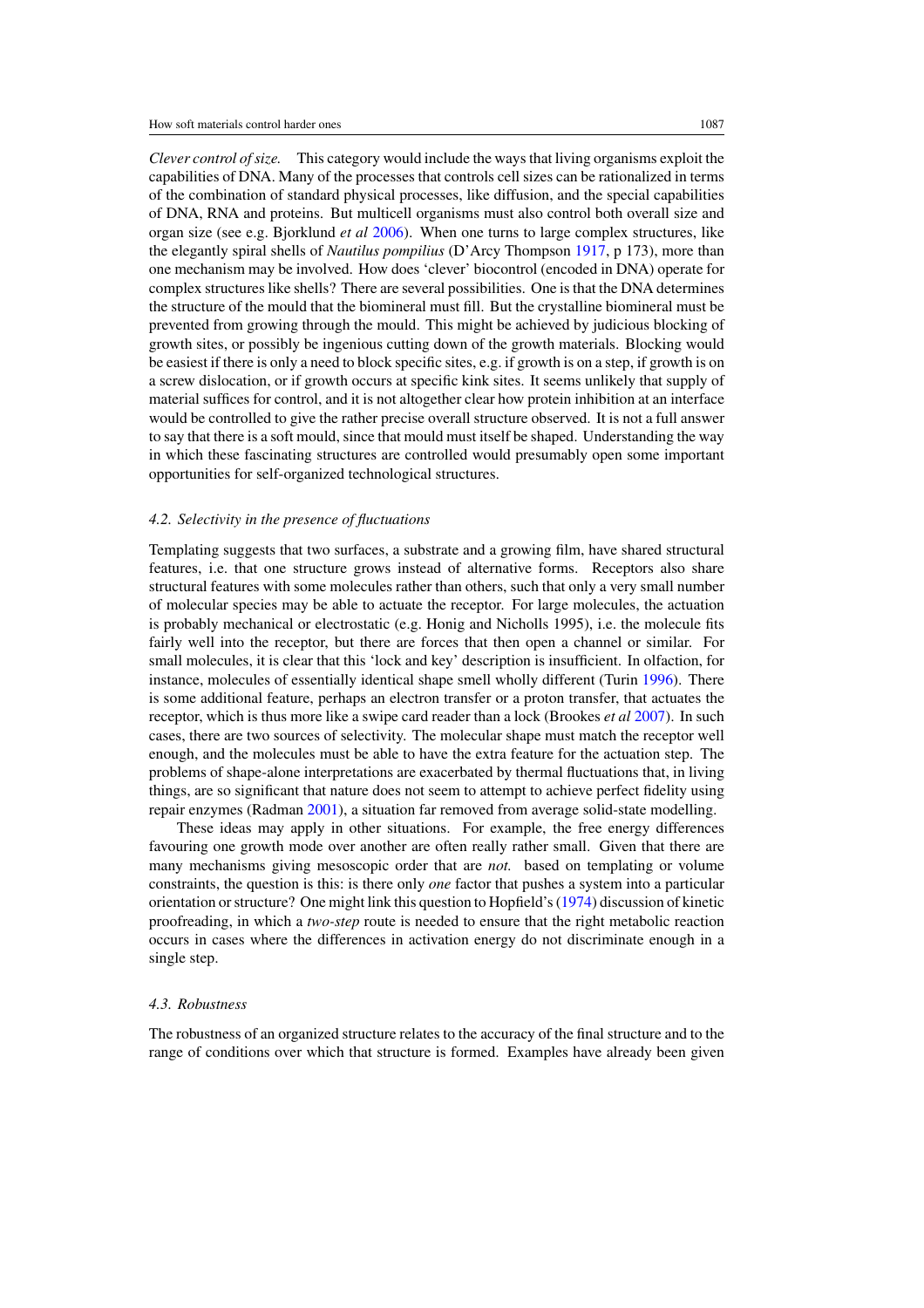<span id="page-33-0"></span>for void lattices, domain structures and periodic systems. For organisms, the most important robustness issue concerns *function:* does the organized structure work adequately?

The robustness of a structure might mean the accuracy in degree of alignment or of epitaxy with a substrate, or the extent to which defects are allowed and actually happen. But other factors are important. How easily can the structure be changed (domain wall shift, shear plane extension, more sites added on, etc)? There are standard approaches to address these questions for systems that are in equilibrium, and also for some simple near equilibrium systems. Nevertheless, there remain unexpected examples of relatively robust behaviour, such as graphoepitaxy and the memory of crystal orientation through an amorphous phase.

Robustness applies to processes as well as to structures. Again, there are cases which seem robust yet it is not clear why. An example might be sonocrystallization, in which an intense sonar beam eliminates some undesired crystalline forms, presumably through non-equilibrium processes. Perhaps this is another reminder of how much more remains to be known about nucleation. The nucleation step can be especially sensitive to details, i.e. not robust. For instance, the stabilization of voids over the lower energy dislocation loops appears to need a small number of radiation-produced alpha particles.

#### *4.4. Chirality*

Left- and right-handed versions should be degenerate in energy. Yet frequently one finds a predominance of just one of these forms. Thus chirality is even found in inorganic systems, e.g. 1% excess of L-quartz over D-quartz worldwide. The reason is not clear; it seems too substantial an effect to come from parity non-conservation, but may reflect the Earth's rotation and disposition of the land mass.

An important observation (Soai *et al* [1995\)](#page-40-0) is that homochiral formation of an organic molecule could be achieved with the help of chiral inorganic crystals (in this case, sodium chlorate, as also used by Kondepudi). As Soai noted, inorganic crystals were around when life on Earth began. One can thus see a sequence of possible events that gave the molecules of life their unique chiralities. When calcite grows in the presence of either L- or R-aspartic acid, an asymmetric morphology of steps and terraces emerges (Orme *et al* [2001](#page-40-0), Addadi and Weiner [2001\)](#page-36-0).

In *self-catalysis*, e.g. in a system away from equilibrium, a slight imbalance, can lead to homochirality. This idea has parallels with Belouzov–Zhabotinsky oscillatory chemical reactions (see Noyes and Field [1974](#page-40-0)) in which autocatalysis is a key factor, but the symmetry broken does not relate to chirality. It is certainly true that chirality can propagate from small (molecular scale) structures to the macromolecular level. Thus Blum *et al* [\(2005](#page-36-0)) have shown that the chiral molecule rubrene (C42H28*)*, a small buckled sheet of benzene rings, organizes on a gold surface to produce a wealth of homochiral structures: first pentagonal rings, then chains or ten-membered rings.

*Homochirality* can be induced by stirring a saturated solution as crystals begin to form (Kondepudi *et al* [1990\)](#page-39-0). What seems to be happening is the primary nucleation of (say) the L form, the suppression of further primary nucleation but the initiation of secondary nucleation on the first nucleus (with the same chirality as their substrate), and then the breaking off of the secondary nuclei to start separate crystals. This idea was extended and modelled by Cartwright *et al* [\(2004](#page-37-0)). A related experiment (Viedma [2005](#page-41-0)) used grinding: the crystals just formed were crushed between glass marbles. Yet again, one chiral form emerges, apparently partly through Ostwald ripening to reinforce a particular chiral balance. As in section [4.2,](#page-32-0) one notes a two step selection mechanism. One should not be too hasty to assume a single nucleation event is the whole story.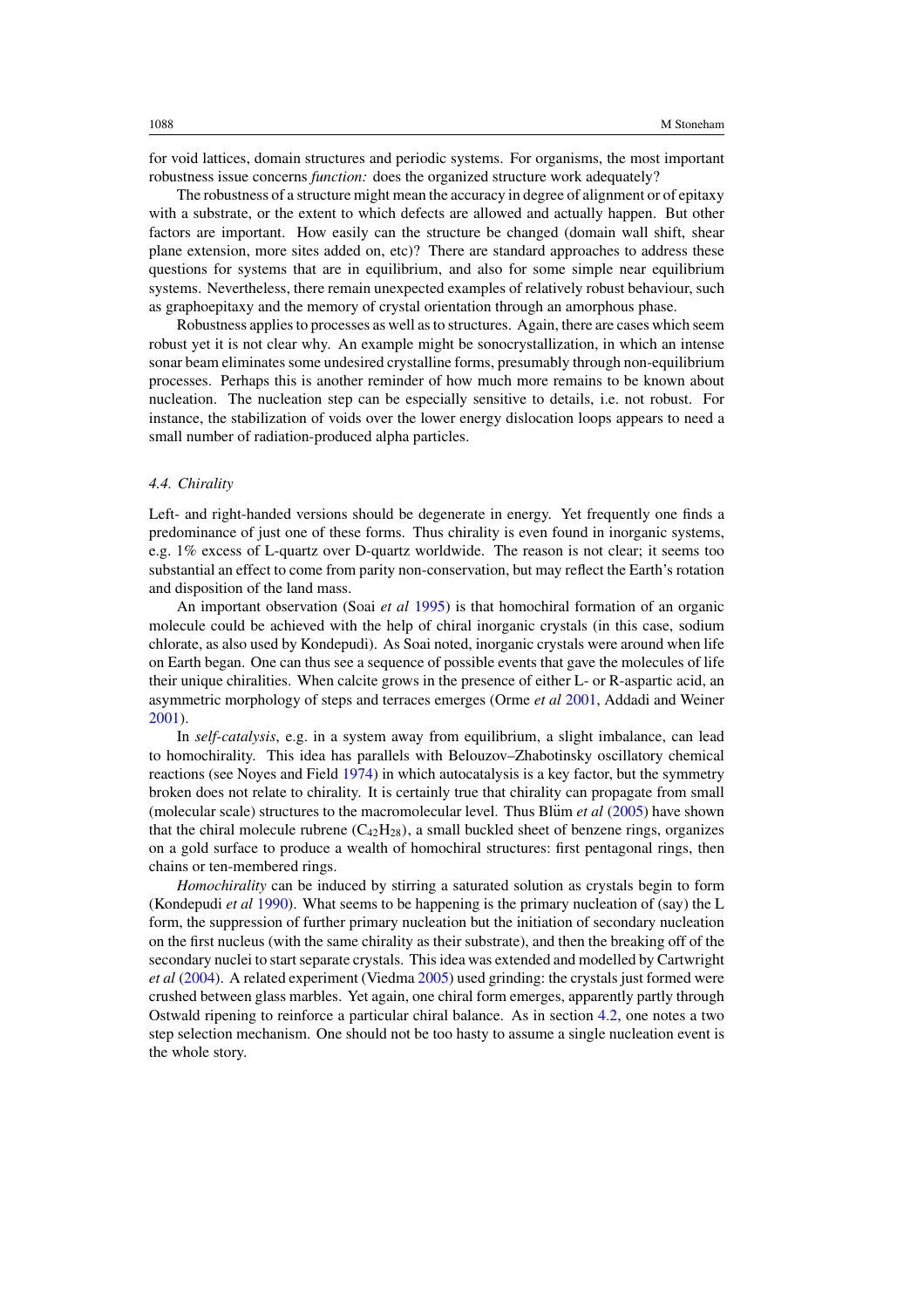<span id="page-34-0"></span>Vainstein [\(1986](#page-41-0)) makes the point that biological macromolecules are built from asymmetric small molecules, and that chiral features are pervasive. His discussion of the symmetry aspects of biological macromolecular structures links to the views of Herrmann [\(1986](#page-38-0)), who has noted that basic cell functions are associated with asymmetric structures. Specific examples include the way that extracellular molecular signals are transduced into intracellular responses by the cell surface membrane, the syntheses of messenger RNA and of cell proteins and the mechanism of the conversion of metabolic energy into mechanical work, as in muscle contraction. Whether chirality is necessary in all such cases is unclear. Nor is it clear that molecular chirality links directly to mesoscale and macroscopic chirality of organisms, though this seems likely. Ball [\(2004,](#page-36-0) p 146) cites studies of growth patterns of bacillus cells that show chiral patterns of several sorts, such as curling tendrils or spiralling arms ending in blobs (Ben-Jacob [1993,](#page-36-0) Ben-Jacob *et al* [1994,](#page-36-0) [1995](#page-36-0), [1998,](#page-36-0) Fujikawa and Matsushita [1989\)](#page-38-0). These chiral patterns imply coordinated motions, rather than the simpler quasi-fractal forms of diffusion-limited aggregation seen in electrodeposition and analogous cases (Witten and Sander [1981,](#page-42-0) Ball *et al* [1984](#page-36-0)). Somewhat similar issues enable accurate cell division in *E. coli* (Kulkarni *et al* [2004\)](#page-39-0) through the diffusion controlled polar localisation of proteins.

Some unexpected formal results are indicated by Sokolov [\(1986\)](#page-40-0) in a discussion of chirality in stereochemistry. First, he observes that Noether's theorem means there is an invariant 'incidental to the continuous zone of chiral conformations, that has an achiral boundary'. The types of structures for which such zones exist are determined by another theorem, due to Ruch. However, the configuration cannot be determined by purely chemical means; this, Sokolov says, follows from Gödel's theorem. The interesting point here is that there would seem to be good and rather fundamental reasons for expecting chirality to emerge, even if the precise mechanisms are unclear.

#### **5. Conclusions: bringing organization to self-organization**

Self-organization is a poorly defined term, encompassing phenomena from the simple sorting of shaken nuts by size to the highly complex life processes controlled by DNA. Within this range are some closely defined approaches that lead to order, whether at the atomic scale, at the mesoscale or at the macroscopic scale. This review has tried to give some systematic order to the immense variety of organizing phenomena. My emphasis has been on how organization can be achieved by physical mechanisms not involving DNA. Of course, even DNA operates in a physical world, but I have not attempted to discuss the way that information encoded in DNA becomes operational through control of the forces and the energies that determine the structures and performances of organisms.

I have made no attempt to claim that there is one single underlying principle, for clearly there is no such principle. Nor would one wish to claim self-organization is rigidly precise, either in a molecular sense or in an engineering sense. Indeed, exactness must surely be compromised when there are both ideas implying some fixed length scale for living things and yet also widely discussed biological scaling laws.

Mechanisms for mesoscale order seem surprisingly common. There are inevitably various possible outcomes, and competition between the several control factors. The major routes to mesoscale order fall into five major categories. Clearly, free energy minimization is one possibility. Then there is control through dynamics on an energy surface near equilibrium (diffusion; precipitation; nucleation). Thirdly, the topology of the energy surface near equilibrium may be critical, when configurational entropy is more important than enthalpy. Geometrical guidance (templates, chiral nuclei) can take many forms, including also the sorting of balls of various sizes. Finally, the outcome may be selected as a fastest-forming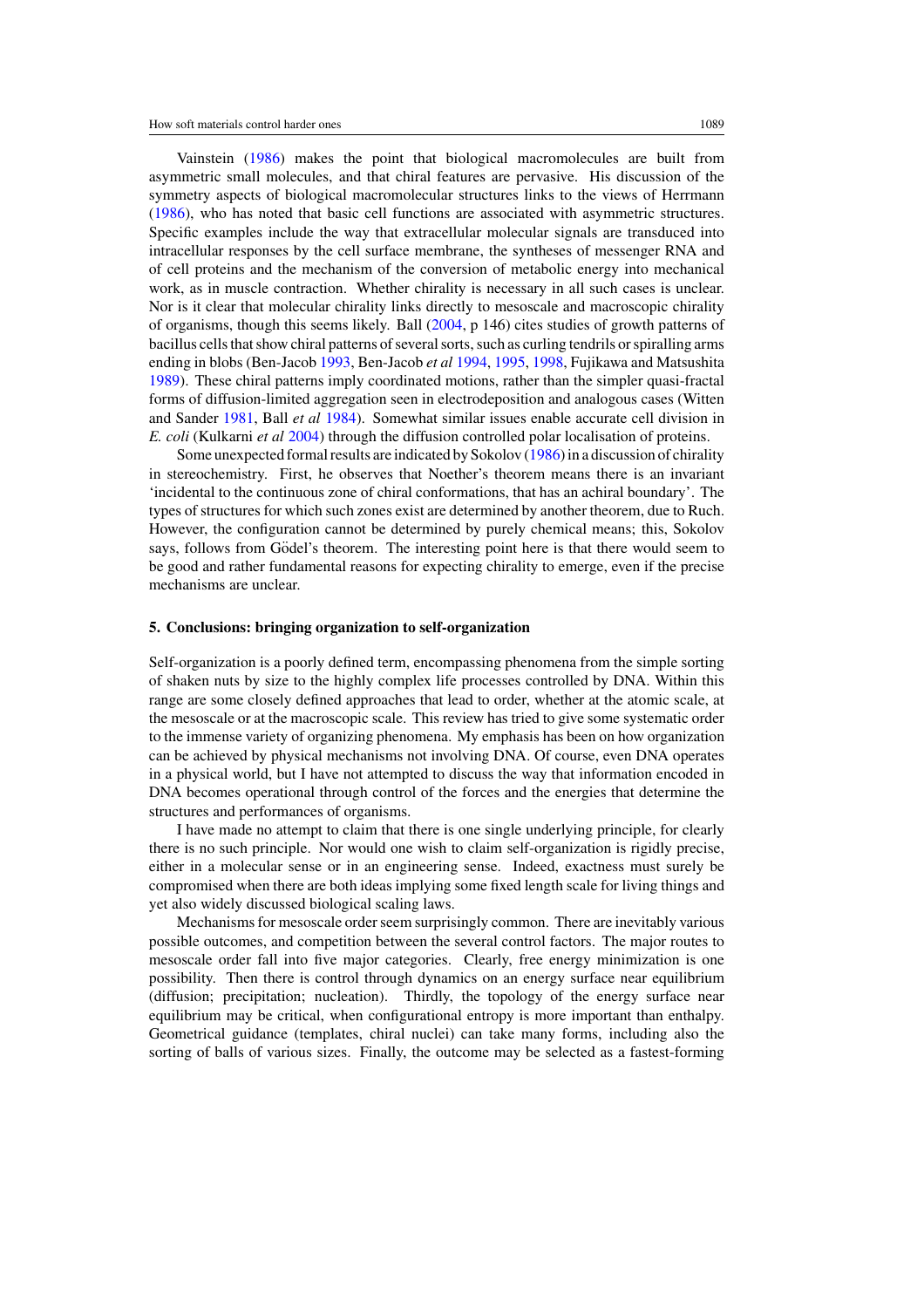instability, possibly involving a sequence of structures with branching points in their evolution (Thom [1983](#page-41-0)).

Given this variety, is there a way to reach a tightly defined final state starting from a relatively featureless initial state? Can this be achieved without clever DNA tricks or, if not, can one identify how DNA achieves these tricks? At the mesoscale, a number of questions emerge. Can one pre-select a length scale, other than by templating? What happens quite often is that there are simple relations between two characteristic lengths (see, e.g. section [3.4.1\)](#page-16-0). How stable is stable enough? How big a difference in critical energies suffices? How does nature manage with only small energy differences and narrow temperature ranges? Is it by using a proofreading trick? To what extent can phase diagrams describe the various behaviours? Muthukumar *et al* [\(1997\)](#page-40-0) give an example of competing interactions and sequences, devising a chain with four types of domain, each with some functionality, where different sequences of domains lead to different degrees of stability. Prior structures (the first-formed ones) impose constraints on the subsequent structures, e.g. this is why voids exist when they are massively more energetic than dislocation loops. So at which stage is an observed structure determined? Nucleation is not just a matter of size. Muthukumar *et al* [\(1997](#page-40-0)) note synergistic interactions can be a key element, when the first interaction to create order gives important constraints on behaviour at other length scales. They discuss cases including H-bonds and  $\pi$ -stacking bonds. How do living organisms balance natural length scales (those that are determined by clear physical principles; see Stoneham and Harding [\(2003](#page-41-0))) and operational length scales (those that optimize performance)? A similar balance is needed between natural and operational timescales. Nature seems to manage self-organization in ways we cannot always achieve in synthetics. These include spontaneous selection of primary length scales (and symmetries), especially competing interactions, and how scale lengths might be tuned. Achieving order at the atomic scale seems possible with ingenious templating, but it is non-trivial to go beyond this to produce some hierarchy of larger structures, especially if there should be controlled order at the longer scales. But perhaps our scientific intuition focuses too much on precision (i.e. accurate order parameters) rather than accuracy of key elements. Biomolecules like DNA get right those features that must be right, allowing considerable freedom to features that are inessential.

There remain important unsolved questions at other scales. At the atomic scale, nucleation remains problematic. We all know the simple descriptions that relate nucleation barriers to surface and bulk energies, but these models are rarely realistic, either in geometric detail or in suggesting how a particular phase or orientation is chosen, especially in the presence of fluctuations that might render a template inaccurate. The selectivity issue is a difficult one when there is only a modest energy difference between alternatives, so that a simple Boltzmann factor is not very selective. The difficulties increase when there is a complex energy landscape in which there are varied competing free energy minima (e.g. Wales [2003](#page-41-0), Brooks *et al* [2001](#page-37-0)). In some systems, one sees high energy structures (like voids in irradiated metals) emerging, even though dislocation loops would be far more stable. In that case, the presence of voids appears to be due to small amounts of fission gas that has a critical effect on small growing vacancy aggregates, a decisive factor that is very easily ignored. A second unresolved question is how much of organization at the mesoscale relies on templates, since there seems to be a wide diversity of mechanisms that do not need templates? And how many mesoscale structures exploit more than one organizational technique, e.g. one to fix a scale and the other to select a geometry? Thirdly, at the macroscopic scale, how can one stop the growth of an inorganic material in a precise way, as in making a shell? Whereas, for example, finger nails and hair grow only to certain lengths, they do so without precision; shells can have complex architectures over significant differences, so that some control seems implicit on the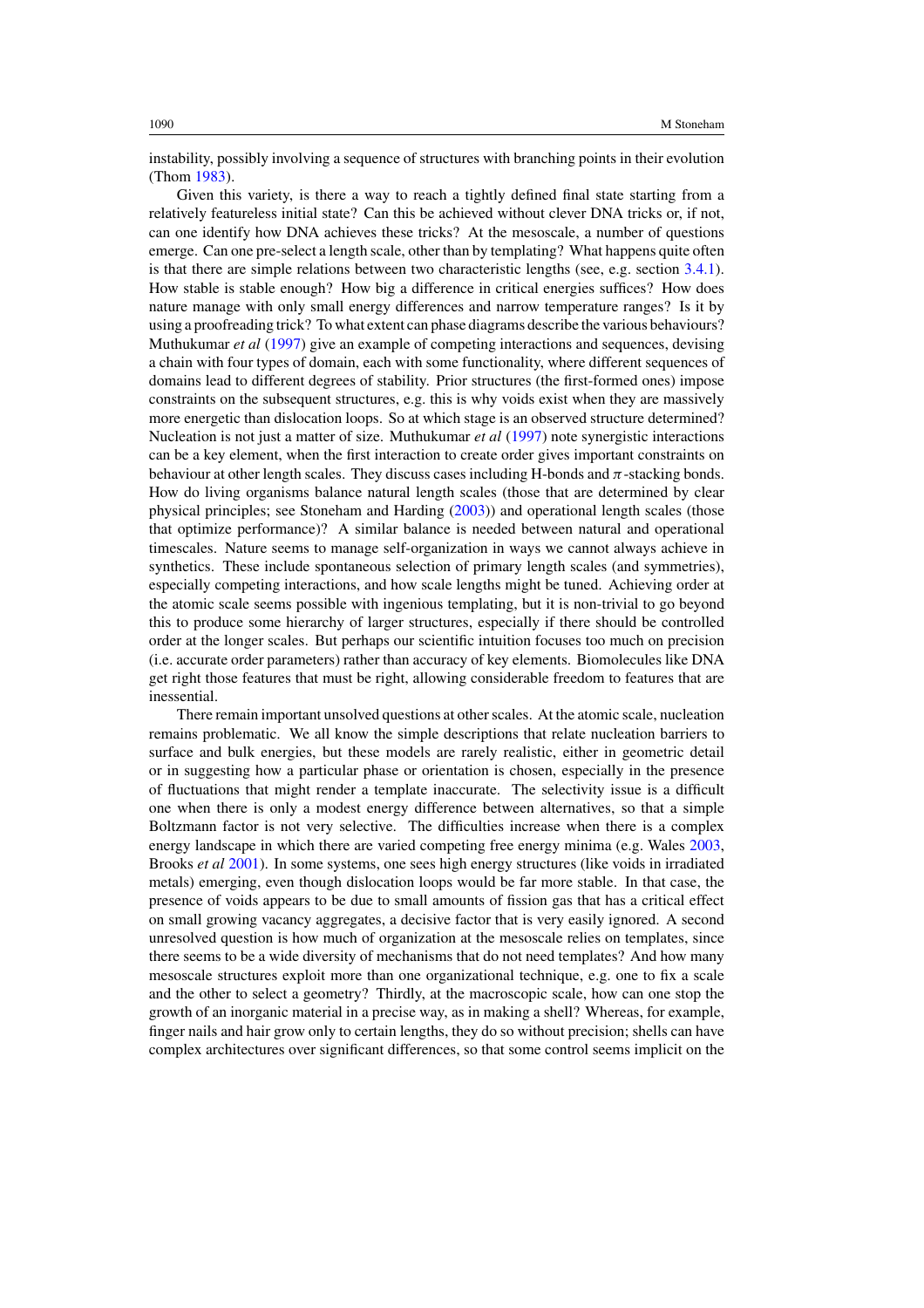<span id="page-36-0"></span>scale of the shell dimensions. There are many suggestions as to how mesoscale structures are organized, including interesting hierarchical strategies, but it is less clear how growth is organized at, say, the 0.1 m scale. This issue of how growth is stopped is, however, just one example of even broader issues of bio-organization, and especially in understanding just how DNA ultimately operates through physical mechanisms.

## **Acknowledgments**

This work was supported in part by EPSRC through its Materials Modelling Initiative and Basic Technologies programmes. Some of the earlier work was supported by the Underlying Research programmes of UKAEA. The author is greatly indebted to many friends and colleagues for input and discussions, notably John Harding and Dorothy Duffy, and to John Evans for providing the superb micrograph of the void lattice.

## **References**

Ackerson B J and Clark N A 1984 *Phys. Rev.* **30** [906–18](http://dx.doi.org/10.1103/PhysRevA.30.906)

Adair J H and Suvaci E 2000 *Curr. Opin. Colloid Interf. Sci.* **5** [160](http://dx.doi.org/10.1016/S1359-0294(00)00049-2)

Addadi L and Weiner S 1997 *Nature* **389** [912–15](http://dx.doi.org/10.1038/40010)

Addadi L and Weiner S 2001 *Nature* **[411](http://dx.doi.org/10.1038/35081227)** 753

Agger J R, Anderson M W, Pemble M E, Terasaki O and Nozue Y 1998 *J. Phys. Chem.* B **102** [3345](http://dx.doi.org/10.1021/jp972994u)

Aizenberg J, Black A J and Whitesides G M 1999a *Nature* **[398](http://dx.doi.org/10.1038/19047)** 495

Aizenberg J, Black A J and Whitesides G M 1999b *J. Am. Chem. Soc.* **121** [4500](http://dx.doi.org/10.1021/ja984254k)

Aizenberg J, Tkachenko A, Weiner S, Addadi L and Hendler G 2001 *Nature* **[412](http://dx.doi.org/10.1038/35090573)** 819

Alba-Simionescu C, Coasne B, Dosseh G, Dudziak G, Gubbins K E, Radhakrishnan R and Sliwinska-Bartkowiak M 2006 *J. Phys.: Condens. Matter* **18** [R15](http://dx.doi.org/10.1088/0953-8984/18/6/R01)

Alerhand O L, Vanderbilt D, Meade R D and Joannopoulos J D 1988 *Phys. Rev. Lett.* **61** [1973–6](http://dx.doi.org/10.1103/PhysRevLett.61.1973)

Anderson J S 1972 *Reactivity of Solids* (London: Chapman and Hall) p 1

Antonietti M and Ozin G A 2004 *Chem. Eur. J.* **[10](http://dx.doi.org/10.1002/chem.200305009)** 28

Aranda-Espinoza H, Chen Yi, Dan N, Lubensky T C, Nelson P, Ramos L and Weitz D A 1999 *Science* **[285](http://dx.doi.org/10.1126/science.285.5426.394)** 394

Ardell A J and Nicholson R B 1966 *Acta Metall.* **14** [1295](http://dx.doi.org/10.1016/0001-6160(66)90247-1) (with an appendix by J D Eshelby starting on p 1306)

Autumn K *et al* 2002 *Proc. Natl Acad. Sci. USA* **99** [12252](http://dx.doi.org/10.1073/pnas.192252799) Ball P 2004 *Critical Mass: How One Thing Leads to Another* (Portsmarth, NH: Heinemann) (s.l.) p 146

Ball R, Nauenberg M and Witten T A 1984 *Phys. Rev.* **29** [2017](http://dx.doi.org/10.1103/PhysRevA.29.2017)

Ball C A B and van der Merwe J H 1983 *Dislocations in Solids* ed F R N Nabarro (Amsterdam: North-Holland) p 122 Banga S, Chawla G and Bansal A K 2004 *Pharmagenerics Business Briefing* p 70 [http://www.touchbriefings.com/pdf/](http://www.touchbriefings.com/pdf/955/ACFB38E.pdf) [955/ACFB38E.pdf](http://www.touchbriefings.com/pdf/955/ACFB38E.pdf)

Barthlott W and Neinhuis C 1997 *Planta* **[202](http://dx.doi.org/10.1007/s004250050096)** 1

Bascom W 1959 *Sci. Am.* **200** 41

Bejan A 2000 *Shape and Structure: From Engineering to Nature* (Cambridge: Cambridge University Press)

Ben-Jacob E 1993 *Contemp. Phys.* **34** 247–73

Ben-Jacob E, Cohen I and Gutnick D L 1998 *Annu. Rev. Microbiol.* **52** [779–806](http://dx.doi.org/10.1146/annurev.micro.52.1.779)

Ben-Jacob E, Sochet O, Tenenbaum A, Cohen I, Czirok A and Vicsek T 1994 *Nature* **368** [46–9](http://dx.doi.org/10.1038/368046a0)

Ben-Jacob E, Sochet O, Tenenbaum A, Cohen I, Czirok A and Vicsek T 1995 *Phys. Rev. Lett.* **75** [2899](http://dx.doi.org/10.1103/PhysRevLett.75.2899)

Bennema P 1991 *Sir Charles Frank OBE FRS: An 80th Birthday Tribute* ed R G Chambers *et al* (Bristol: Adam Hilger) p 46

Berman A and Charych D 1999 *J. Cryst. Growth* **[198–199](http://dx.doi.org/10.1016/S0022-0248(98)01225-1)** 796–801

Bernal J D and Fankuchen I 1941 *J. Gen. Physiol.* **25** [111](http://dx.doi.org/10.1085/jgp.25.1.111)

Björklund M et al 2006 Nature **439** [1009](http://dx.doi.org/10.1038/nature04469)

Blum M-C, Cavar E, Pivetta M, Patthey F and Schneider W-D 2005 Angew. Chem. Int. Edn 44 [5334–7](http://dx.doi.org/10.1002/anie.200501467) Bradley D 1995 *New Sci.* p 18

Braterman P S and Cairns-Smith A G 1987 *Orig. Life* **17** [221](http://dx.doi.org/10.1007/BF02386463)

Bravais A 1913 *Etudes Crystallographiques* (Paris: Academie des Sciences)

Brookes J, Hartsiou F, Horsfield A and Stoneham A M 2007 *Phys. Rev. Lett.* **98** [038101](http://dx.doi.org/10.1103/PhysRevLett.98.038101)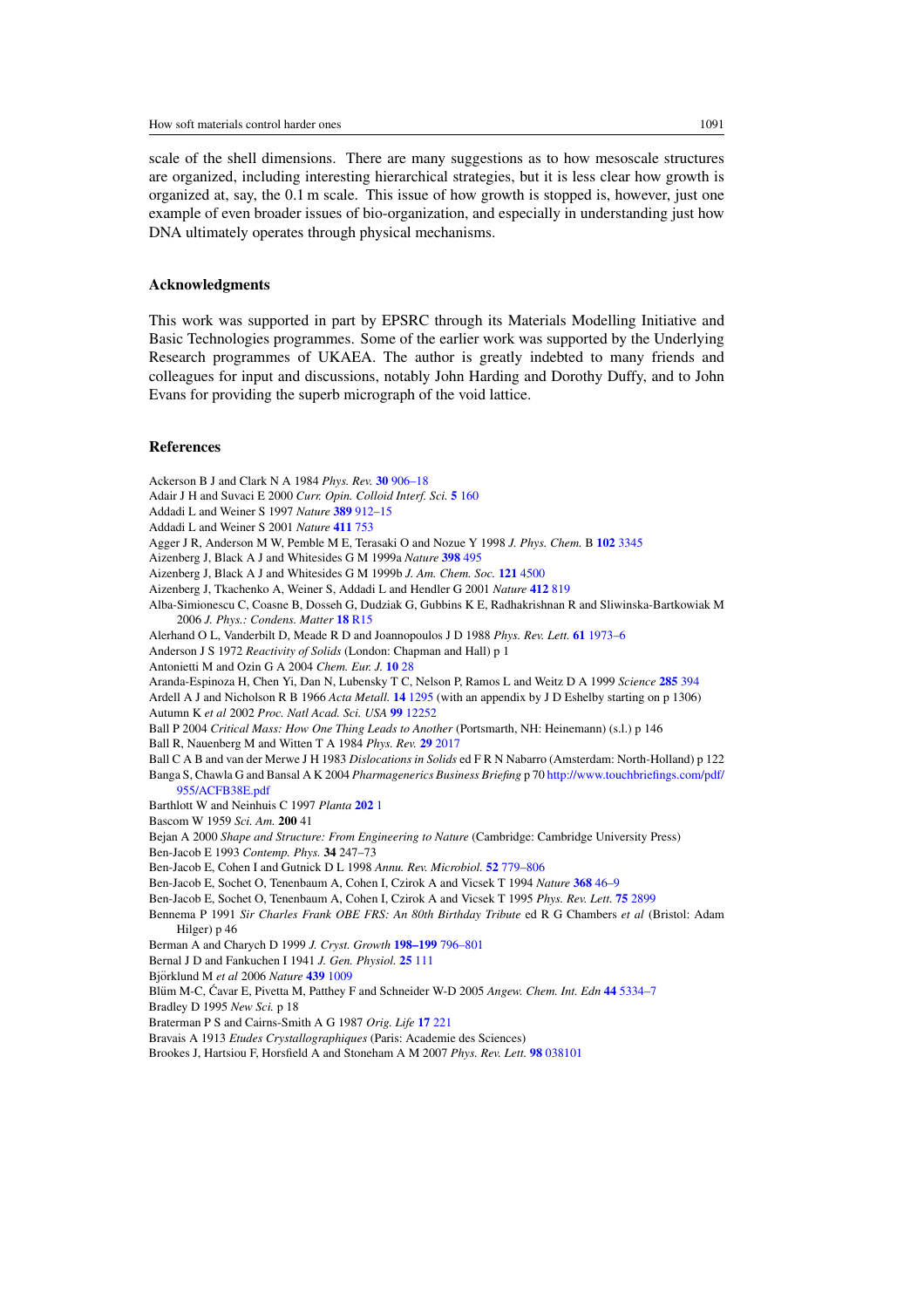- <span id="page-37-0"></span>Brooks C L, Onuchic J N and Wales D 2001 *Science* **[293](http://dx.doi.org/10.1126/science.1062559)** 612
- Brune H, Giovannini M, Bromann K and Kern K 1988 *Nature* **394** 451
- Buller R 1998 *The Last Word* (Oxford: Oxford Paperbacks) p 24
- Bullough R, Eyre B L and Krishan K 1975 *Proc. R. Soc.* A **346** 81
- Burgess D S 2005 *Photonics Spectra* p 121
- Burton W K, Cabrera N, Frank F C 1951 *Phil. Trans. R. Soc.* A **243** 299
- Cahn R W 1995 *Nature* **[375](http://dx.doi.org/10.1038/375363a0)** 363
- Cahn J W 1961 *Acta Metall.* **9** [795](http://dx.doi.org/10.1016/0001-6160(61)90182-1)
- Cahn J W 1968a *Trans Metall. Soc. AIME* **242** 166
- Cahn J W 1968b *J. Appl. Phys.* **39** [4052](http://dx.doi.org/10.1063/1.1656923)
- Cahn J W, Taylor J E and Handwerker C A 1991 *Sir Charles Frank: An Eightieth Birthday Tribute* ed R G Chambers *et al* (Bristol: Adam Hilger) p 88
- Cairns-Smith A G 1982 *Genetic Takeover and the Mineral Origin of Life* (Cambridge: Cambridge University Press) Campbell A L *et al* 1999 *J. Struct. Biol.* **[126](http://dx.doi.org/10.1006/jsbi.1999.4121)** 105
- Cao Z *et al* 2005 *Science* **309** 909
- Capellini G, De Seta M, Evangelisti F, Zinovyev V A, Vastola G, Montalenti F and Miglio L 2006 *Phys. Rev. Lett.* **96** [106102](http://dx.doi.org/10.1103/PhysRevLett.96.106102)
- Carlsson A E and Meschter P J 1989 *J. Mater. Res.* **4** 1060–3
- CartwrightJHE *et al* 2004 *Phys. Rev. Lett.* **93** [035502](http://dx.doi.org/10.1103/PhysRevLett.93.035502)
- Casper D L D and Klug A 1962 *Cold Spring Harbor Symp. Quant. Biol.* **27** 1
- Cassie A D B and Baxter S 1944 *Trans. Faraday Soc.* **40** [546](http://dx.doi.org/10.1039/tf9444000546)
- Catlow C R A 1979 *Int. Conf. on Modulated Structures (Hawaii, March 1979)* also *Non-stoichiometric Oxides* (New York: Academic) p 61
- Cavalli S, Popescu D C, Tellers E, Overhand M, Rapaport H, Sommerdijk N A J M and Kros A 2006a *Polym. Mater.* **94** 577
- Cavalli S, Popescu D C, Tellers E, Vos M R J, Pichon B, Overhand M, Rapaport H, Sommerdijk N A J M and Kros A 2006b *Angew. Chem. Int. Edn* **118** [753–8](http://dx.doi.org/10.1002/ange.200501654)
- Cerda E and Mahadevan L 2003 *Phys. Rev. Lett.* **90** [74302](http://dx.doi.org/10.1103/PhysRevLett.90.074302)
- Chambliss D D, Wilson R J and Chiang S 1991 *Phys. Rev. Lett.* **66** [1721](http://dx.doi.org/10.1103/PhysRevLett.66.1721)
- Chadderton L T, Johnson E and Wohlenberg T 1976 *Comment. Solid State Phys.* **7** 105 also Monograph 76-12, Physics Laboratory, H C Oersted Institute, Copenhagen University
- Chandrasekhar S 1961 *Hydrodynamics and Hydromagnetic Stability* (Oxford: Oxford University Press)
- Chen S-F, Yu S-H, Jiang J, Li F and Liu Y 2006 *Chem. Mater.* **18** [115](http://dx.doi.org/10.1021/cm0519028)

Cheng Y-T and Rodak D E 2005 *Appl. Phys. Lett.* **86** [144101](http://dx.doi.org/10.1063/1.1895487)

- Clarkson E N K and Levi-Setti R 1975 *Nature* **254** [663–7](http://dx.doi.org/10.1038/254663a0)
- Cook H E and de Fontaine D 1971 *Acta Metall.* **19** [607](http://dx.doi.org/10.1016/0001-6160(71)90013-7)
- Cormack A N, Tasker P W and CatlowCRA 1982 *UKAEA Report* AERE TP 963
- Craike D J and Tebble R S 1965 *Ferromagnetism and Ferromagnetic Domains* (Amsterdam: North-Holland)
- Croset B, Girard Y, Prevot G, Sotto M, Garreau Y, Pinchaux R and Sauvage-Simkin M 2002 *Phys. Rev. Lett.* **88** [056103](http://dx.doi.org/10.1103/PhysRevLett.88.056103)
- Cuvelier D and Nassoy P 2004 *Phys. Rev. Lett.* **93** [228101](http://dx.doi.org/10.1103/PhysRevLett.93.228101)
- Day C 2004 *Phys. Today* 29

Dee G T 1986 *Phys. Rev. Lett.* **57** [275](http://dx.doi.org/10.1103/PhysRevLett.57.275)

de Fontaine D 1973 *Phase Transitions and Their Applications in Materials Science, University Park, PA, 1973* ed L E Cross (New York: Pergamon) p 169

de Fontaine D and Cook H E 1970 *Critical Phenomena in Alloys, Magnets and Superconductors, Geneva and Gstaad, Switzerland, 1970* (New York: McGraw-Hill) p 257

- de Gennes P G 1986 *Directions in Condensed Matter Physics* ed G Grinstein and G Mazenko (Singapore: World Scientific) p 83
- Delbruck M 1962 Mathematical problems in the biological sciences *Proc. Symp. Appl. Math.* **14** 55
- Dennehy R D 2003 *Org. Process Res. Dev.* **7** [1002](http://dx.doi.org/10.1021/op034124i)
- den Wolde P R and Frenkel D 1997 *Science* **277** [1975](http://dx.doi.org/10.1126/science.277.5334.1975)
- De Rosier D J *et al* 1980 *Nature* **[287](http://dx.doi.org/10.1038/287291a0)** 291
- Doan N V and Martin G 2003 *Phys. Rev.* B **67** [134107](http://dx.doi.org/10.1103/PhysRevB.67.134107)
- Donnay J D H and Harker D 1937 *Am. Mineral.* **22** 463
- Duffy D M and Harding J H 2002 *J. Mater. Chem.* **12** [3419](http://dx.doi.org/10.1039/b205657g)
- Duffy D M and Harding J H 2004a *Langmuir* **20** [7630](http://dx.doi.org/10.1021/la049552b)
- Duffy D M and Harding J H 2004b *Langmuir* **20** [7637](http://dx.doi.org/10.1021/la049551j)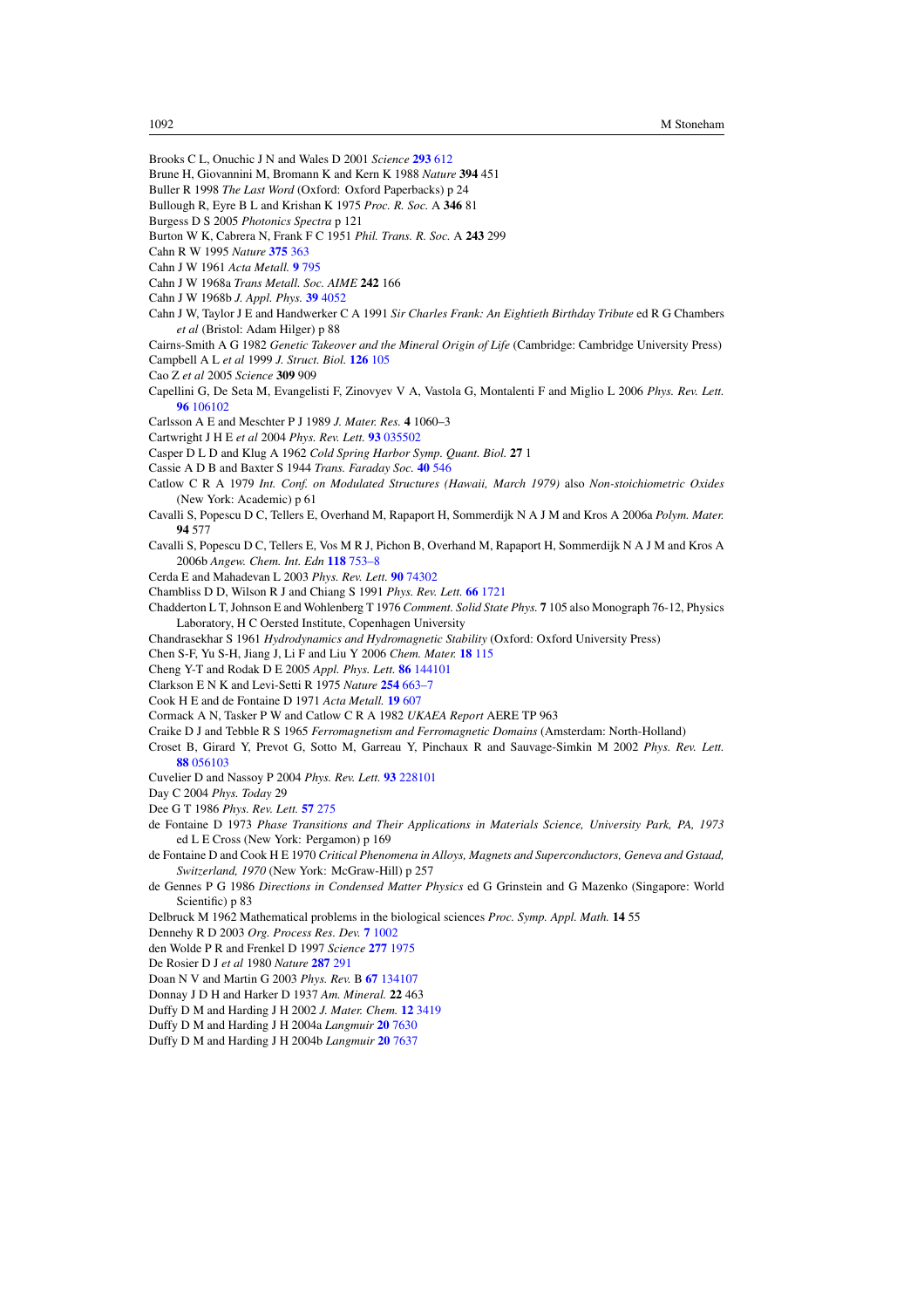<span id="page-38-0"></span>Duffy D M and Harding J H 2005a *Langmuir* **21** [3850](http://dx.doi.org/10.1021/la0473660) Duffy D M and Harding J H 2005b *Surf. Sci.* **[595](http://dx.doi.org/10.1016/j.susc.2005.08.006)** 151 Duffy D M, Travaille A M, van Kempen H and Harding J H 2005 *J. Phys. Chem.* B **109** [5713](http://dx.doi.org/10.1021/jp044594u) Efremov I F 1976 *Surf. Colloid Sci.* **8** 85–192 Evans J H 1971 *Nature* **[229](http://dx.doi.org/10.1038/229403a0)** 403 Evans J H 1971 *Radiat. Eff.* **10** 55 Evans J H 1990 *NATO Workshop on Patterns, Defects and Materials Instabilities* ed D Walgraef and N M Ghoniam (Dordrecht: Kluwer) p 347 Evans J H 2006 *Phil. Mag.* **86** [173](http://dx.doi.org/10.1080/14786430500380134) Evans J H, Bullough R and Stoneham A M 1972 *US Atomic Energy Commission Symp.* Series 26 ed J W Corbett and L C Ianiello p 522 Eyre B L and Bartlett A F 1973 *J. Nucl. Nat.* **47** 143 Falkovich G, Weinberg A, Denissenko P and Lukaschuk S 2005 *Nature* **435** [1045](http://dx.doi.org/10.1038/4351045a) Finch A I and Quarrell A G 1934 *Proc. Phys. Soc.* **48** [148](http://dx.doi.org/10.1088/0959-5309/46/2/303) Finney J, Daniel R and Stoneham A M (issue ed) 2004 *Phil. Trans. R. Soc.* B **359** [1141](http://dx.doi.org/10.1098/rstb.2004.1495) Finnis M W 1980 unpublished calculations Finnis M W 2006 private communication ForemanAJE 1972 *UKAEA Harwell Report* AERE R-7135 Forty R 2001 *Trilobite! Eyewitness to Evolution* (London: Flamingo) Frank F C 1952 *Adv. Phys.* **1** [91](http://dx.doi.org/10.1080/00018735200101171) Frank F C 1958 *Growth and Perfection of Crystals* ed R H Doremus *et al* (New York: Wiley) p 411 Frank F C 1972 *Z. Phys. Chem. NF* **77** 84 Frank F C 1983 *Phys. Bull.* (letter) Frank F C and van der Merwe J H 1949a *Proc. R. Soc.* A **198** 205 Frank F C and van der Merwe J H 1949b *Proc. R. Soc.* A **200** 125 Freeman C L, Claeyssens F, Allan N L and Harding J H 2006 *Phys. Rev. Lett.* **96** [066102](http://dx.doi.org/10.1103/PhysRevLett.96.066102) Frenkel D 2006 *Nature* **[443](http://dx.doi.org/10.1038/443641a)** 641 Frenkel J and Kontorova T 1938 *Phys. Zeit Sowjet* **131** 1 Friedel G 1907 *Bull. Soc. Fr. Mineral. Crystallogr.* **30** 326 Frisch H L and Wasserman E J 1961 *J. Am. Chem. Soc.* **83** [3789](http://dx.doi.org/10.1021/ja01479a015) Fujikawa H and Matsushita M 1989 *J. Phys. Soc. Japan* **58** [3875–8](http://dx.doi.org/10.1143/JPSJ.58.3875) Geiger H 1986 see Hargittai p 329 Gengel L 1978 *Phys. Lett.* A **65** [371](http://dx.doi.org/10.1016/0375-9601(78)90734-X) Ghoniem N M, Walgraef D and Zinkle S J 2002 *J. Comput. Aided Des.* **[8](http://dx.doi.org/10.1023/A:1015062218246)** 1 Gosselin L and Bejan A 2005 *J. Appl. Phys.* **98** [104903](http://dx.doi.org/10.1063/1.2133899) Gould S J 1993 *Eight Little Piggies* (London: Jonathan Cape) p 453 Gould S J 1991 *Introduction to D'Arcy Thompson* (Cambridge: Cambridge University Press) Gray N H 1986 see Hargittai 1986 p 531 Guy A G 1972 *Introduction to Materials Science* (New York: McGraw-Hill) esp pp 318–47 Haldane F D M and Villain J 1981 Commensurate–incommensurate transitions of physisorbed films on anisotropic substrates *J. Physique* **42** 1673–90 Hämäläinen M 1967 J. Cryst. Growth 1 [125](http://dx.doi.org/10.1016/0022-0248(67)90022-X) Hämäläinen M 1968 J. Cryst. Growth 2 [131](http://dx.doi.org/10.1016/0022-0248(68)90075-4) Harding J H 2005 private communication Harding J H and Duffy D M 2006 *J. Mater. Chem.* **16** [1105](http://dx.doi.org/10.1039/b511650c) Hargittai I 1986 *Symmetry: Unifying Human Understanding* (Oxford: Pergamon) also issued as *Comput. Math. Appl.* B **[12](http://dx.doi.org/10.1016/0898-1221(86)90135-5)** 1 Hawthorne F C 1985 *Am. Mineral.* **70** 455 Hayes W and Stoneham A M 1985 *Defects and Defect Processes in Non-metallic Solids* (New York: Wiley) Hedges E S 1932 *Liesegang Rings and other Periodic Structures* (London: Chapman and Hall) Herrmann C H 1986 Hargittai p 155 Heywood B R and Mann S 1994 *Chem. Mater.* **6** [311–18](http://dx.doi.org/10.1021/cm00039a011) Hillert M 1965 *Acta Metall.* **9** 525 Honig B and Nicholls A 1995 *Science* **268** [1144](http://dx.doi.org/10.1126/science.7761829) Hopfield J J 1974 *Proc. Natl Acad. Sci. USA* **71** [4135–9](http://dx.doi.org/10.1073/pnas.71.10.4135) Howard J 2001 *Mechanics of Motor Proteins and the Cytoskeleton* (Sunderland, MA: Sinauer Associates) Howe R A, Howells W S and Enderby J E 1974 *J. Physique* C **7** [L111](http://dx.doi.org/10.1088/0022-3719/7/7/001) Iguchi E and TilleyRJD 1977 *Phil. Trans. R. Soc.* **286** 55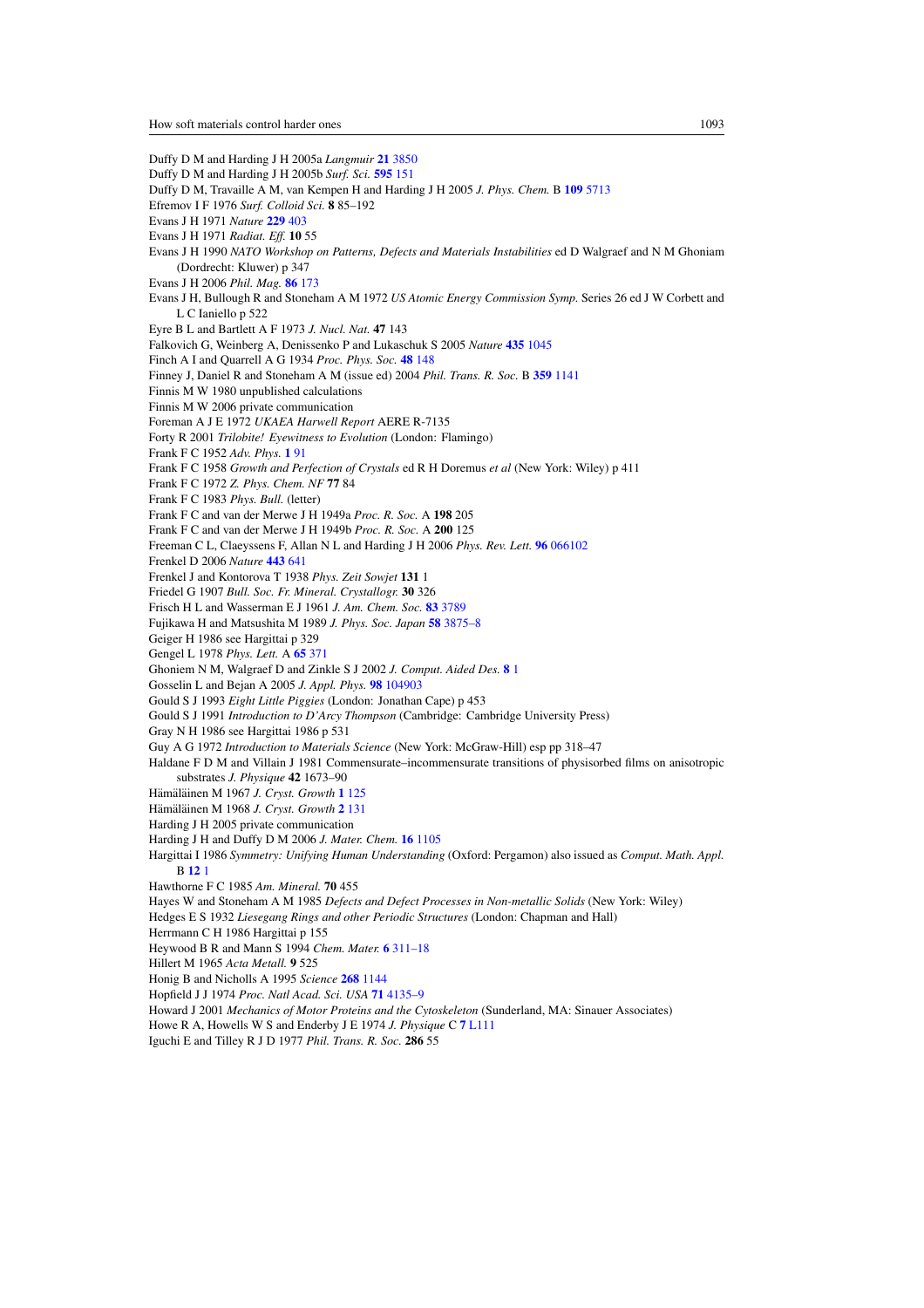Itoh N and Stoneham A M 2001 *Materials Modification by Electronic Excitation* (Cambridge: Cambridge University Press) Jäger W, Ehrhart P and Schilling W 1988 Solid State. Phenom. 3-4 297 Jäger W, Ehrhart P, Schilling W, Dworschak F, Gadalla A A and Tsukuda N 1987 Mater. Sci. Forum 15-18 881 Jain S C, Gosling T J, Willis J R, Totterdell D H J and Bullough R 1992 *Phil. Mag.* A **65** 1151 Johnson E 1977 *Scand. J. Metall.* **6** 31 Johnson P B and Mazey D J 1979 *Nature* **[281](http://dx.doi.org/10.1038/281359a0)** 359 Johnson P B, Thomson R W and Mazey D J 1990 *Nature* **[347](http://dx.doi.org/10.1038/347265a0)** 265 Jones R A L 2004 Soft Machines (Oxford: Oxford University Press) Kahlweit M 1965 *Prog. Solid State Chem.* **2** [134](http://dx.doi.org/10.1016/0079-6786(65)90006-3) Kai S *et al* 1982 *J. Chem. Phys.* **76** [1392](http://dx.doi.org/10.1063/1.443131) Kasper E and Herzog H J 1977 *Thin Solid Films* **44** [357](http://dx.doi.org/10.1016/0040-6090(77)90443-6) Kasper E, Herzog H J and Kibbel H 1975 *Appl. Phys.* **8** [199](http://dx.doi.org/10.1007/BF00896611) Khachaturyan A G 1968 *Sov. Phys. Solid State* **9** 2249 Khachaturyan A G 1978 *Prog. Mater. Sci.* **[22](http://dx.doi.org/10.1016/0079-6425(78)90003-8)** 1 Kiely C J *et al* 1998 *Nature* **[396](http://dx.doi.org/10.1038/24808)** 444 Kirby A J 1993 *Phil. Trans. R. Soc.* **345** 67 Kirkaldy J S 1992 *Rep. Prog. Phys.* **55** [723](http://dx.doi.org/10.1088/0034-4885/55/6/002) Kitahata H and Yoshikawa K 2005 *J. Phys.: Condens. Matter* **17** [S4239](http://dx.doi.org/10.1088/0953-8984/17/49/017) Kittel C 1996 *Introduction to Solid State Physics* 7th edn (New York: Wiley) p 301 Klem M T, Young M and Douglas T 2005 *Mater. Today* p 28 Klue R L and Mullins W W 1969 *Acta Metall.* **[17](http://dx.doi.org/10.1016/0001-6160(69)90163-1)** 59 Klue R L and Mullins W W 1969 *Acta Metall.* **[17](http://dx.doi.org/10.1016/0001-6160(69)90164-3)** 69 Koch A J and Meinhardt H 1994 *Rev. Mod. Phys.* **66** [1481](http://dx.doi.org/10.1103/RevModPhys.66.1481) Kohn R V and Müller S 1994 Commun. Pure Appl. Math. 47 405-35 Kondepudi D K, Kaufman R J and Singh N 1990 *Science* **250** 975 Koop T 2006 *Nature* **442** 333 Krishnamoorthy S, Hinderling C and Heinzelmann H 2006 *Mater. Today* **9** [40](http://dx.doi.org/10.1016/S1369-7021(06)71621-2) Krishan K 1982a *Radiat. Eff.* **66** 121 Krishan K 1982b *Phil. Mag.* A **45** 401 Krishan K 1988 *Solid State Phenom.* **3–4** 267 Kulkarni R V, Huang K C, Kloster M and Wingreen N S 2004 *Phys. Rev. Lett.* **93** [228103](http://dx.doi.org/10.1103/PhysRevLett.93.228103) Kumar S, Jae-Hoon Kim and Yushan Shi 2005 *Phys. Rev. Lett.* **94** [077803](http://dx.doi.org/10.1103/PhysRevLett.94.077803) Küther J, Seshadri R, Knoll W and Tremel W 1998 *J. Mater. Chem.* 8 [641](http://dx.doi.org/10.1039/a705859d) Lehmann A, König G, Rieder K-H 1994 Phys. Rev. Lett. **73** [3125](http://dx.doi.org/10.1103/PhysRevLett.73.3125) Leubner I H 2000 *Curr. Opin. Colloid Interface Sci.* **5** [151](http://dx.doi.org/10.1016/S1359-0294(00)00048-0) Li *et al* 2006 *J. Chem. Phys.* **124** [204702](http://dx.doi.org/10.1063/1.2186309) Liesegang R E 1896 *Naturewirs Wochschr.* **11** 353 Liu Y, Guo Y, Valles J M and Tang J X 2006 *Proc. Natl Acad. Sci.* **193** 10654 Littlewood P B and Heine V 1981 *J. Phys. C: Solid State Phys.* **14** [2943](http://dx.doi.org/10.1088/0022-3719/14/21/012) Longo R C, Stepanyuk V S and Kirschner J 2006 *J. Phys.: Condens. Matter* **18** [9143](http://dx.doi.org/10.1088/0953-8984/18/40/001) Mackay A L 1986 *Symmetry: Unifying Human Understanding* (Oxford: Pergamon) p 21 Magnussen O M, Ocko B M, Deutsch M, Regan M J, Pershan P S, Abernathy D, Grübel G and Legrand J-F 1996 *Nature* **[384](http://dx.doi.org/10.1038/384250a0)** 250 Malen K and Bullough R 1971 *Proc. Brit. Nucl. Eng. Soc. Reading Conf. (Reading, UK)* ed S F Pugh *et al* p 109 Mann S 2001 *Biomineralization, Principles and Concepts in Bioinorganic Materials Chemistry* (Oxford: Oxford University Press) Mann S, Didymus J and Sims S 1995 *Chem. Commun.* 1031 Mann S, Heywood B R, Rajam S and WalkerJBA 1991 *J. Phys. D.: Appl. Phys.* **24** [154–64](http://dx.doi.org/10.1088/0022-3727/24/2/011) Marchenko V I and Parshin A Y 1981 *Sov. Phys.—JETP* **52** 129 Martin G 1983 *Phys. Rev. Lett.* **50** [250](http://dx.doi.org/10.1103/PhysRevLett.50.250) Matthews J W and Blakeslee A E 1977 *J. Vac. Sci. Technol.* **14** [989](http://dx.doi.org/10.1116/1.569409) MatthewsRAJ 1995 *Eur. J. Phys.* **16** [172](http://dx.doi.org/10.1088/0143-0807/16/4/005) Mauroy B, Filoche M, Weibel E R and Sapoval B 2004 *Nature* **[427](http://dx.doi.org/10.1038/nature02287)** 633 Meinhardt H 1992 *Rep. Prog. Phys.* **55** [797](http://dx.doi.org/10.1088/0034-4885/55/6/003) Meldrum F 2003 *Int. Mater. Rev.* **48** [187](http://dx.doi.org/10.1179/095066003225005836) Milchev A and Markov I 1984 *Surf. Sci.* **[136](http://dx.doi.org/10.1016/0039-6028(84)90626-5)** 503 Milchev A and Markov I 1984 *Surf. Sci.* **[145](http://dx.doi.org/10.1016/0039-6028(84)90085-2)** 313

<span id="page-39-0"></span>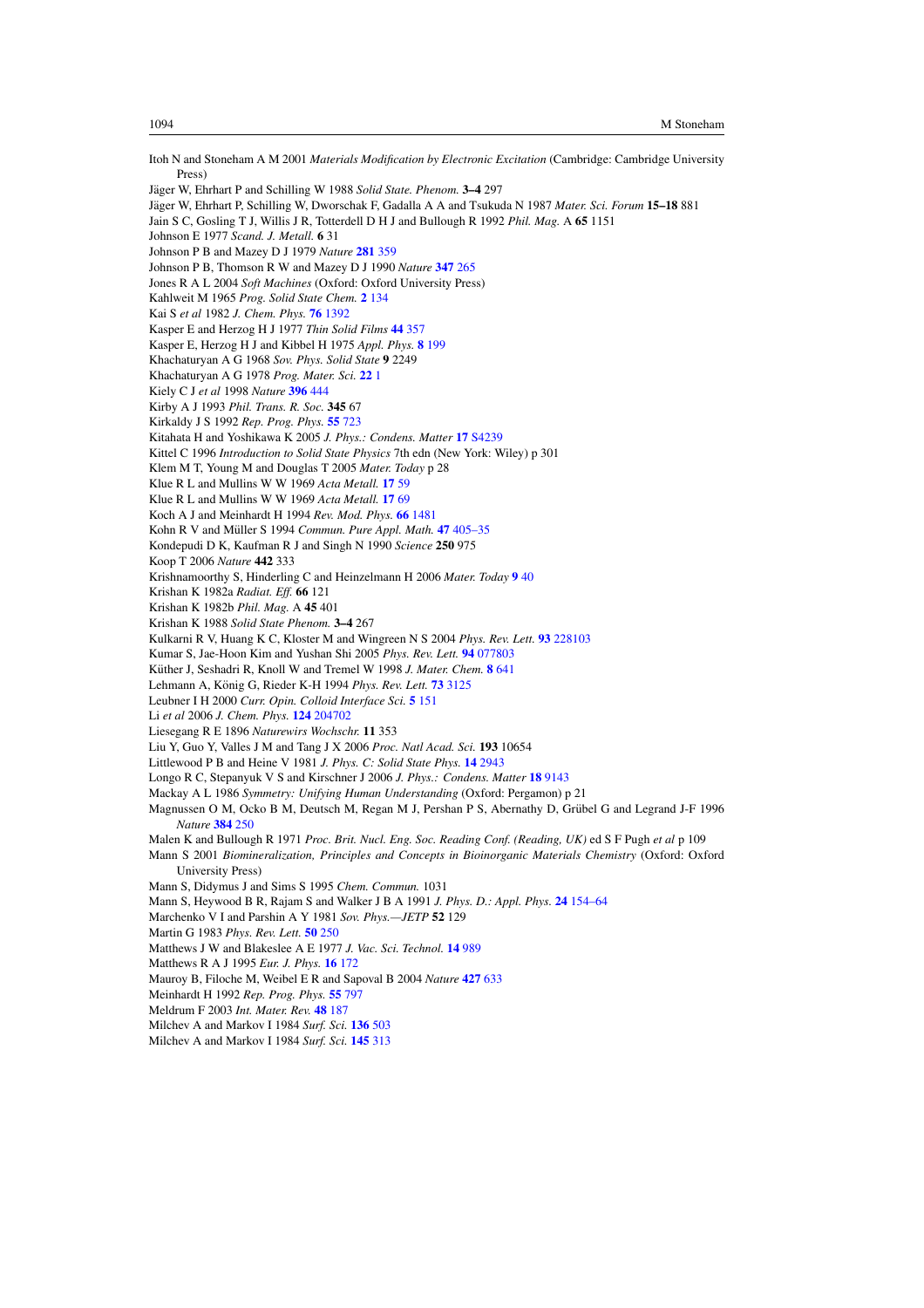<span id="page-40-0"></span>Millman B M, Irving T C, Nickel B G and Loosely-Millman M E 1984 *Biophys. J.* **45** 551 Moteff J, Sikka V K and Jang H 1974 *Harwell Voids Symp.* (*Harwell, UK*) ed R S Nelson p 181 (AERE R-7934) Müller S 2007 <http://www.mis.mpg.de/sm/microstr/microstr-jahrbuch.html> Mullins W W and Sekerka R F 1964 *J. Appl. Phys.* **35** [444](http://dx.doi.org/10.1063/1.1713333) Murr L E 1974 *Science* **[183](http://dx.doi.org/10.1126/science.183.4121.206)** 206 Muthukumar M, Ober C K and Thomas E L 1997 Competing interactions and levels of ordering in self-organizing polymeric materials *Science* **277** [1225](http://dx.doi.org/10.1126/science.277.5330.1225) Naik R R and Stone M O 2005 *Mater. Today* 18 Naka K and Chujo Y 2001 *Chem. Mater.* **13** [3245](http://dx.doi.org/10.1021/cm011035g) Nassif N, Pinna N, Gehrke N, Antonetti M, Jager C and Cölfen H 2005 Proc. Natl Acad. Sci. 102 [12653](http://dx.doi.org/10.1073/pnas.0502577102) Neilson G W, Howe R A and Enderby J E 1975 *Chem. Phys. Lett.* **33** [284](http://dx.doi.org/10.1016/0009-2614(75)80156-4) Ng K-O and Vanderbilt D 1995 *Phys. Rev.* B **52** [2177](http://dx.doi.org/10.1103/PhysRevB.52.2177) Noyes R M and Field R J 1974 *Annu. Rev. Phys. Chem.* **[25](http://dx.doi.org/10.1146/annurev.pc.25.100174.000523)** 95 Oettel M, Dominguez A and Dietrich S 2005 *J. Phys.: Condens. Matter* **17** [L337](http://dx.doi.org/10.1088/0953-8984/17/32/L02) Orme C A *et al* 2001 *Nature* **[411](http://dx.doi.org/10.1038/35081034)** 775 Ortoleva P 1980 Symmetries in Science ed B Gruber and R S Millman (New York: Plenum) p 279 Oswald P, Bechhoefer J and Melo F 1991 *MRS Bull.* 38 Ouyang Q and Swinney H L 1991 *Nature* **[352](http://dx.doi.org/10.1038/352610a0)** 610 Ozin G A and Arsenault A C 2005 *Nanochemistry: A Chemical Approach to Nanomaterials* (London: Royal Society of Chemistry Publishing) Page A J and Sear R P 2006 *Phys. Rev. Lett.* **97** [065701](http://dx.doi.org/10.1103/PhysRevLett.97.065701) Park R J and Meldrum F C 2004 *J. Mater. Chem.* **14** [2291](http://dx.doi.org/10.1039/b401594k) Parker A R *et al* 2000 *J. Opt. A: Pure Appl. Opt.* **2** [R15](http://dx.doi.org/10.1088/1464-4258/2/6/201) Parsegian V A and Brenner S L 1976 *Nature* **[259](http://dx.doi.org/10.1038/259632a0)** 632 Parsons D 1968 *Funny Ha Ha and Funny Peculiar* (London: Pan Books) p 39, quoting *The Guardian* (date not given). Pawin G, Wong K L, Kwon K-Y and Bartels L 2006 Science **[313](http://dx.doi.org/10.1126/science.1129309)** 961 Perez-Munuzuri V *et al* 1991 *Nature* **[353](http://dx.doi.org/10.1038/353740a0)** 740 Phillips C G and Kaye S R 1997 *Respir. Physiol.* **[107](http://dx.doi.org/10.1016/S0034-5687(96)02506-6)** 85 Plass R, Last J A, Bartelt N C and Kellogg G L 2001 *Nature* **[412](http://dx.doi.org/10.1038/35091143)** 875 Pohl K, Bartelt M C, de la Figuera J, Bartelt N C, Hrbek J and Hwang R Q 1999 *Nature* **397** 238 Popescu D C, van Leeuwen E N M, Rossi N A A, Holder S J, Jansen J A and Sommerdijk N A J M 2006 *Angew. Chem. Int. Edn* **45** [1762](http://dx.doi.org/10.1002/anie.200502602) Price G D 1983 *Phys. Chem. Mineral.* **[10](http://dx.doi.org/10.1007/BF00309588)** 77 Price G D, Parker S C and Yeomans J 1985 *Acta Crystallogr.* B **41** [231](http://dx.doi.org/10.1107/S010876818500204X) Prigogine I 1980 *From Being to Becoming: Time and Complexity in the Physical Sciences* (San Fransisco: Freeman) Prigogine I 2002 *Phil. Trans.* A **[360](http://dx.doi.org/10.1098/rsta.2001.0957)** 299 Puech P-H, Askovic V, de Gennes P-G and Brochard-Wyart F 2006 *Biophys. Rev. Lett.* **1** [85](http://dx.doi.org/10.1142/S1793048006000082) Quéré D 2005 Nature **435** [1168](http://dx.doi.org/10.1038/4351168a) Radman M 2001 *Nature* **[413](http://dx.doi.org/10.1038/35093178)** 115 Rickman J M and Srolovitz D J 1993 *Surf. Sci.* **[284](http://dx.doi.org/10.1016/0039-6028(93)90538-U)** 211 Rizzieri R, Mahadevan L, Vazeri A and Donald A 2006 *Langmuir* **22** [3622–6](http://dx.doi.org/10.1021/la052343m) Ozturk B 2003 *Nat. Mater.* **2** [413](http://dx.doi.org/10.1038/nmat906) Rosei F 2004 *J. Phys.: Condens. Matter* **16** [S1373–436](http://dx.doi.org/10.1088/0953-8984/16/17/001) Royer L 1928 *Bull. Soc. Fr. Mineral. Crystallogr. ´* **51** 7 Rubner M 2003 *Nature* **[423](http://dx.doi.org/10.1038/423925a)** 925 Sanders D A *et al* 2004 *Phys. Rev. Lett.* **93** [208002](http://dx.doi.org/10.1103/PhysRevLett.93.208002) Sass S L and Eyre B L 1973 *Phil. Mag.* **27** 1447 Saville D A, Chun J, Li J-L, Schniepp H C, Car R and Aksay I A 2006 *Phys. Rev. Lett.* **96** [018301](http://dx.doi.org/10.1103/PhysRevLett.96.018301) Schultze R D and Asunmaa S K 1970 *Prog. Surf. Memb. Sci.* **3** 291 Scott S K 1995 *Faraday Discuss.* **100** [C47](http://dx.doi.org/10.1039/fd9950000c47) Seul M and Andelman D 1995 *Science* **[267](http://dx.doi.org/10.1126/science.267.5197.476)** 476 Shevchenka E V, Talapin D V, Kotov N A, O'Brien S and Murray C B 2006 *Nature* **[439](http://dx.doi.org/10.1038/nature04414)** 55 Shirikoff J and Erb U 1994 *Phil. Mag.* A **70** 1055 Smith J M 1968 *Mathematical Ideas in Biology* (Cambridge: Cambridge University Press) pp 123–5 Smith J M 1998 *Shaping Life: Genes Embryos and Evolution* (London: Weidenfeld and Nicolson) Soai K, Shibata T, Morioka H and Choji K 1995 *Nature* **[378](http://dx.doi.org/10.1038/378767a0)** 767 Sokolov V I 1986 Stern K H 1954 *Chem. Rev.* **54** [79–99](http://dx.doi.org/10.1021/cr60167a003)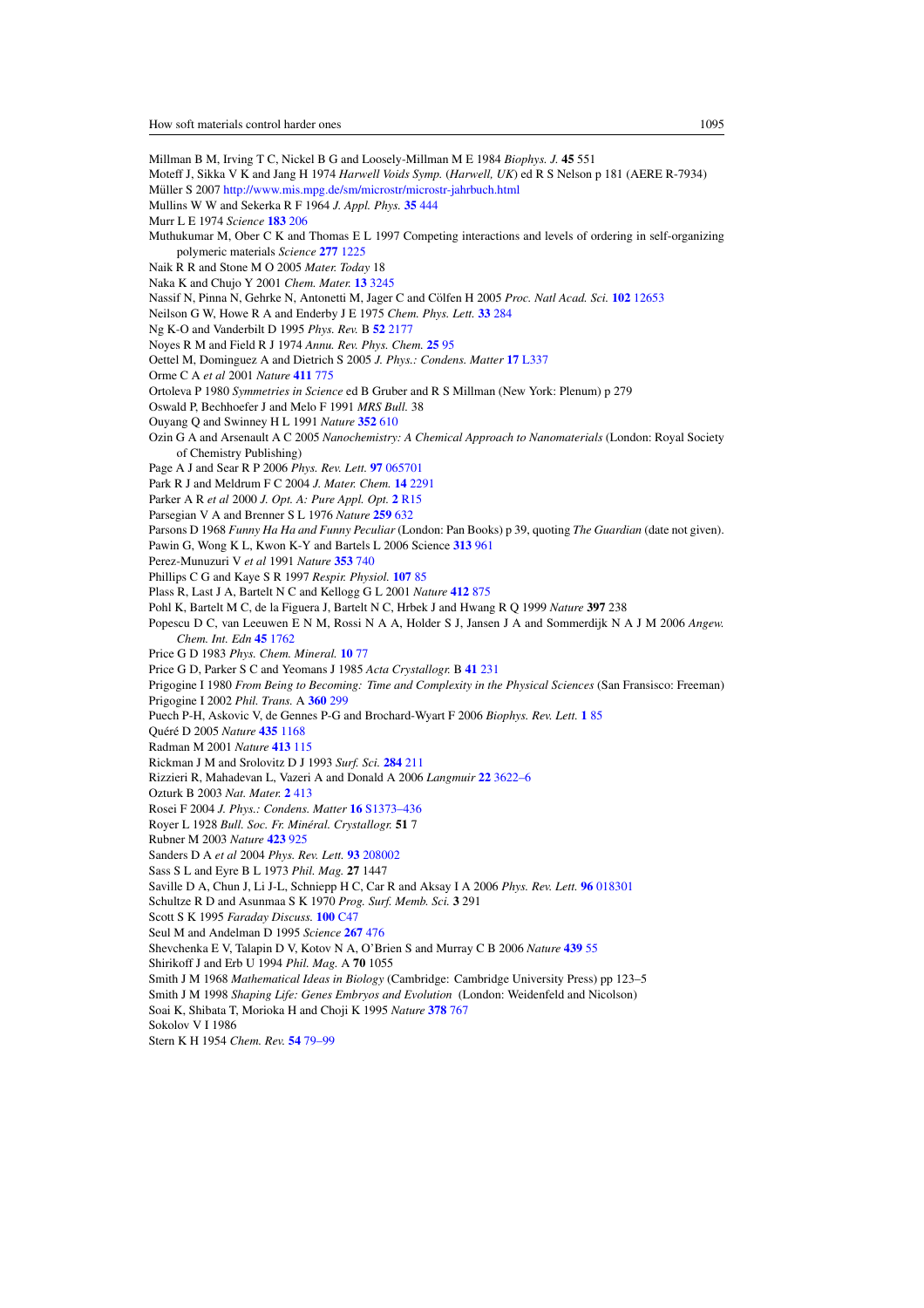- <span id="page-41-0"></span>Stoneham A M 1971 *J. Physique* **Fl** 778
- Stoneham A M 1974 *UKAEA Report* AERE-R7934 ed R S Nelson p 319
- Stoneham A M 1975 *Fundamental Aspects of Radiation Damage Meeting (Gatlinburg, 1975) U.S. ERD-CONF-751006P1* ed M T Robinson and F W Young (text of an invited paper) p 1121–35
- Stoneham A M 1977 *Solid State Commun.* **24** [425–8](http://dx.doi.org/10.1016/0038-1098(77)91309-6)
- Stoneham A M 2003 *Mater. Sci. Eng.* C **23** [235–41](http://dx.doi.org/10.1016/S0928-4931(02)00274-6)
- Stoneham A M and Durham P J 1973 *J. Phys. Chem. Solids* **34** [2127](http://dx.doi.org/10.1016/S0022-3697(73)80060-5)
- Stoneham A M and Gavartin J 2007 *Mater Sci. Eng.* C at press
- Stoneham A M and Harding J H 2003 *Nat. Mater.* **2** [77](http://dx.doi.org/10.1038/nmat804)
- Stoneham A M and Jain S C 1995 *GeSi Strained Layers and their Applications*(Bristol: Institute of Physics Publishing) Stoneham A M and Torres V J B 1995 unpublished work
- Stradner A, Sedgwick H, Cardinaux F, Poon W C K, Egelhauf S U and Schurtenburger P 2004 *Nature* **[432](http://dx.doi.org/10.1038/nature03109)** 492
- Strogatz S 2003 *Sync: The Emerging Science of Spontaneous Order* (New York: Hyperion)
- Subramanian A B, Abkarian M, Mahadevan L and Stone H A 2005 *Nature* **[438](http://dx.doi.org/10.1038/438930a)** 930
- Summers D W and Whittington S G 1988 *J. Phys. A: Math. Gen.* **21** [1689](http://dx.doi.org/10.1088/0305-4470/21/7/030)
- Tang Z, Kotov N A, Magonov S, Shevchenka E V, Talapin D V, Kotov N A, O'Brien S and Murray C B 2006 *Nature* **[439](http://dx.doi.org/10.1038/nature04414)** 55
- Tewary V K 1973a *J. Phys. F.: Met. Phys.* **3** [1275](http://dx.doi.org/10.1088/0305-4608/3/7/003)
- Tewary V K 1973b *Adv. Phys.* **22** [757](http://dx.doi.org/10.1080/00018737300101389)
- Tewary V K and Bullough R 1972 *J. Phys. F.: Met. Phys.* **2** [L69](http://dx.doi.org/10.1088/0305-4608/2/4/001)
- Thayer G E, Bartelt N C, Ozolins V, Schmid A K, Chiang S and Hwang R Q 2002 *Phys. Rev. Lett.* **89** [036101](http://dx.doi.org/10.1103/PhysRevLett.89.036101)
- Thom R 1983 *Mathematical Models of Biogenesis* (New York: Wiley)
- Thompson D'A 1917 *On Growth and Form* (Cambridge: Cambridge University Press) (abridged editions 1961 1991)
- Thürmer K, Carter C B, Bartelt N C and Hwang R Q 2004 Phys. Rev. Lett. 92 [106101](http://dx.doi.org/10.1103/PhysRevLett.92.106101)
- Tiller W A 1991 *The Science of Crystallization* (Cambridge: Cambridge University Press)
- TilleyRJD 1977 *Nature* **[269](http://dx.doi.org/10.1038/269229a0)** 229
- Traube H and Essmann U 1966 *Phys. Status Solidi* **18** 813
- Traube H and Essmann U 1968 *Phys. Status Solidi* **25** 373
- Travaille A M, Donners J J J M, Gerritsen J W, Sommerdijk N A J M, Nolte R J M and van Kempen H 2002 *Adv. Mater.* **14** [492](http://dx.doi.org/10.1002/1521-4095(20020404)14:7<492::AID-ADMA492>3.0.CO;2-L)
- Travaille A M, Kaptijn L, Verwer P, Huisken B, Elemans J A A W, Nolte J M and van Kempen H 2003 *J. Am. Chem. Soc.* **125** [11571](http://dx.doi.org/10.1021/ja034624r)
- Turin L 1996 *Chem. Senses* **21** [773](http://dx.doi.org/10.1093/chemse/21.6.773)
- Turing A M 1952 *Phil. Trans. R. Soc.* B **237** 37

Twarock R 2006 *Phil. Trans. R. Soc.* A **364** [3357](http://dx.doi.org/10.1098/rsta.2006.1900)

- Ueshima R and Asami T 2003 *Nature* **[425](http://dx.doi.org/10.1038/425679a)** 679
- Ullmaier H, Zeller R and Dederichs P R 1973 *Phys. Lett.* A **44** [331](http://dx.doi.org/10.1016/0375-9601(73)90769-X)
- Vainstein B K 1986 *Symmetry: Unifying Human Understanding* (Oxford: Pergamon) (also issued as *Comput. Math. Appl.* B **12** 237
- van der Merwe J H 1991 *Sir Charles Frank: An Eightieth Birthday Tribute* ed R G Chambers *et al* (Bristol: Hilger) p 119
- van Gastel R, Plass R, Bartelt N C and Kellogg G L 2003 *Phys. Rev. Lett.* **91** [055503](http://dx.doi.org/10.1103/PhysRevLett.91.055503)
- van Megen W and Snook I 1976 *Nature* **[262](http://dx.doi.org/10.1038/262571a0)** 571
- van Ommen A H, Koek B H and Viegers M P A 1986 *Appl. Phys. Lett.* **49** [1062](http://dx.doi.org/10.1063/1.97475)
- van Roijen V A *et al* 1975 *Acta Metall.* **23** [987](http://dx.doi.org/10.1016/0001-6160(75)90013-9)
- Viedma C 2005 *Phys. Rev. Lett.* **94** [065504](http://dx.doi.org/10.1103/PhysRevLett.94.065504)
- Wagner C 1954 *J. Electrochem. Soc.* **101** 225
- Wagner C 1956 *J. Electrochem. Soc.* **[103](http://dx.doi.org/10.1149/1.2430159)** 571
- Wales D 2003 *Energy Landscapes* (Cambridge: Cambridge University Press)
- Wallace D, Stoneham A M, Testa A, Harker A H and Ramos M M D 1993 *Mol. Simul.* **2** 385
- Wei C M and Chou M Y 2002 *Phys. Rev.* B **66** [233408](http://dx.doi.org/10.1103/PhysRevB.66.233408)
- Weibel E R 2000 *Symmomorphis, on Form and Function in Shaping Life* (Harvard: UP)
- Weightman P, Dolan G J, Smith C I, Cuquerella M C, Almond N J, Farrell T, Fernig D G, Edwards C and Martin D S 2006 *Phys. Rev. Lett.* **96** [086102](http://dx.doi.org/10.1103/PhysRevLett.96.086102)
- Weiner S and Addadi L 1997 *J. Mater. Chem.* **7** [689](http://dx.doi.org/10.1039/a604512j)
- Wells A F 1986 *Phil. Trans. R. Soc.* A **319** 291
- Wentzel R N 1936 *Ind. Eng. Chem.* **28** [988](http://dx.doi.org/10.1021/ie50320a024)